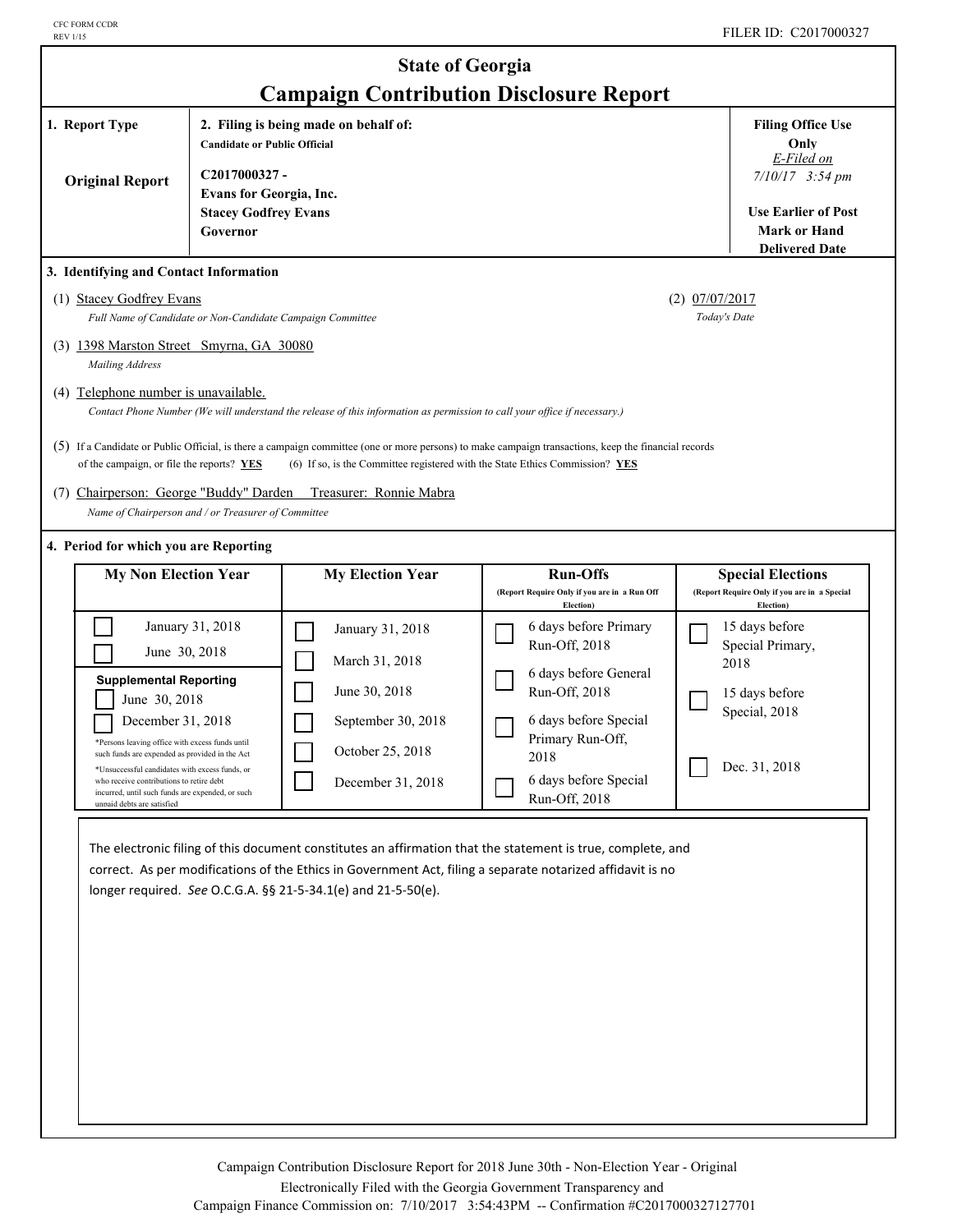# **State of Georgia Campaign Contribution Disclosure Report**

## **Summary Report**

| <b>CONTRIBUTIONS RECEIVED</b> |  |
|-------------------------------|--|
|-------------------------------|--|

| $\mathbf{1}$       | I Have:<br>The following contributions, including Common Source, to report:                                                                                                                                                                  | <b>In-Kind</b><br><b>Estimated Value</b> | <b>Cash Amount</b> |  |  |  |  |
|--------------------|----------------------------------------------------------------------------------------------------------------------------------------------------------------------------------------------------------------------------------------------|------------------------------------------|--------------------|--|--|--|--|
| $\sqrt{2}$         | Total contributions previously reported.                                                                                                                                                                                                     | \$0.00                                   | \$0.00             |  |  |  |  |
| 3                  | Total amount of all itemized contributions received in this reporting period which are<br>listed on the "Itemized Contributions" page.                                                                                                       | \$7,014.34                               | \$391,853.99       |  |  |  |  |
| 3a                 | All loans received this reporting period.                                                                                                                                                                                                    |                                          | \$3,254.94         |  |  |  |  |
| 3 <sub>b</sub>     | Interest earned on campaign account this reporting period.                                                                                                                                                                                   |                                          | \$0.00             |  |  |  |  |
| 3c                 | Total amount of investments sold this reporting period.                                                                                                                                                                                      |                                          | \$0.00             |  |  |  |  |
| 3d                 | Total amount of cash dividends and interest paid out this reporting period.                                                                                                                                                                  |                                          | \$0.00             |  |  |  |  |
| 4                  | Total amount of all separate contributions of \$100.00 or less received in this reporting<br>period and not listed on the "Itemized Contributions" page.<br>"Common Source" contributions must be aggregated on the "Itemized Contributions" | \$0.00                                   | \$20,211.00        |  |  |  |  |
| 5                  | Total contributions reported this reporting period.<br>$(Line 3 + 3a + 3b + 3c + 3d + 4)$                                                                                                                                                    | \$7,014.34                               | \$415,319.93       |  |  |  |  |
| 6                  | Total contributions to date.<br>$(Line 2 + 5)$                                                                                                                                                                                               | \$7,014.34                               | \$415,319.93       |  |  |  |  |
|                    | <b>EXPENDITURES MADE</b>                                                                                                                                                                                                                     |                                          |                    |  |  |  |  |
| $\overline{7}$     | I Have:<br>The following expenditures to report:                                                                                                                                                                                             | In-Kind<br><b>Estimated Value</b>        | <b>Cash Amount</b> |  |  |  |  |
| 8                  | Total expenditures made and reported prior to this reporting period.                                                                                                                                                                         | \$0.00                                   | \$0.00             |  |  |  |  |
| 9                  | Total amount of all itemized expenditures made in this reporting period which are listed<br>on the "Itemized Expenditures" page.                                                                                                             | \$0.00                                   | \$49,444.50        |  |  |  |  |
| 10                 | Total amount of all separate expenditures of \$100.00 or less each that were made<br>in this reporting period and not listed on the "Itemized Expenditures" page.                                                                            | \$0.00                                   | \$50.00            |  |  |  |  |
| 11                 | Total expenditures reported this reporting period.<br>$(Line 9 + 10)$                                                                                                                                                                        | \$0.00                                   | \$49,494.50        |  |  |  |  |
| 12                 | Total expenditures to date.<br>(Line $8 + 11$ )                                                                                                                                                                                              | \$0.00                                   | \$49,494.50        |  |  |  |  |
| <b>INVESTMENTS</b> |                                                                                                                                                                                                                                              |                                          |                    |  |  |  |  |
| 13                 | Amount of investments at the beginning of this reporting period.                                                                                                                                                                             |                                          | \$0.00             |  |  |  |  |
| 14                 | Total amount of investments at the close of this reporting period.                                                                                                                                                                           |                                          | \$0.00             |  |  |  |  |
|                    |                                                                                                                                                                                                                                              |                                          |                    |  |  |  |  |
| 15                 | <b>Net Balance On Hand.</b><br>(Line $6 - 12 + 14$ )                                                                                                                                                                                         |                                          | \$365,825.43       |  |  |  |  |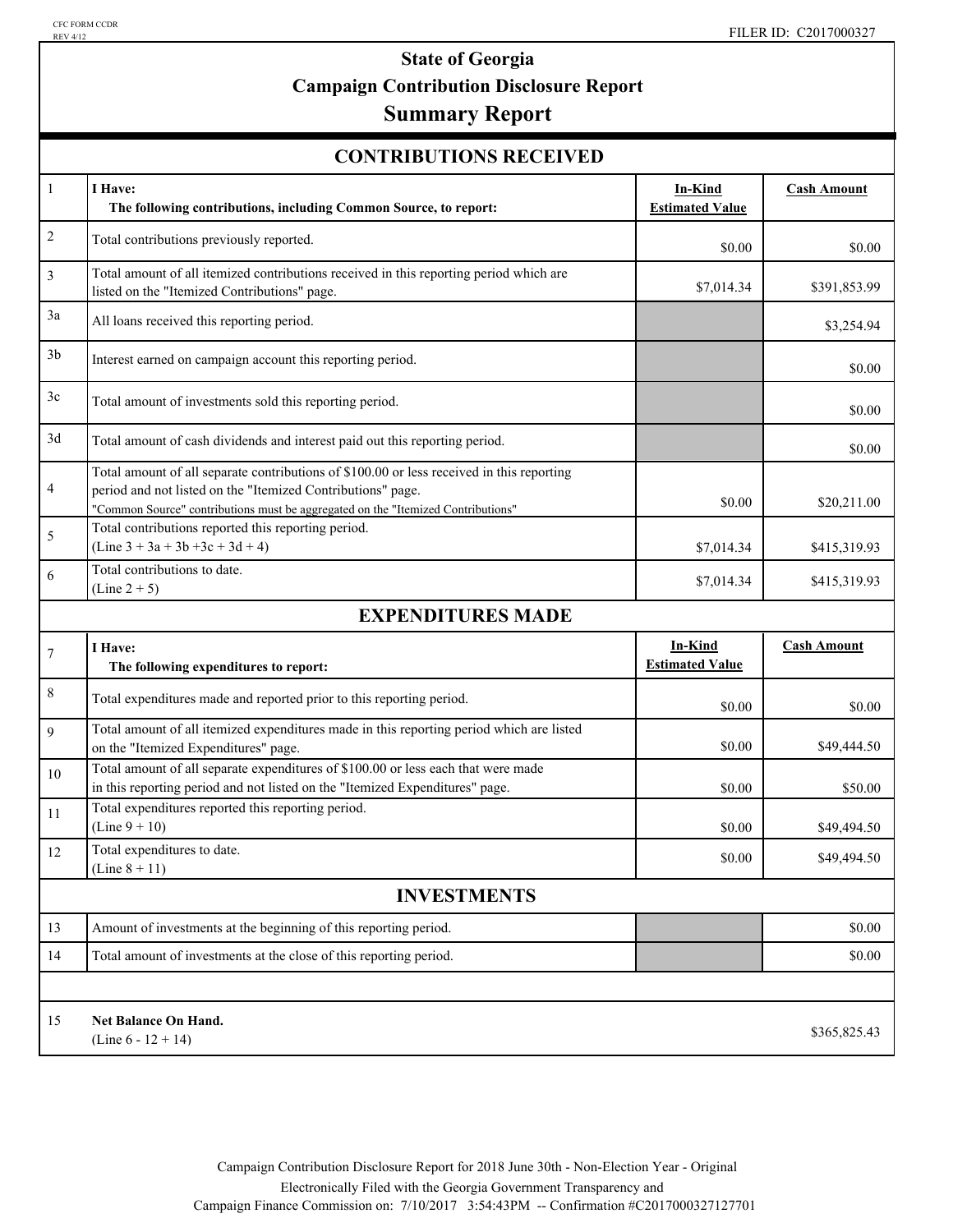## **Outstanding Indebtedness State of Georgia Campaign Contribution Disclosure Report**

|                | <b>Primary 2018 Indebtedness</b>                                                            |             |  |  |
|----------------|---------------------------------------------------------------------------------------------|-------------|--|--|
|                | Outstanding indebtedness at the beginning of this reporting period.                         | \$0.00      |  |  |
| 2              | Loans received this reporting period.                                                       | \$3,254.94  |  |  |
| $\overline{3}$ | Deferred payments of expenses this reporting period.                                        | \$18,016.12 |  |  |
| $\overline{4}$ | Payments made on loans this reporting period.                                               | \$0.00      |  |  |
| 5              | Credits received on loans/deferred payments this reporting period.                          | \$0.00      |  |  |
| 6              | Payments this period on previously deferred expenses.                                       | \$0.00      |  |  |
| $\tau$         | Total indebtedness at the close of this reporting period.<br>$(line 1 + 2 + 3 - 4 - 5 - 6)$ | \$21,271.06 |  |  |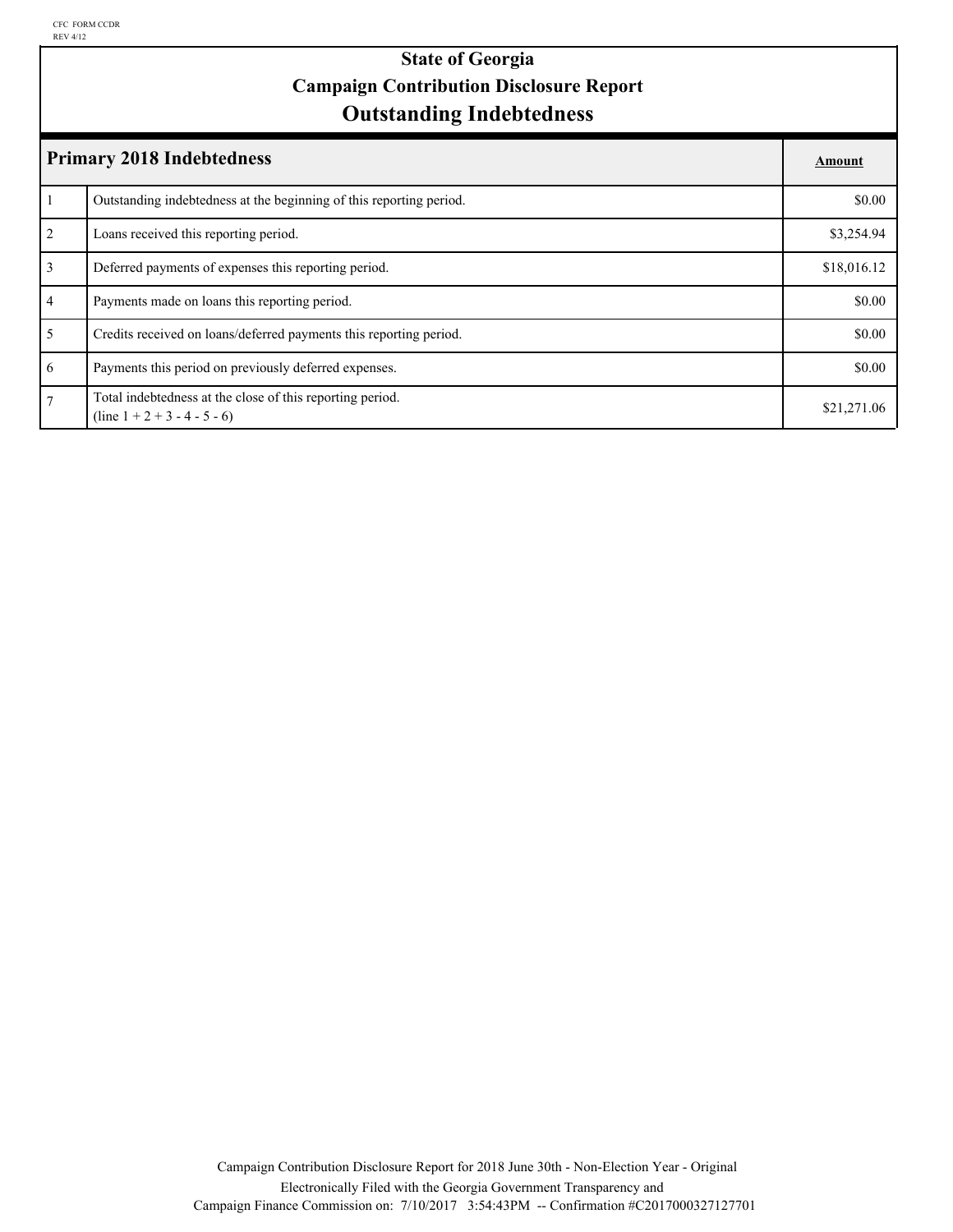CFC FORM CCDR<br>REV 4/12

### **State of Georgia Campaign Contribution Disclosure Report Itemized Contributions**

**Must list contributions received by a single contributor for which the aggregate total is more than \$100.00**

| <b>Full Name of Contributor</b>                                        | Contributor                                      |                                             |                          |                | <b>In-Kind Contributions</b>          |
|------------------------------------------------------------------------|--------------------------------------------------|---------------------------------------------|--------------------------|----------------|---------------------------------------|
| <b>Mailing Address</b><br>(Affiliation of Committee if any)            | <b>Received Date</b><br><b>Contribution Type</b> | a. Occupation &<br>b. Employer              | <b>Election</b><br>Cycle | Cash<br>Amount | <b>Estimated Value</b><br>Description |
| Abrams, Joshua<br>2315 Steinway St<br>Apt 3F<br>Astoria, NY 11105-1944 | 06/16/2017<br>Monetary                           | a. Attorney<br>b. Self Employed             | 2018<br>Primary          | \$250.00       | \$0.00                                |
| Adams, Michelle G<br>107 Cottonwood Pl<br>Decatur, GA 30030-2973       | 06/28/2017<br>Monetary                           | a. Attorney<br>b. Kutak Rock                | 2018<br>Primary          | \$1,000.00     | \$0.00                                |
| Adams Law Firm<br>PO Box 142<br>Macon, GA 31202-0142                   | 06/30/2017<br>Monetary                           |                                             | 2018<br>Primary          | \$1,000.00     | \$0.00                                |
| Adams, Jordan, & Herrington P.C.<br>PO Box 928<br>Macon, GA 31202-0928 | 06/30/2017<br>Monetary                           |                                             | 2018<br>Primary          | \$1,000.00     | \$0.00                                |
| Albert, Ross A.<br>5555 Lake Forrest Dr<br>Atlanta, GA 30342-1032      | 06/07/2017<br>Monetary                           | a. Attorney<br>b. The Albert Law<br>Firm    | 2018<br>Primary          | \$500.00       | \$0.00                                |
| Allen, Erick<br>3589 Ashcroft Dr SE<br>Smyrna, GA 30080-4632           | 05/31/2017<br>Monetary                           | a. Consultant<br>b. CSOD                    | 2018<br>Primary          | \$500.00       | \$0.00                                |
| Allen, Mitch<br>305 Park Glen Pt<br>Atlanta, GA 30327-4867             | 06/30/2017<br>Monetary                           | a. VP<br>Legal/Compliance<br>b. Rooms to Go | 2018<br>Primary          | \$200.00       | \$0.00                                |
| Allumbaugh, Peggy<br>37 Lakeview Ave NE<br>Atlanta, GA 30305-3722      | 06/14/2017<br>Monetary                           | a. Retired<br>b. Retired                    | 2018<br>Primary          | \$250.00       | \$0.00                                |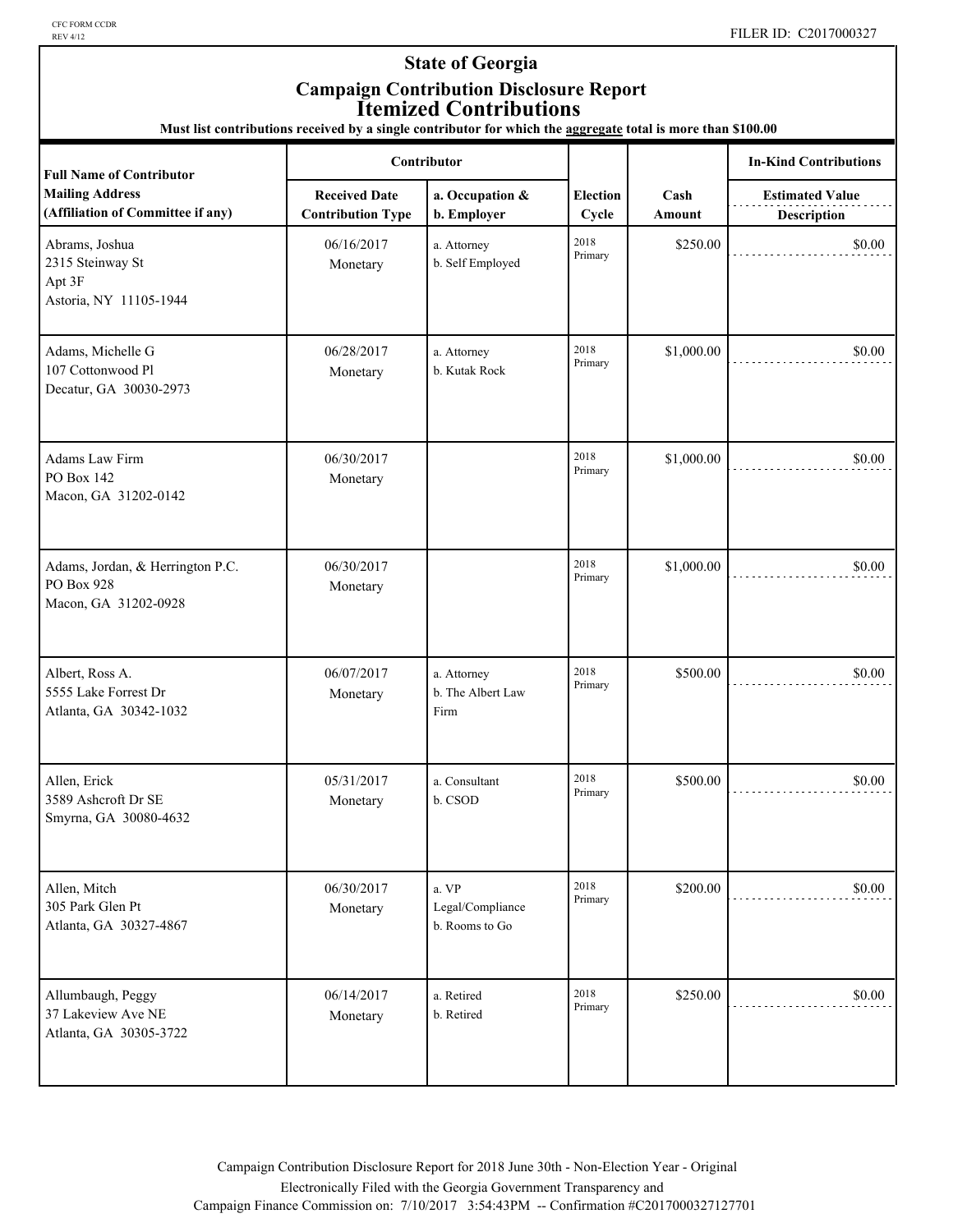| Andel, Michael<br>8417 Riverside Rd<br>Alexandria, VA 22308-1547                  | 06/30/2017<br>Monetary | a. Lobbyist<br>b. Aflac                                       | 2018<br>Primary | \$500.00   | \$0.00                              |
|-----------------------------------------------------------------------------------|------------------------|---------------------------------------------------------------|-----------------|------------|-------------------------------------|
| Andrews, Debbie<br>735 Tanglewood Trl<br>Atlanta, GA 30327-4523                   | 06/30/2017<br>Monetary | a. Controller<br>b. Venadar LLC                               | 2018<br>Primary | \$1,500.00 | \$0.00                              |
| Anthony, Clay M.<br>1715 Brantford Dr<br>Tucker, GA 30084-7951                    | 06/23/2017<br>Monetary | a. Investment<br>Analyst<br>b. Morgan Stanley<br>Smith Barney | 2018<br>Primary | \$1,000.00 | \$0.00                              |
| Anulewicz, Christopher Scott<br>1121 Parkview Pl SE<br>Smyrna, GA 30080-3483      | 06/28/2017<br>Monetary | a. Attorney<br>b. Balch $\&$ Bingham                          | 2018<br>Primary | \$1,500.00 | \$0.00                              |
| Atlanta Spine PC<br>1288 Wellbrook Cir NE<br>Ste A<br>Conyers, GA 30012-8032      | 06/28/2017<br>Monetary |                                                               | 2018<br>Primary | \$500.00   | \$0.00                              |
| Baer, Bryan<br>615 Longwood Dr NW<br>Atlanta, GA 30305-3903                       | 06/23/2017<br>Monetary | a. Attorney<br>b. Kalka & Baer, LLC                           | 2018<br>Primary | \$500.00   | \$0.00                              |
| Bagwell, Keith<br>5731 Wyndemere Ln<br>Stone Mountain, GA 30087-2526              | 06/16/2017<br>Monetary | a. Investor<br>b. Self Employed                               | 2018<br>Primary | \$250.00   | \$0.00                              |
| Bain, David A.<br>676 Upton Rd NW<br>Atlanta, GA 30318-2524                       | 06/30/2017<br>Monetary | a. Attorney<br>b. Law Offices of<br>David A. Bain, LLC        | 2018<br>Primary | \$500.00   | \$0.00                              |
| Baker Hostetler LLP<br>1170 Peachtree St NE<br>Ste 2400<br>Atlanta, GA 30309-7676 | 06/26/2017<br>In-Kind  |                                                               | 2018<br>Primary | \$0.00     | \$2,171.14<br><b>Event Catering</b> |
| Bakowski, Alan W.<br>409 Golfview Rd NW<br>Atlanta, GA 30309-1214                 | 06/28/2017<br>Monetary | a. Attorney<br>b. Troutman Sanders<br><b>LLP</b>              | 2018<br>Primary | \$1,000.00 | \$0.00                              |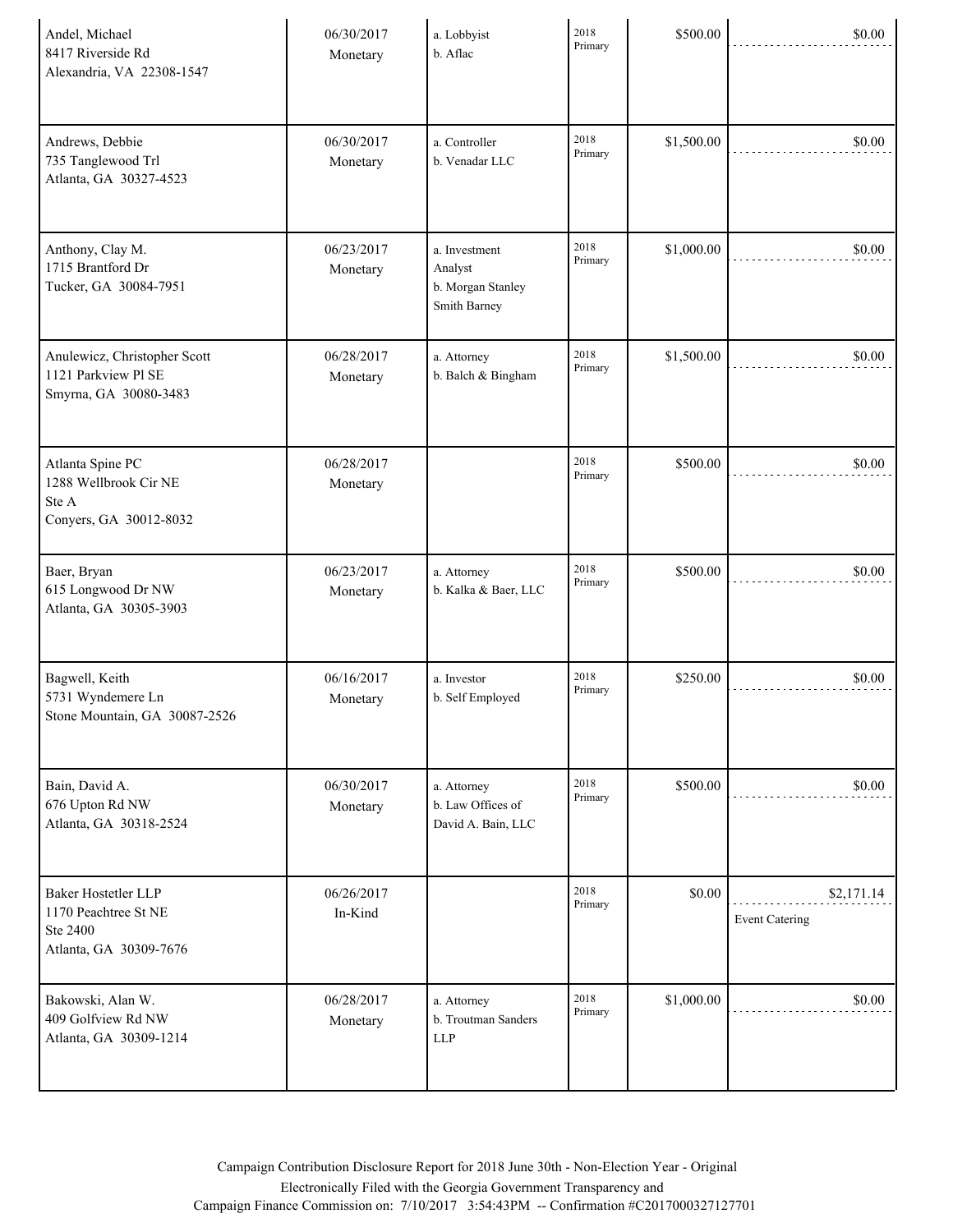| Ballard, Alison<br>1164 Spring Valley Ln NE<br>Atlanta, GA 30306-3315 | 05/31/2017<br>Monetary | a. Attorney<br>b. Taylor English<br>Duma LLP | 2018<br>Primary            | \$250.00   | \$0.00 |
|-----------------------------------------------------------------------|------------------------|----------------------------------------------|----------------------------|------------|--------|
| Banks, Thomas<br>797 Amsterdam Ave NE<br>Atlanta, GA 30306-3466       | 06/25/2017<br>Monetary | a. Professor<br>b. Rutgers University        | 2018<br>Primary            | \$5.00     | \$0.00 |
| Banks, Thomas<br>797 Amsterdam Ave NE<br>Atlanta, GA 30306-3466       | 06/29/2017<br>Monetary | a. Professor<br>b. Rutgers University        | 2018<br>Primary            | \$250.00   | \$0.00 |
| Barbir, Daniel<br>1830 Manor Vw<br>Cumming, GA 30041-1159             | 06/30/2017<br>Monetary | a. Retired<br>b. None                        | 2018<br>Primary            | \$6,600.00 | \$0.00 |
| Barbir, Daniel<br>1830 Manor Vw<br>Cumming, GA 30041-1159             | 06/30/2017<br>Monetary | a. Retired<br>b. None                        | 2018<br>General            | \$6,600.00 | \$0.00 |
| Barfield, Alex<br>4161 Amberfield Cir<br>Norcross, GA 30092-5115      | 06/13/2017<br>Monetary | a. Attorney<br>b. Stanton Law LLC            | 2018<br>Primary            | \$500.00   | \$0.00 |
| Barnes, Roy E.<br>447 Whitlock Ave SW<br>Marietta, GA 30064-2329      | 06/30/2017<br>Monetary | a. Attorney<br>b. Barnes Law Group           | 2018<br>Primary            | \$6,600.00 | \$0.00 |
| Barnes, Roy E.<br>447 Whitlock Ave SW<br>Marietta, GA 30064-2329      | 06/30/2017<br>Monetary | a. Attorney<br>b. Barnes Law Group           | 2018<br>Run-Off<br>Primary | \$3,900.00 | \$0.00 |
| Bauer, Stephen<br>1336 Pasadena Ave NE<br>Atlanta, GA 30306-3120      | 06/05/2017<br>Monetary | a. Attorney<br>b. Baker Hoestler             | 2018<br>Primary            | \$2,500.00 | \$0.00 |
| Bauer Jr, Henry R<br>380 Robin Hood Rd NE<br>Atlanta, GA 30309-2638   | 06/28/2017<br>Monetary | a. Attorney<br>b. Self Employed              | 2018<br>Primary            | \$1,000.00 | \$0.00 |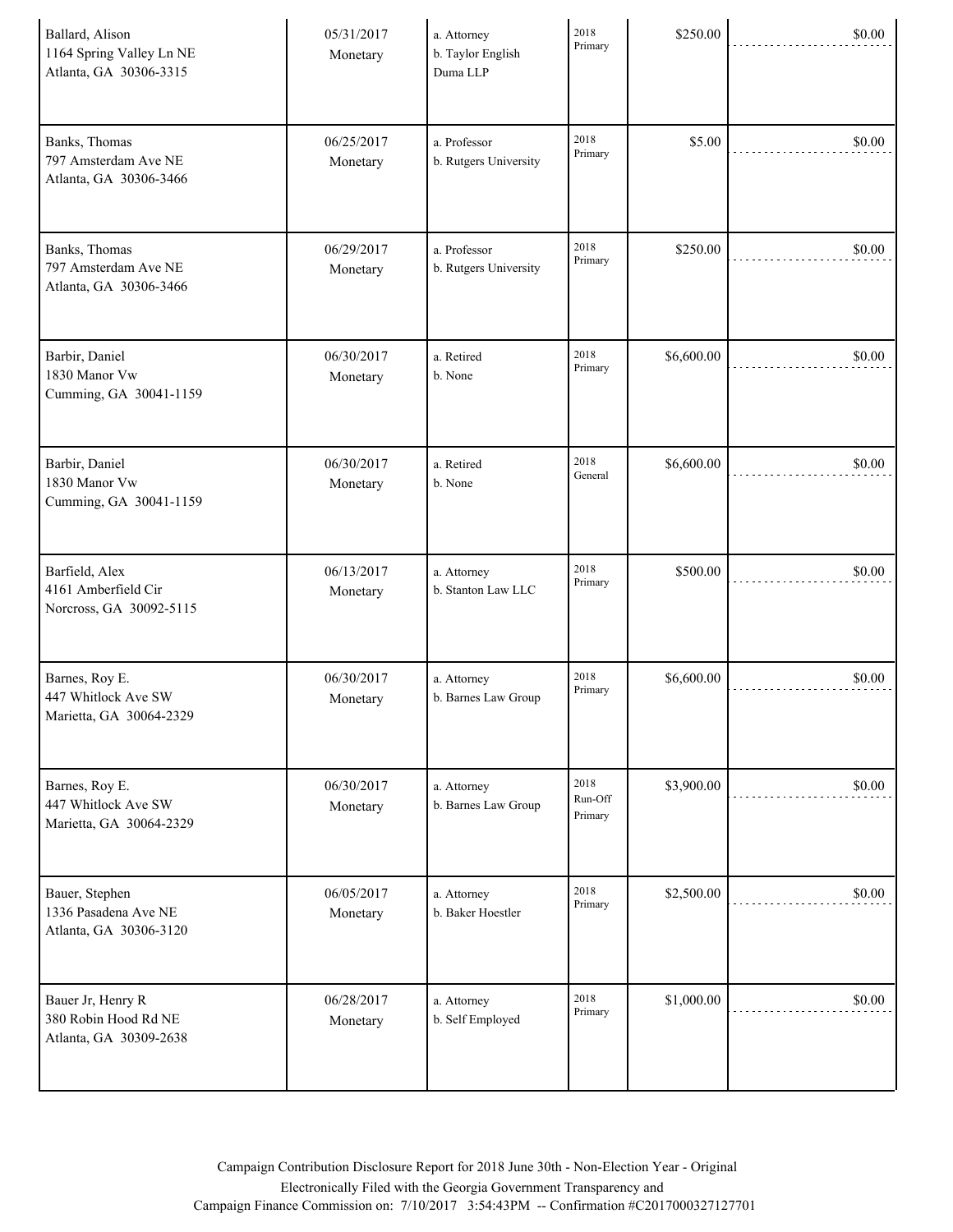| Beaton, Giff<br>4947 Meadow Ln<br>Marietta, GA 30068-4630                     | 06/30/2017<br>Monetary | a. Pilot<br>b. Delta Air Lines                | 2018<br>Primary | \$1,000.00 | \$0.00 |
|-------------------------------------------------------------------------------|------------------------|-----------------------------------------------|-----------------|------------|--------|
| Bell, David<br>PO Box 1011<br>Augusta, GA 30903-1011                          | 06/19/2017<br>Monetary | a. Attorney<br>b. Law Office of<br>David Bell | 2018<br>Primary | \$1,000.00 | \$0.00 |
| Bell, Dylan<br>PO Box 57007<br>Atlanta, GA 30343-1007                         | 06/28/2017<br>Monetary | a. Attorney<br>b. Morgan and<br>Morgan        | 2018<br>Primary | \$250.00   | \$0.00 |
| Bell, Lloyd<br>1201 Peachtree St NE<br>Ste 2000<br>Atlanta, GA 30361-3526     | 06/30/2017<br>Monetary | a. Attorney<br>b. Bell Law Firm               | 2018<br>Primary | \$1,000.00 | \$0.00 |
| Berardi, Eric<br>303 Wilton Dr<br>Decatur, GA 30030-5105                      | 06/05/2017<br>Monetary | a. Attorney<br>b. Self Employed               | 2018<br>Primary | \$500.00   | \$0.00 |
| Berry, Jeremy<br>1034 Trailridge Ln<br>Atlanta, GA 30338-3924                 | 06/30/2017<br>Monetary | a. Attorney<br>b. City of Atlanta             | 2018<br>Primary | \$250.00   | \$0.00 |
| Bey, N. John<br>191 Peachtree St NE<br>Ste 3230<br>Atlanta, GA 30303-1763     | 06/28/2017<br>Monetary | a. Attorney<br>b. Bey & Associates,<br>$LLC$  | 2018<br>Primary | \$2,500.00 | \$0.00 |
| Beyah, Raheem A.<br>865 Windcrest Pl SW<br>Atlanta, GA 30331-8087             | 06/29/2017<br>Monetary | a. Professor<br>b. Georgia Tech               | 2018<br>Primary | \$250.00   | \$0.00 |
| Bielema Jr, John R<br>2228 Marann Dr NE<br>Atlanta, GA 30345-3539             | 06/28/2017<br>Monetary | a. Attorney<br>b. Bryan Cave LLP              | 2018<br>Primary | \$150.00   | \$0.00 |
| Binns, Carol M<br>3280 Stillhouse Ln SE<br>Unit 304<br>Atlanta, GA 30339-3796 | 06/12/2017<br>Monetary | a. Retired<br>b. None                         | 2018<br>Primary | \$1,000.00 | \$0.00 |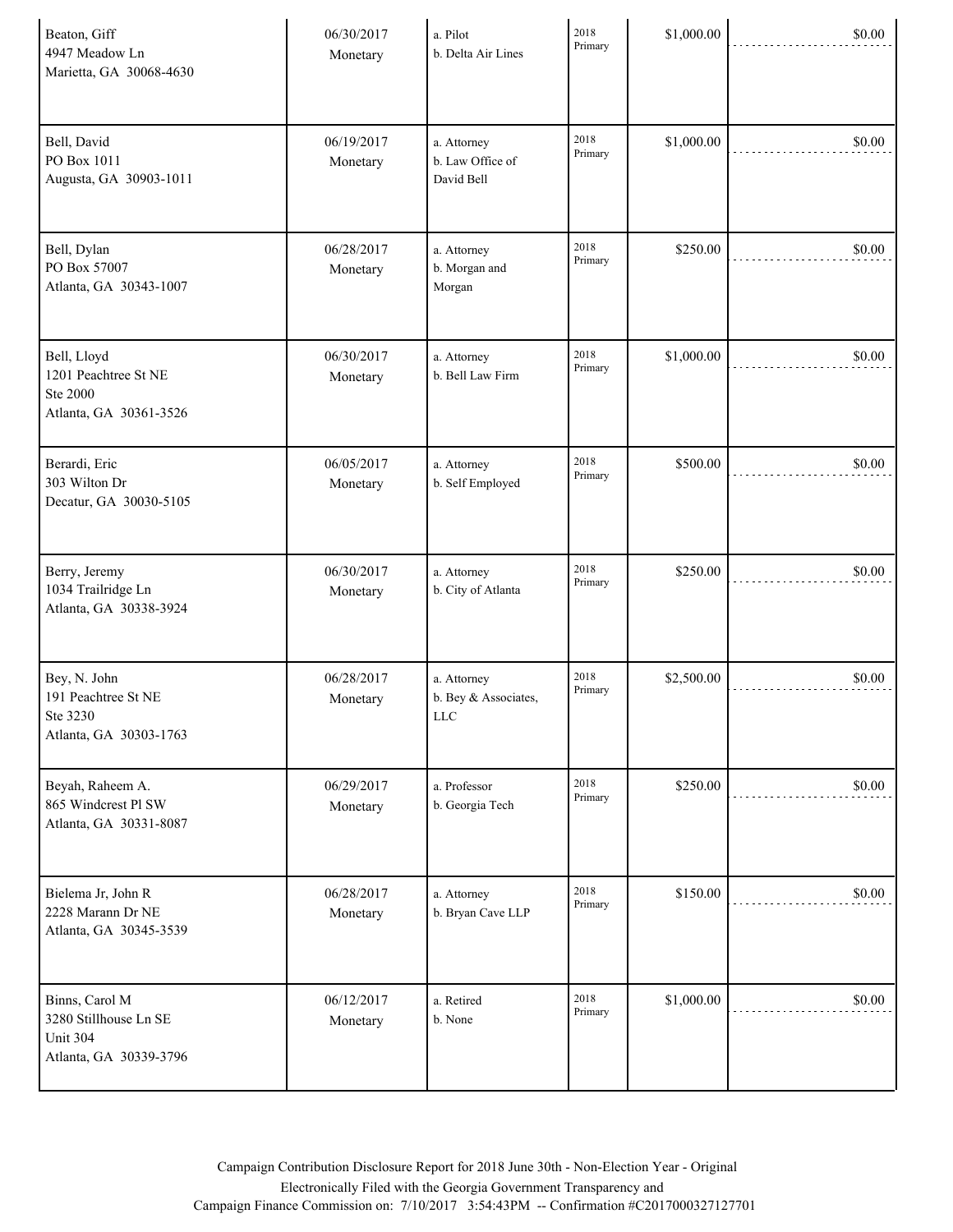| Blakely, Jennifer<br>3529 Hershey Ln<br>Tucker, GA 30084-2306                | 06/28/2017<br>Monetary | a. Attorney<br>b. Emory University                 | 2018<br>Primary | \$150.00   | \$0.00 |
|------------------------------------------------------------------------------|------------------------|----------------------------------------------------|-----------------|------------|--------|
| Boehm, Peter<br>1387 Red Fox Run SW<br>Lilburn, GA 30047-2470                | 06/26/2017<br>Monetary | a. Attorney<br>b. Morgan & Morgan                  | 2018<br>Primary | \$250.00   | \$0.00 |
| Boller, Thomas M.<br>139 Montgomery Ferry Dr NE<br>Atlanta, GA 30309-2712    | 06/30/2017<br>Monetary | a. Retired<br>b. None                              | 2018<br>Primary | \$2,500.00 | \$0.00 |
| Bridges, Tyrone M<br>1987 Deren Way NE<br>Atlanta, GA 30345-3707             | 06/13/2017<br>Monetary | a. Retired<br>b. None                              | 2018<br>Primary | \$250.00   | \$0.00 |
| Bridges, Tyrone M<br>1987 Deren Way NE<br>Atlanta, GA 30345-3707             | 06/28/2017<br>Monetary | a. Retired<br>b. None                              | 2018<br>Primary | \$6,350.00 | \$0.00 |
| Brimer, Christopher<br>6026 Chestatee Creek Ct NW<br>Acworth, GA 30101-1500  | 06/30/2017<br>Monetary | a. Media Director<br>b. Canal Partners<br>Media    | 2018<br>Primary | \$500.00   | \$0.00 |
| Brockman, William<br>2250 Bonnavit Ct NE<br>Atlanta, GA 30345-4129           | 06/21/2017<br>Monetary | a. Attorney<br>b. Bryan Cave Powell<br>Goldstein   | 2018<br>Primary | \$500.00   | \$0.00 |
| Brown, Bruce Perrin<br>1099 N Highland Ave NE<br>Atlanta, GA 30306-3454      | 06/28/2017<br>Monetary | a. Attorney<br>b. Self Employed                    | 2018<br>Primary | \$500.00   | \$0.00 |
| Browning, Tyler<br>3527 Chattahoochee Summit Ln SE<br>Atlanta, GA 30339-3291 | 06/29/2017<br>Monetary | a. Attorney<br>b. Browning & Smith,<br>${\rm LLC}$ | 2018<br>Primary | \$500.00   | \$0.00 |
| Bryant, Donald<br>PO 91307<br>East Point, GA 30364                           | 06/24/2017<br>Monetary | a. Minister<br>b. Friendship<br>Community Church   | 2018<br>Primary | \$500.00   | \$0.00 |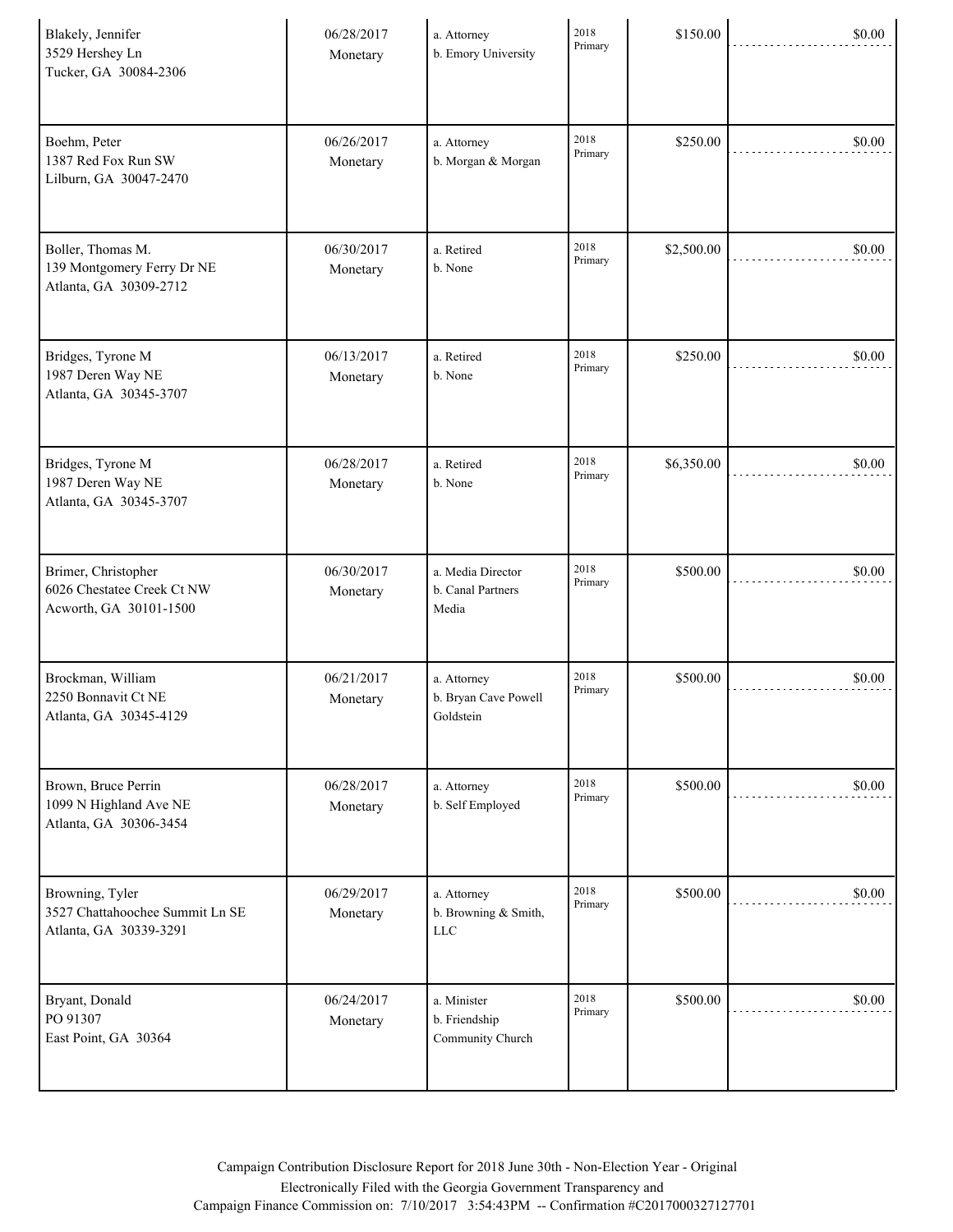| Buckhantz, Diana<br>176 S Beachwood Dr<br>Los Angeles, CA 90004-3826              | 06/30/2017<br>Monetary | a. Not Employed<br>b. None                                               | 2018<br>Primary | \$250.00 | \$0.00 |
|-----------------------------------------------------------------------------------|------------------------|--------------------------------------------------------------------------|-----------------|----------|--------|
| Burnette, Jeremy P.<br>151 Battery Pl NE<br>Atlanta, GA 30307-2522                | 06/08/2017<br>Monetary | a. Attorney<br>b. Polsinelli, P.C.                                       | 2018<br>Primary | \$250.00 | \$0.00 |
| Butler, James<br>1932 N Druid Hills Rd NE<br>Ste 250<br>Brookhaven, GA 30319-4226 | 06/20/2017<br>Monetary | a. Attorney<br>b. Butler Tobin LLC                                       | 2018<br>Primary | \$500.00 | \$0.00 |
| Butler, Scott<br>PO Box 1466<br>Mesa, AZ 85211-1466                               | 06/13/2017<br>Monetary | a. Director of<br>Government<br>Relations<br>b. City of Mesa,<br>Arizona | 2018<br>Primary | \$500.00 | \$0.00 |
| Cannella, James<br>1601 Amberwood Ct<br>Woodstock, GA 30189-1550                  | 06/24/2017<br>Monetary | a. Attorney<br>b. Morgan & Morgan                                        | 2018<br>Primary | \$250.00 | \$0.00 |
| Cannella, Tedra<br>2719 Buford Hwy NE<br>Atlanta, GA 30324-3207                   | 06/19/2017<br>Monetary | a. Attorney<br>b. Butler Wooten &<br>Peak LLP                            | 2018<br>Primary | \$750.00 | \$0.00 |
| Caplan, MIchael<br>509 Westchester Dr<br>Decatur, GA 30030-1125                   | 06/30/2017<br>Monetary | a. Attorney<br>b. Caplan Cobb LLP                                        | 2018<br>Primary | \$500.00 | \$0.00 |
| Carey, Michael P.<br>1122 Rosedale Dr NE<br>Apt 1<br>Atlanta, GA 30306-3909       | 06/24/2017<br>Monetary | a. Attorney<br>b. Bryan Cave LLP                                         | 2018<br>Primary | \$500.00 | \$0.00 |
| Carlton-Sadler, Vickie<br>2404 Caneridge Pte<br>Marietta, GA 30064                | 06/30/2017<br>Monetary | a. Attorney<br>b. The Carlton Sadler<br>Law Group                        | 2018<br>Primary | \$125.00 | \$0.00 |
| Carraway, Bruce<br>390 Seldom Seen Trl<br>Canton, GA 30115-8404                   | 06/30/2017<br>Monetary | a. Attorney<br>b. Morgan and<br>Morgan                                   | 2018<br>Primary | \$250.00 | \$0.00 |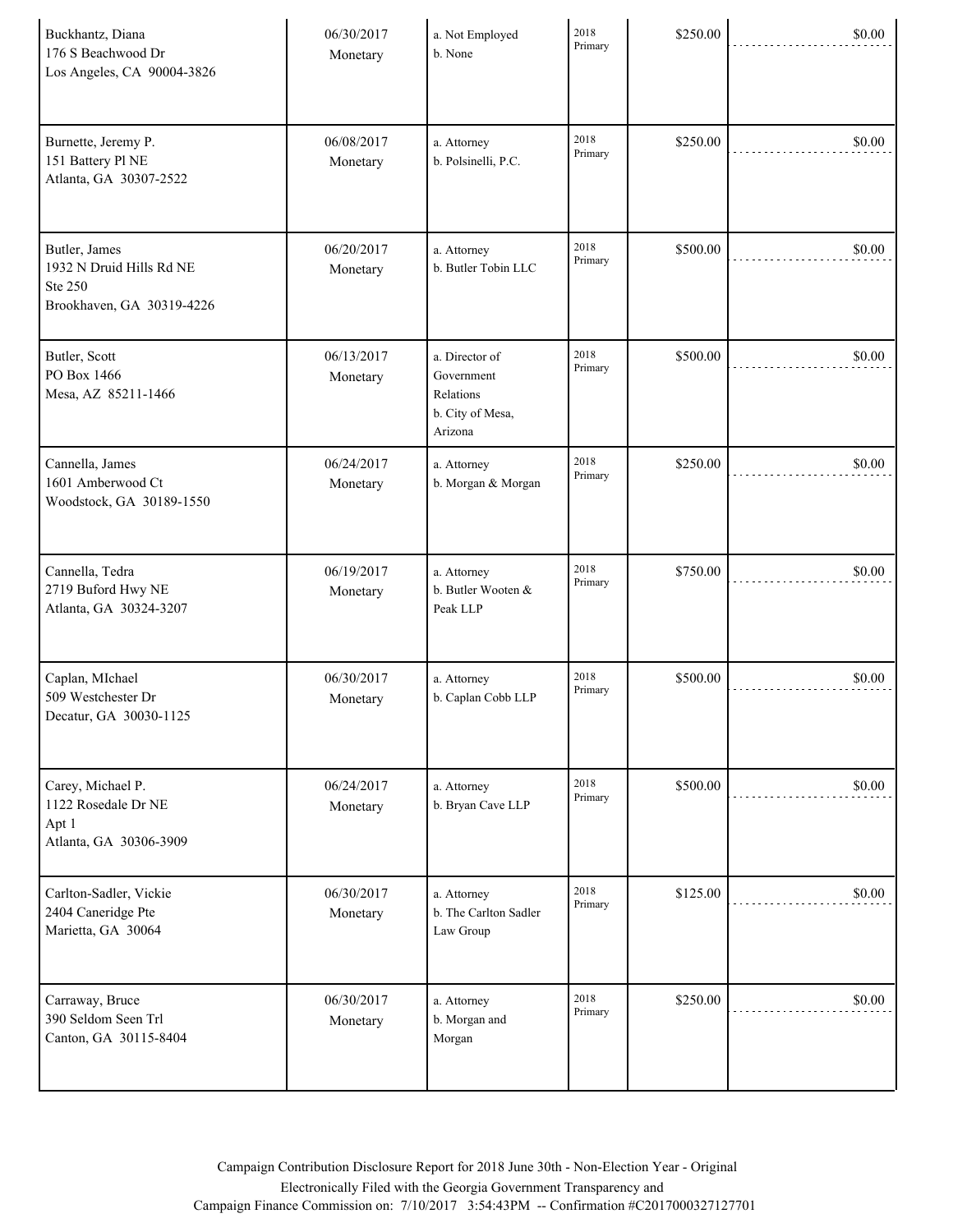| Carson, Geoffrey V<br>202 E 38th St<br>Savannah, GA 31401-9010                    | 06/30/2017<br>Monetary | a. attorney<br>b. Georgia Southern<br>University                    | 2018<br>Primary | \$250.00   | \$0.00 |
|-----------------------------------------------------------------------------------|------------------------|---------------------------------------------------------------------|-----------------|------------|--------|
| Carver, Darrell T<br>4667 Lionshead Cir<br>Lithonia, GA 30038-2283                | 06/28/2017<br>Monetary | a. Attorney<br>b. Morgan & Morgan                                   | 2018<br>Primary | \$250.00   | \$0.00 |
| Castellanos Law Group<br>166 Anderson St SE<br>Ste 103<br>Marietta, GA 30060-1984 | 06/21/2017<br>Monetary |                                                                     | 2018<br>Primary | \$500.00   | \$0.00 |
| Cauthorn, Wick<br>424 Collier Rd NW<br>Atlanta, GA 30309-1202                     | 06/23/2017<br>Monetary | a. Attorney<br>b. Morgan & Morgan                                   | 2018<br>Primary | \$250.00   | \$0.00 |
| Cesare, Christine<br>8 Topping Ln<br>Norwalk, CT 06854-3418                       | 06/29/2017<br>Monetary | a. Attorney<br>b. Bryan Cave LLP                                    | 2018<br>Primary | \$750.00   | \$0.00 |
| Chakiris, Phil M.<br>106 Verlaine Pl NW<br>Atlanta, GA 30327-1037                 | 06/13/2017<br>Monetary | a. Professional<br>b. Incomm                                        | 2018<br>Primary | \$1,000.00 | \$0.00 |
| Chally, Jonathan<br>1903 Sadler Dr SE<br>Smyrna, GA 30080-5845                    | 06/30/2017<br>Monetary | a. Attorney<br>b. King & Spalding                                   | 2018<br>Primary | \$250.00   | \$0.00 |
| Chang, Andrew<br>1160 Northmoor Ct NW<br>Atlanta, GA 30327-1623                   | 06/27/2017<br>Monetary | a. Marketing and<br>Physician Outreach<br>b. Piedmont<br>Healthcare | 2018<br>Primary | \$1,000.00 | \$0.00 |
| Cherry, Pedro<br>1455 Gatestone Way<br>Atlanta, GA 30339-5664                     | 06/19/2017<br>Monetary | a. Executive<br>b. Georgia Power                                    | 2018<br>Primary | \$250.00   | \$0.00 |
| Cherry, Pedro<br>1455 Gatestone Way<br>Atlanta, GA 30339-5664                     | 06/28/2017<br>Monetary | a. Executive<br>b. Georgia Power                                    | 2018<br>Primary | \$250.00   | \$0.00 |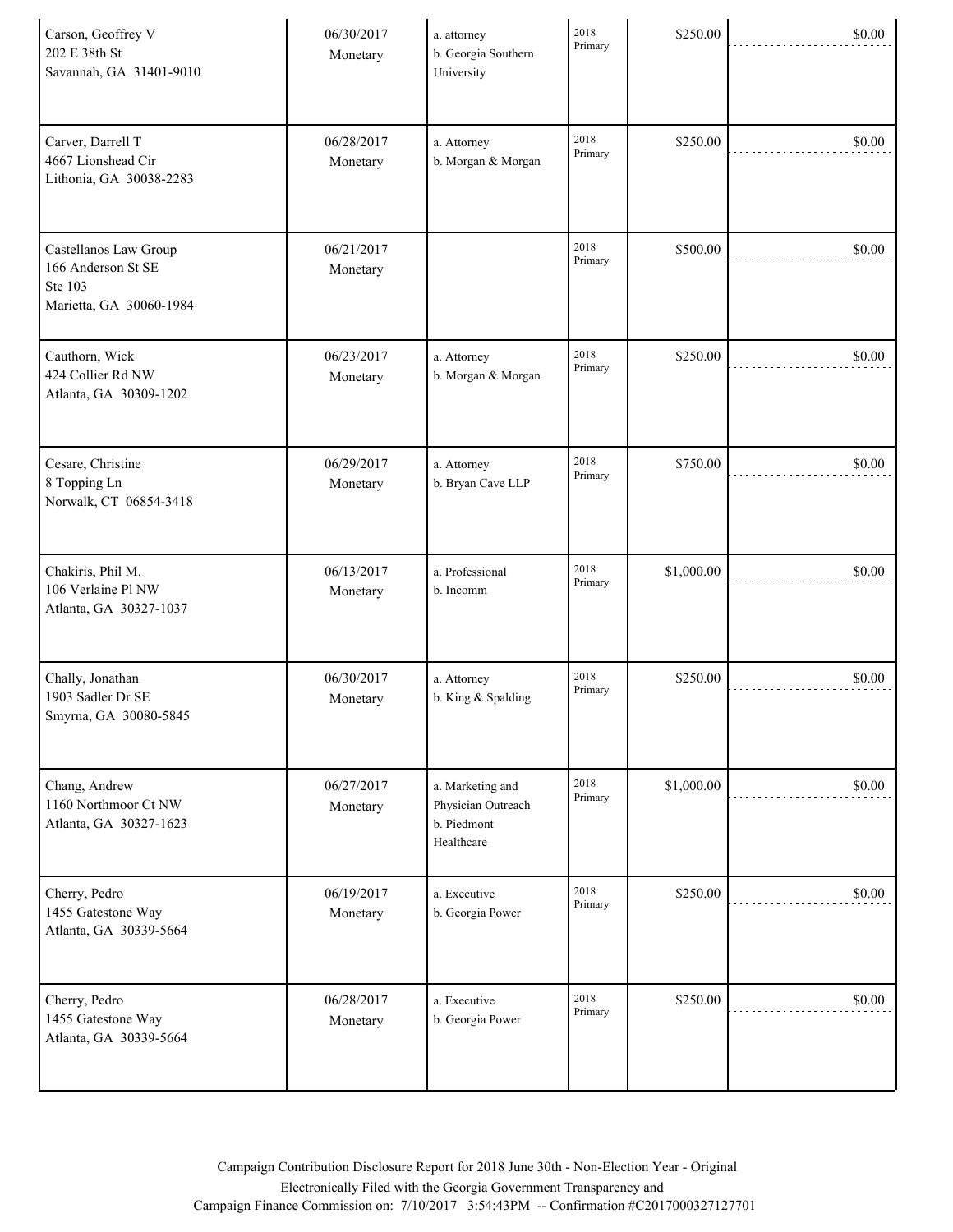| Cherry, Tomeka<br>1455 Gatestone Way<br>Atlanta, GA 30339-5664                  | 06/28/2017<br>Monetary | a. Homemaker<br>b. None                              | 2018<br>Primary | \$500.00   | \$0.00 |
|---------------------------------------------------------------------------------|------------------------|------------------------------------------------------|-----------------|------------|--------|
| Childs, Julie<br>2254 Creek Park Rd<br>Decatur, GA 30033-2700                   | 06/18/2017<br>Monetary | a. Attorney<br>b. McLain & Merritt,<br>P.C.          | 2018<br>Primary | \$500.00   | \$0.00 |
| Civins, Kimberly E.<br>77 Spike St<br>Norcross, GA 30071-2073                   | 06/28/2017<br>Monetary | a. Attorney<br>b. Bryan Cave Powell<br>Goldstein     | 2018<br>Primary | \$150.00   | \$0.00 |
| Clark, Sheandra R<br>701 Highland Ave NE<br>Atlanta, GA 30312-1478              | 06/12/2017<br>Monetary | a. Attorney<br>b. Delta Air Lines                    | 2018<br>Primary | \$1,000.00 | \$0.00 |
| Cobb, Gretchen<br>249 E Lake Dr<br>Decatur, GA 30030-3527                       | 06/25/2017<br>Monetary | a. Not Employed<br>b. None                           | 2018<br>Primary | \$500.00   | \$0.00 |
| Cobb, James<br>249 E Lake Dr<br>Decatur, GA 30030-3527                          | 06/25/2017<br>Monetary | a. Attorney<br>b. Caplan Cobb LLP                    | 2018<br>Primary | \$500.00   | \$0.00 |
| Combre, Charlotte A<br>297 Somerlane Pl<br>Avondale Estates, GA 30002-1232      | 06/28/2017<br>Monetary | a. Attorney<br>b. Baker Hostetler                    | 2018<br>Primary | \$500.00   | \$0.00 |
| Conner, Ronald C<br>535 White Plains Rd SW<br>Crawfordville, GA 30631-4315      | 06/28/2017<br>Monetary | a. Attorney<br>b. Morgan & Morgan                    | 2018<br>Primary | \$250.00   | \$0.00 |
| Cook, Adam<br>1260 Braddock Pl<br><b>Unit 1009</b><br>Alexandria, VA 22314-6470 | 06/15/2017<br>Monetary | a. Attorney<br>b. Law Offices of<br>Adam Cook        | 2018<br>Primary | \$250.00   | \$0.00 |
| Cooke, David<br>3091 Ashby Dr<br>Macon, GA 31204-1501                           | 06/28/2017<br>Monetary | a. District Attorney<br>b. Macon Judicial<br>Circuit | 2018<br>Primary | \$1,000.00 | \$0.00 |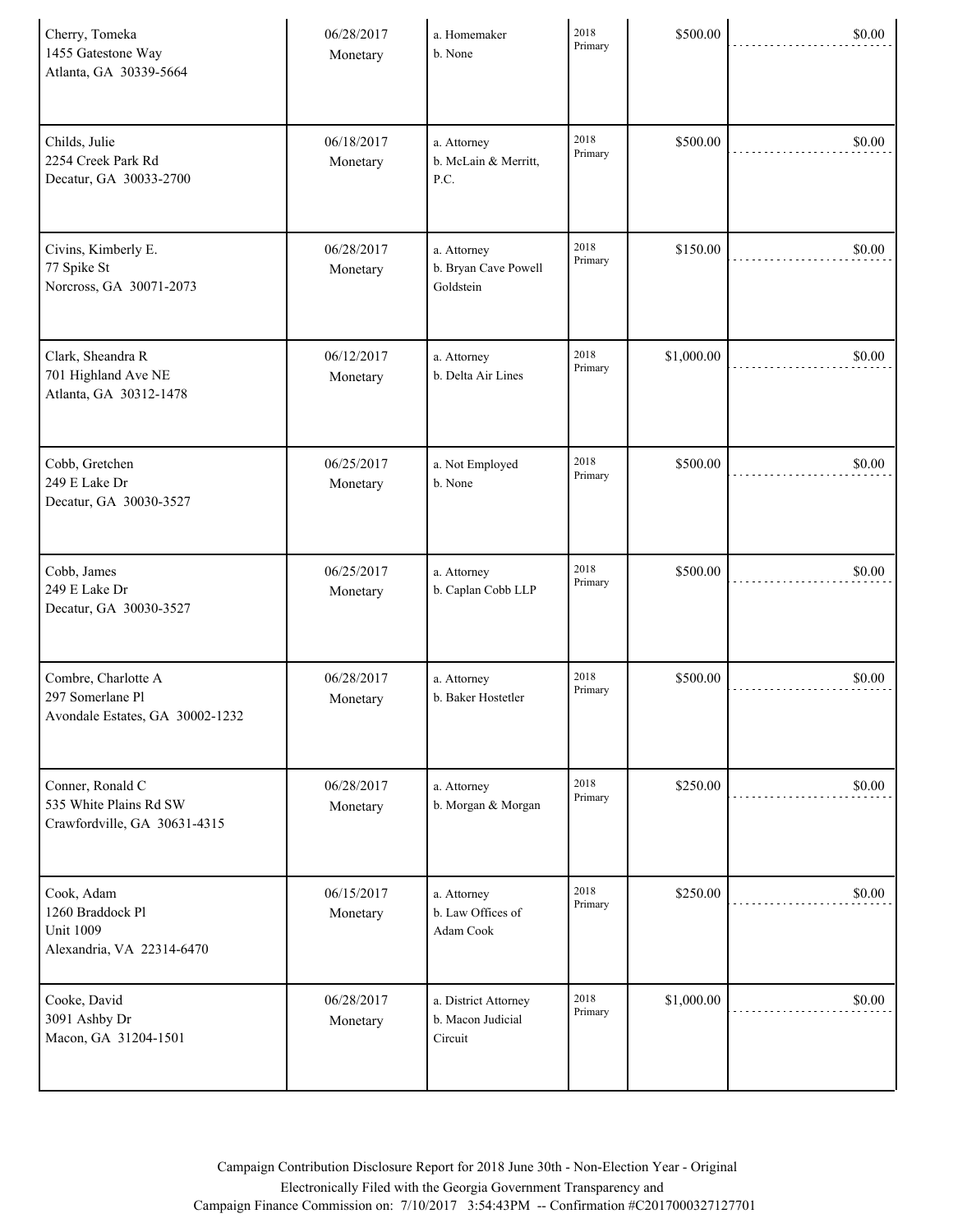| Cooper, Stephanie<br>3709 Briar Oak Cir<br>Mountain Brk, AL 35223-2826 | 06/30/2017<br>Monetary | a. Public Relations<br>b. Alabama Power<br>Company                                                                                     | 2018<br>Primary | \$250.00   | \$0.00 |
|------------------------------------------------------------------------|------------------------|----------------------------------------------------------------------------------------------------------------------------------------|-----------------|------------|--------|
| Cox, Susan<br>PO Box 1700<br>Statesboro, GA 30459-1700                 | 06/30/2017<br>Monetary | a. Attorney<br>b. Self Employed                                                                                                        | 2018<br>Primary | \$150.00   | \$0.00 |
| Cramer, Ann W.<br>1054 Austin Ave NE<br>Atlanta, GA 30307-1916         | 06/30/2017<br>Monetary | a. Retired<br>b. None                                                                                                                  | 2018<br>Primary | \$250.00   | \$0.00 |
| Crane, Charles<br>PO Box 392<br>Decatur, GA 30031-0392                 | 06/29/2017<br>Monetary | a. Consultant<br>b. CSI Crane LLC                                                                                                      | 2018<br>Primary | \$250.00   | \$0.00 |
| Creswell, Elise<br>584 Commanche Dr<br>Macon, GA 31210-4205            | 06/30/2017<br>Monetary | a. Not Employed<br>b. None                                                                                                             | 2018<br>Primary | \$250.00   | \$0.00 |
| Critz, Ann<br>797 Springdale Rd NE<br>Atlanta, GA 30306-4615           | 06/30/2017<br>Monetary | a. Chief of Pediatrics<br>b. Emory University<br>Hospital Midtown                                                                      | 2018<br>Primary | \$6,600.00 | \$0.00 |
| Critz, Frank<br>797 Springdale Rd NE<br>Atlanta, GA 30306-4615         | 06/30/2017<br>Monetary | a. Founder, Medical<br>Director and Director<br>of Prostate Cancer<br>Research<br>b. Radiotherapy<br>Clinics of Georgia,<br><b>LLC</b> | 2018<br>Primary | \$6,600.00 | \$0.00 |
| Critz, Julianna<br>456 Candler St NE<br>Atlanta, GA 30307-2036         | 06/27/2017<br>Monetary | a. Business Owner<br>b. Self Employed                                                                                                  | 2018<br>Primary | \$2,500.00 | \$0.00 |
| Critz, Justin<br>1384 Fairview Rd NE<br>Atlanta, GA 30306-4608         | 06/26/2017<br>Monetary | a. Attorney<br>b. Self Employed                                                                                                        | 2018<br>Primary | \$1,000.00 | \$0.00 |
| Dalaire, Chloe<br>539 Manor Ridge Dr NW<br>Atlanta, GA 30305-3511      | 06/30/2017<br>Monetary | a. Attorney<br>b. Hornsby Law<br>Group                                                                                                 | 2018<br>Primary | \$200.00   | \$0.00 |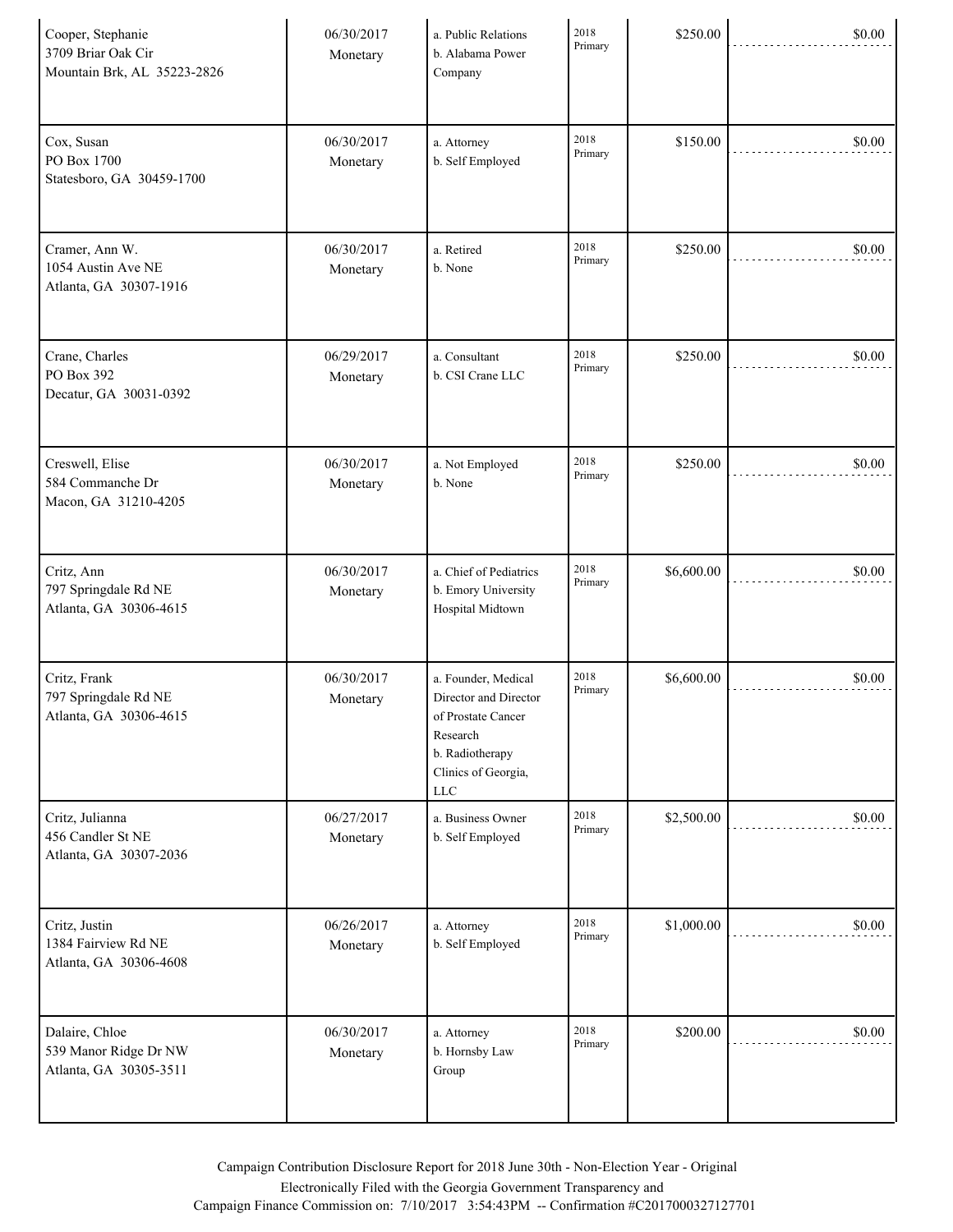| Daniel, Sisera M.<br>7790 Buckshire Ct<br>Lithia Springs, GA 30122-3248            | 06/27/2017<br>Monetary | a. Attorney<br>b. Kutak Rock LLP       | 2018<br>Primary | \$1,000.00 | \$0.00 |
|------------------------------------------------------------------------------------|------------------------|----------------------------------------|-----------------|------------|--------|
| Daniel, Sisera M.<br>7790 Buckshire Ct<br>Lithia Springs, GA 30122-3248            | 06/30/2017<br>Monetary | a. Attorney<br>b. Kutak Rock LLP       | 2018<br>Primary | \$35.00    | \$0.00 |
| Darden, Buddy W<br>414 S Woodland Dr SW<br>Marietta, GA 30064-3514                 | 06/19/2017<br>Monetary | a. Attorney<br>b. Dentons LLP          | 2018<br>Primary | \$25.00    | \$0.00 |
| Darden, Buddy W<br>414 S Woodland Dr SW<br>Marietta, GA 30064-3514                 | 06/28/2017<br>Monetary | a. Attorney<br>b. Dentons LLP          | 2018<br>Primary | \$1,000.00 | \$0.00 |
| Darden, Lillian Budd<br>414 S Woodland Dr SW<br>Marietta, GA 30064-3514            | 06/28/2017<br>Monetary | a. Not Employed<br>b. None             | 2018<br>Primary | \$1,000.00 | \$0.00 |
| Daves, Nancy K<br>195 14th St NE<br>Ph 502<br>Atlanta, GA 30309-2681               | 06/12/2017<br>Monetary | a. Retired-NOAA<br>b. None             | 2018<br>Primary | \$1,000.00 | \$0.00 |
| Davis, Joshua G<br>5292 Marston Rd<br>Atlanta, GA 30360-1219                       | 06/28/2017<br>Monetary | a. Attorney<br>b. Self Employed        | 2018<br>Primary | \$250.00   | \$0.00 |
| Deganian, David Jeffrey<br>964 Dekalb Ave NE<br>Apt 110<br>Atlanta, GA 30307-5607  | 06/30/2017<br>Monetary | a. Attorney<br>b. Morgan And<br>Morgan | 2018<br>Primary | \$250.00   | \$0.00 |
| Dellacona, Tracey L<br>6055 Lakeside Commons Dr<br>Ste 420<br>Macon, GA 31210-5793 | 06/28/2017<br>Monetary | a. Attorney<br>b. dellacona law firm   | 2018<br>Primary | \$1,000.00 | \$0.00 |
| DeMetz, Robert<br>148 Timbercreek Estates Dr<br>Sharpsburg, GA 30277-3488          | 06/26/2017<br>Monetary | a. Attorney<br>b. Morgan & Morgan      | 2018<br>Primary | \$250.00   | \$0.00 |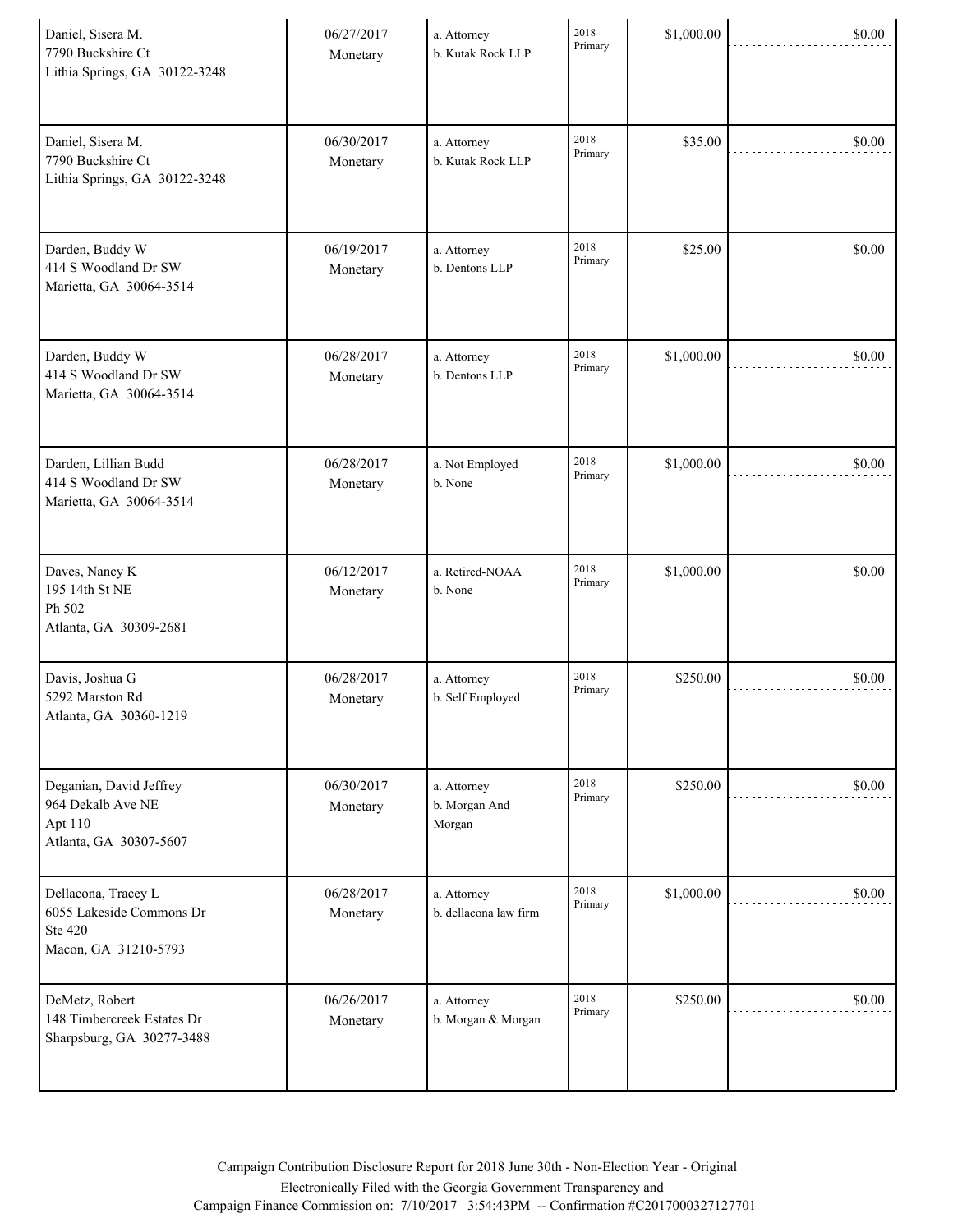| Dishun, Alexandra<br>197 Atlanta Ave SE<br>Atlanta, GA 30315-1966                 | 06/26/2017<br>Monetary | a. Attorney<br>b. Locke Lord LLP                                     | 2018<br>Primary | \$500.00   | \$0.00 |
|-----------------------------------------------------------------------------------|------------------------|----------------------------------------------------------------------|-----------------|------------|--------|
| Dobbs, Elly<br>10 Riverly Pl NW<br>Atlanta, GA 30327-2500                         | 06/11/2017<br>Monetary | a. Retired<br>b. None                                                | 2018<br>Primary | \$500.00   | \$0.00 |
| Douglas Jr, James E<br>220 Ponce De Leon Pl<br>Unit 228<br>Decatur, GA 30030-3248 | 06/28/2017<br>Monetary | a. Partner<br>b. Fulcrum Equity<br>Partners                          | 2018<br>Primary | \$250.00   | \$0.00 |
| Dreyer, David N.<br>505 Cherokee Ave SE<br>Atlanta, GA 30312-3206                 | 06/30/2017<br>Monetary | a. Attorney<br>b. Penn Law Group                                     | 2018<br>Primary | \$400.00   | \$0.00 |
| Duelmer, James<br>2635 Gilbert St SE<br>Smyrna, GA 30080-2101                     | 06/29/2017<br>Monetary | a. Mortgage Banker<br>b. Vinings Mortgage/<br><b>Bank</b> of England | 2018<br>Primary | \$500.00   | \$0.00 |
| Edenfield, Gerald<br>PO Box 1700<br>Statesboro, GA 30459-1700                     | 06/30/2017<br>Monetary | a. Attorney<br>b. Edenfield, Cox,<br>Bruce & Classens                | 2018<br>Primary | \$250.00   | \$0.00 |
| Edenfield, Vera S.<br>109 Sweet Briar Trl<br>Statesboro, GA 30461-8539            | 06/30/2017<br>Monetary | a. Attorney<br>b. Edenfield, Cox,<br>Bruce & Classens,<br>P.C.       | 2018<br>Primary | \$250.00   | \$0.00 |
| Edgy, Amy<br>2700 Woodley Rd NW<br><b>Unit 217</b><br>Washington, DC 20008-4149   | 06/26/2017<br>Monetary | a. Attorney<br>b. Jones Day                                          | 2018<br>Primary | \$1,000.00 | \$0.00 |
| Edwards, Russell<br>400 Duncan Springs Rd<br>Athens, GA 30606-4803                | 06/29/2017<br>Monetary | a. Attorney<br>b. Agora Bottega<br><b>LLC</b>                        | 2018<br>Primary | \$200.00   | \$0.00 |
| Eikhoff, Christina<br>1394 Peachtree Battle Ave NW<br>Atlanta, GA 30327-1424      | 06/30/2017<br>Monetary | a. Attorney<br>b. Alston & Bird                                      | 2018<br>Primary | \$250.00   | \$0.00 |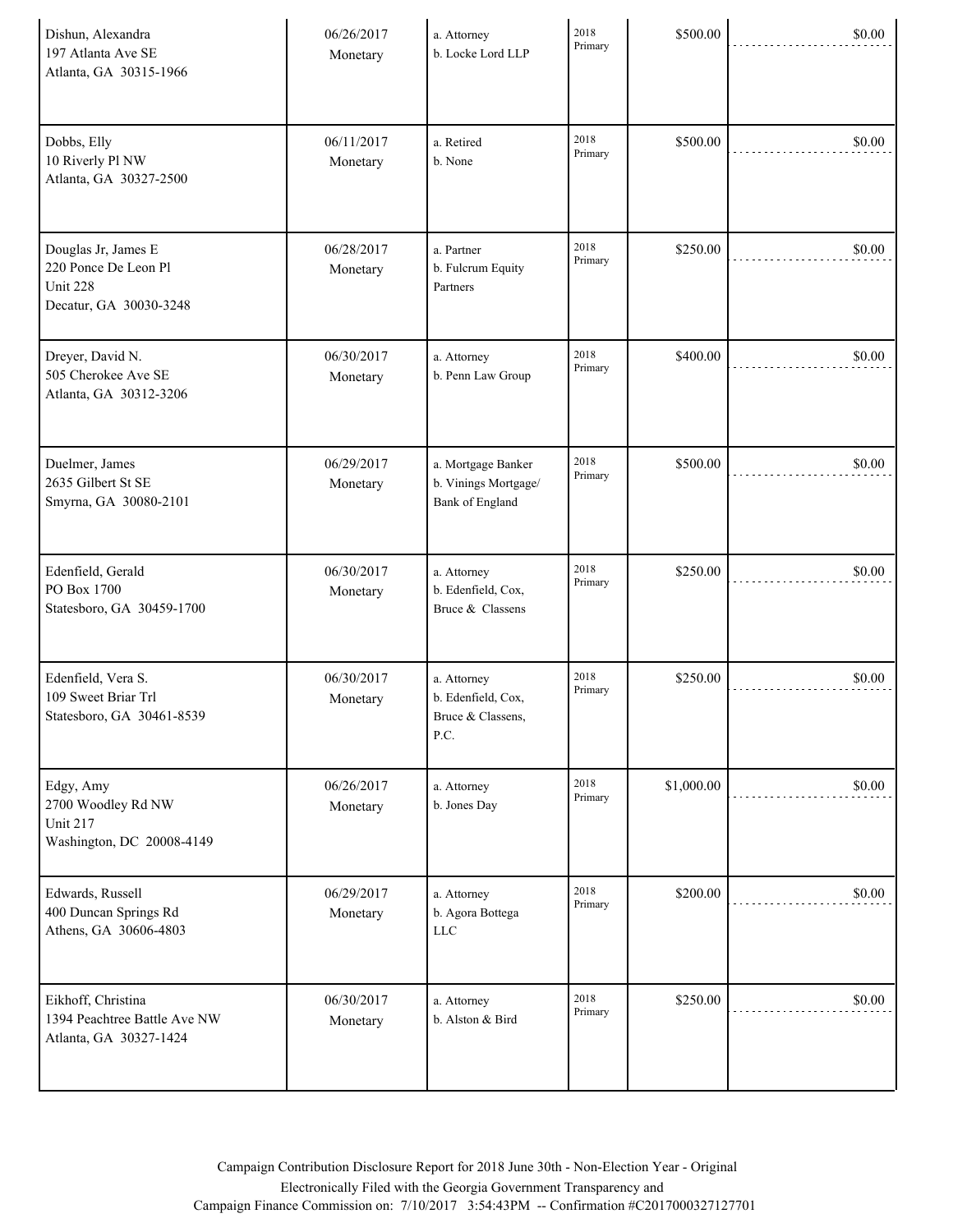| Ely, Brian<br>2197 Spring Walk Ct<br>Chamblee, GA 30341-1653                      | 06/29/2017<br>Monetary | a. Teacher<br>b. DeKalb County<br>School District             | 2018<br>Primary | \$500.00   | \$0.00                                                |
|-----------------------------------------------------------------------------------|------------------------|---------------------------------------------------------------|-----------------|------------|-------------------------------------------------------|
| Evans, Andrew Christopher<br>2065 Lake Park Dr SE<br>Smyrna, GA 30080-8819        | 06/30/2017<br>Monetary | a. Attorney<br>b. Evans Law                                   | 2018<br>Primary | \$6,600.00 | \$0.00                                                |
| Evans, Stacey<br>1180 W Peachtree St NW<br>Ste 2400<br>Atlanta, GA 30309-3482     | 06/30/2017<br>In-Kind  | a. Attorney<br>b. S.G. Evans Law,<br><b>LLC</b>               | 2018<br>Primary | \$0.00     | \$1,000.00<br>Office<br>Space/Utilities/Telephon<br>e |
| Evans, Stacey<br>1180 W Peachtree St NW<br>Ste 2400<br>Atlanta, GA 30309-3482     | 06/30/2017<br>Monetary | a. Attorney<br>b. S.G. Evans Law,<br>$LLC$                    | 2018<br>Primary | \$6,600.00 | \$0.00                                                |
| Everett, Stephanie A.<br>948 Ashbury Heights Ct<br>Decatur, GA 30030-4177         | 06/28/2017<br>Monetary | a. Attorney<br>b. Self Employed                               | 2018<br>Primary | \$1,000.00 | \$0.00                                                |
| Farrar, Amity<br>2442 Glen Oaks Ct NE<br>Atlanta, GA 30345-3928                   | 06/30/2017<br>Monetary | a. Attorney /<br>Fundraiser<br>b. Power 10                    | 2018<br>Primary | \$500.00   | \$0.00                                                |
| Fellows Labriola LLP<br>225 Peachtree St NE<br>Ste 2300<br>Atlanta, GA 30303-1731 | 06/30/2017<br>Monetary |                                                               | 2018<br>Primary | \$500.00   | \$0.00                                                |
| Ferguson, Charles<br>535 Saint Ives Walk<br>Monroe, GA 30655-1978                 | 06/30/2017<br>Monetary | a. Attorney<br>b. Atkinson<br>Ferguson, LLC                   | 2018<br>Primary | \$250.00   | \$0.00                                                |
| Ferguson, Jason<br>7345 Sorrel Ct<br>Columbus, GA 31909-6040                      | 06/27/2017<br>Monetary | a. Attorney<br>b. Morgan & Morgan                             | 2018<br>Primary | \$250.00   | \$0.00                                                |
| Finch, Debra<br>585 Research Dr<br>Ste A<br>Athens, GA 30605-2761                 | 06/12/2017<br>Monetary | a. Child<br>Advocate/Adoption<br>Attorney<br>b. Self Employed | 2018<br>Primary | \$200.00   | \$0.00                                                |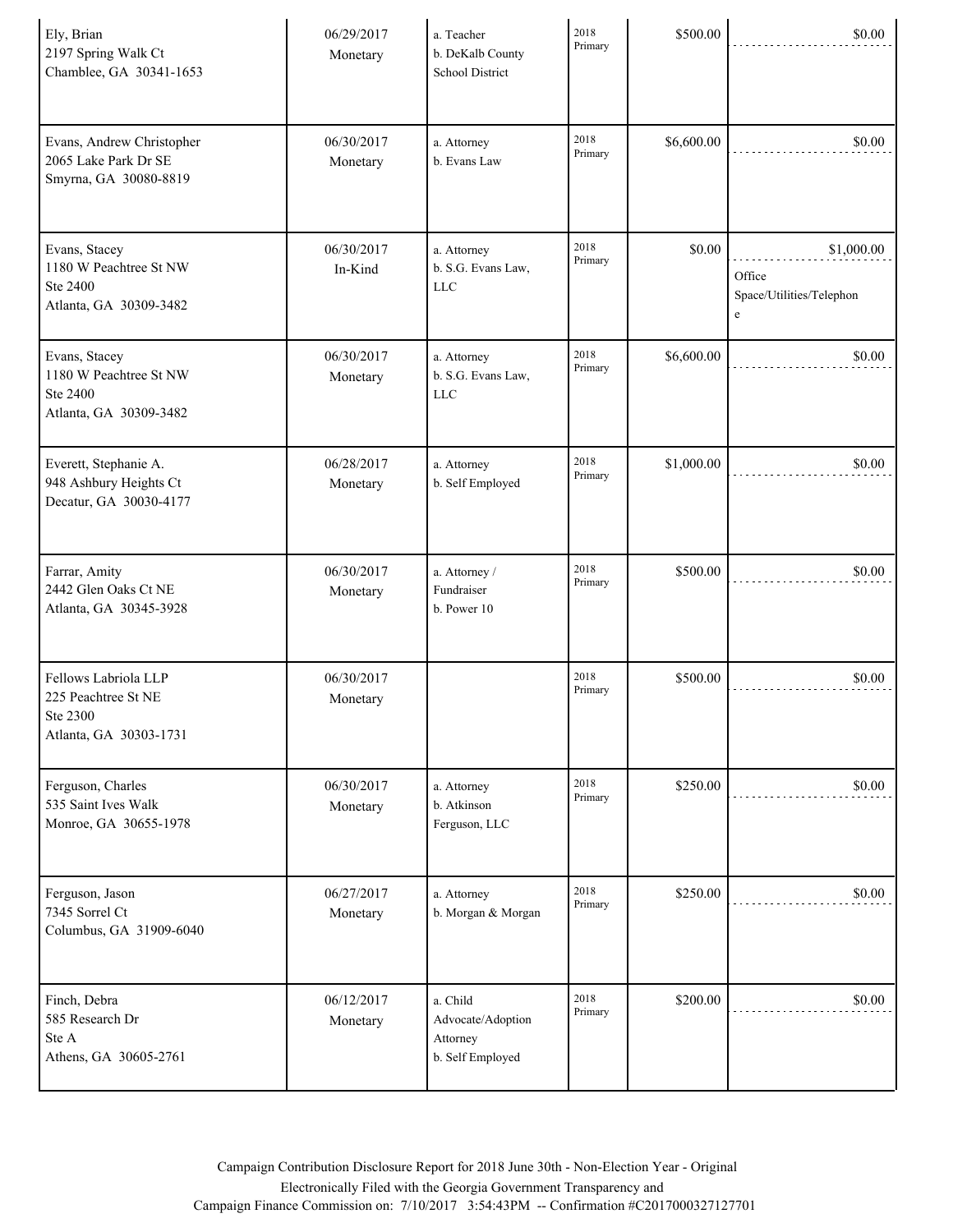| Fitzgerald, Michael<br>103 Farringdon Cir<br>Savannah, GA 31410-3184                         | 06/28/2017<br>Monetary | a. Real Estate<br>b. Fitzgerald Realty                                  | 2018<br>Primary | \$250.00   | \$0.00 |
|----------------------------------------------------------------------------------------------|------------------------|-------------------------------------------------------------------------|-----------------|------------|--------|
| Flake, Andrew B.<br>110 S Columbia Dr<br>Decatur, GA 30030-4100                              | 06/28/2017<br>Monetary | a. Attorney<br>b. Arnall Golden<br>Gregory LLP                          | 2018<br>Primary | \$250.00   | \$0.00 |
| Flournoy, Julie<br>2054 Fairhill Ln NW<br>Marietta, GA 30064-2635                            | 06/29/2017<br>Monetary | a. President<br>b. RIF<br>Company,d/b/a<br>Courthouse Public<br>Parking | 2018<br>Primary | \$1,000.00 | \$0.00 |
| Fournet, Ashley<br>1256 Grant St SE<br>Atlanta, GA 30315-2839                                | 06/29/2017<br>Monetary | a. Attorney<br>b. Brodhead Law LLC                                      | 2018<br>Primary | \$1,000.00 | \$0.00 |
| Frieder, Mia<br>3379 Peachtree Rd NE<br>Ste 760<br>Atlanta, GA 30326-1494                    | 06/22/2017<br>Monetary | a. Attorney<br>b. Self Employed                                         | 2018<br>Primary | \$500.00   | \$0.00 |
| Friends of David Adelman-Senate<br>303 Peachtree St NE<br>Ste 5300<br>Atlanta, GA 30308-3265 | 06/30/2017<br>Monetary |                                                                         | 2018<br>Primary | \$500.00   | \$0.00 |
| Frye, Spencer<br>858 Hill St<br>Athens, GA 30606-2918                                        | 06/29/2017<br>Monetary | a. State Rep<br>b. State of Georgia                                     | 2018<br>Primary | \$1,000.00 | \$0.00 |
| Galanek, Christopher<br>530 Tanacrest Dr<br>Sandy Springs, GA 30328-2841                     | 06/16/2017<br>Monetary | a. Attorney<br>b. Bryan Cave                                            | 2018<br>Primary | \$1,000.00 | \$0.00 |
| Gallaway, Chris<br>PO Box 9897<br>Washington, DC 20016-8897                                  | 06/13/2017<br>Monetary | a. Consultant<br>b. Fieldworks                                          | 2018<br>Primary | \$1,000.00 | \$0.00 |
| Gallaway, Chris<br>PO Box 9897<br>Washington, DC 20016-8897                                  | 06/22/2017<br>Monetary | a. Consultant<br>b. Fieldworks                                          | 2018<br>Primary | \$1,000.00 | \$0.00 |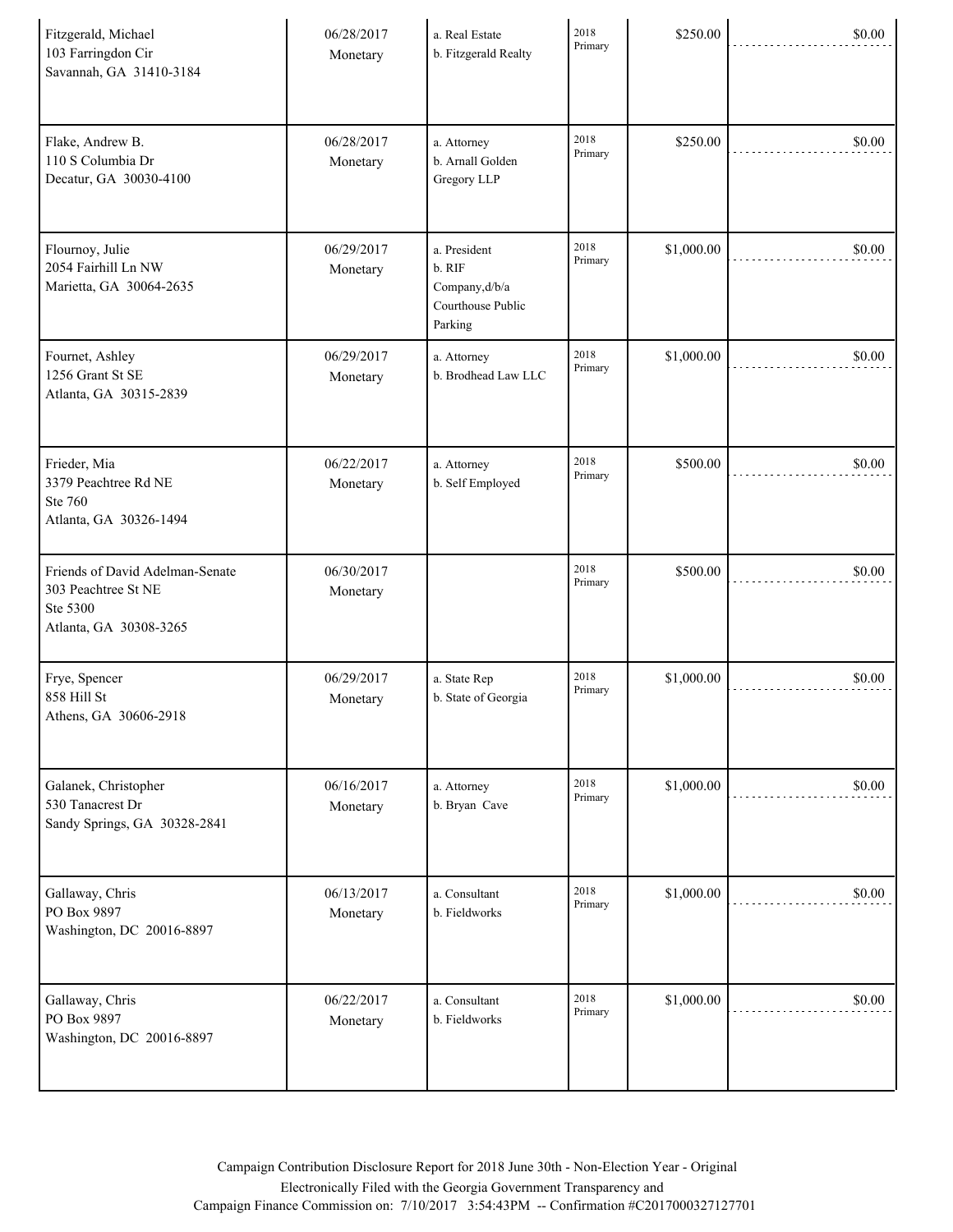| Gallo, Alexander<br>1201 W Peachtree St NE<br>Ste 2300<br>Atlanta, GA 30309-3453      | 06/27/2017<br>Monetary | a. CEO<br>b. Discovery<br>Litigation                     | 2018<br>Primary | \$500.00   | \$0.00                             |
|---------------------------------------------------------------------------------------|------------------------|----------------------------------------------------------|-----------------|------------|------------------------------------|
| Gary, Tim<br>3414 Peachtree Rd NE<br>Ste 730<br>Atlanta, GA 30326-1166                | 06/13/2017<br>Monetary | a. Owner<br>b. Village Park Senior<br>Living             | 2018<br>Primary | \$1,000.00 | \$0.00                             |
| Gassmann, Mara<br>1343 G St SE<br>Washington, DC 20003-3022                           | 06/29/2017<br>Monetary | a. Attorney<br>b. Levine Sullivan<br>Koch & Schulz       | 2018<br>Primary | \$1,500.00 | \$0.00                             |
| Gatewood, Jace<br>2871 Terra View Dr SW<br>Lilburn, GA 30047-2575                     | 06/30/2017<br>Monetary | a. Professor<br>b. Atlanta's John<br>Marshall Law School | 2018<br>Primary | \$250.00   | \$0.00                             |
| Gautreaux, Jarome<br>778 Mulberry St<br>Macon, GA 31201-2694                          | 06/28/2017<br>In-Kind  | a. Attorney<br>b. Gautreaux Law,<br><b>LLC</b>           | 2018<br>Primary | \$0.00     | \$350.00<br><b>Event Catering</b>  |
| Gautreaux, Jarome<br>778 Mulberry St<br>Macon, GA 31201-2694                          | 06/30/2017<br>Monetary | a. Attorney<br>b. Gautreaux Law,<br><b>LLC</b>           | 2018<br>Primary | \$2,000.00 | \$0.00                             |
| Gearhart Law Group LLC<br>210 Slaton Cir<br>Roswell, GA 30075-6211                    | 06/30/2017<br>Monetary |                                                          | 2018<br>Primary | \$199.99   | \$0.00                             |
| Generation Georgia PAC, Inc.<br>206 Rogers St NE<br>Apt 110<br>Atlanta, GA 30317-1025 | 06/01/2017<br>In-Kind  |                                                          | 2018<br>Primary | \$0.00     | \$3,493.20<br><b>List Purchase</b> |
| Gibson, Karen<br>713 Valley Trl<br>Macon, GA 31204-1219                               | 06/27/2017<br>Monetary | a. Attorney<br>b. McArthur Law<br>Firm, LLC              | 2018<br>Primary | \$25.00    | \$0.00                             |
| Gibson, Karen<br>713 Valley Trl<br>Macon, GA 31204-1219                               | 06/28/2017<br>Monetary | a. Attorney<br>b. McArthur Law<br>Firm, LLC              | 2018<br>Primary | \$500.00   | \$0.00                             |

Campaign Contribution Disclosure Report for 2018 June 30th - Non-Election Year - Original Electronically Filed with the Georgia Government Transparency and Campaign Finance Commission on: 7/10/2017 3:54:43PM -- Confirmation #C2017000327127701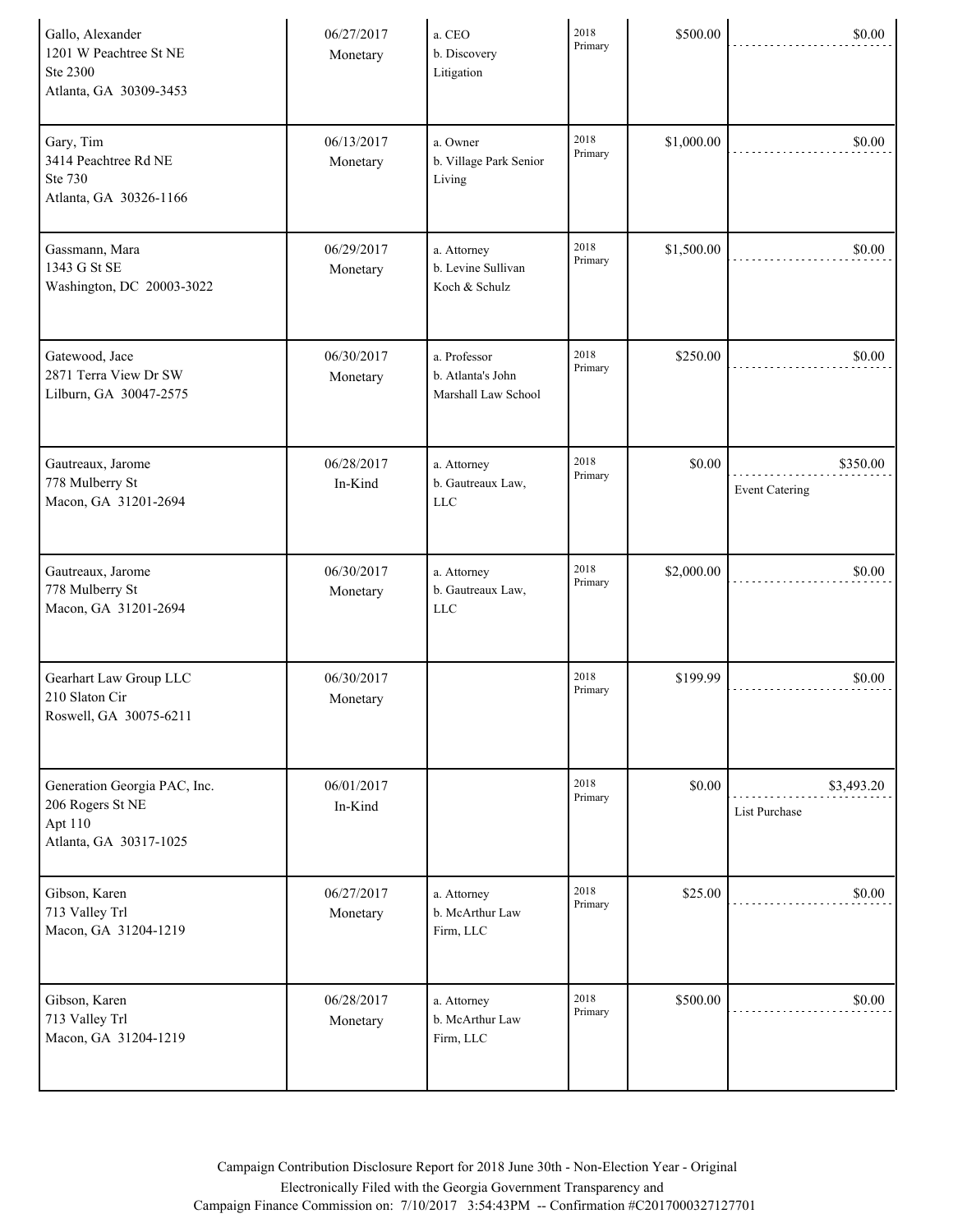| Gill, Horace Christopher<br>PO Box 57007<br>Atlanta, GA 30343-1007                           | 06/28/2017<br>Monetary | a. Attorney<br>b. Morgan and<br>Morgan                                   | 2018<br>Primary | \$260.00   | \$0.00 |
|----------------------------------------------------------------------------------------------|------------------------|--------------------------------------------------------------------------|-----------------|------------|--------|
| Gilliland, Welles D<br>1552 W Nancy Creek Dr NE<br>Brookhaven, GA 30319-1857                 | 06/28/2017<br>Monetary | a. Attorney<br>b. Gray Rust St.<br>Amand Moffett &<br><b>Brieske LLP</b> | 2018<br>Primary | \$250.00   | \$0.00 |
| Glenn, Marc D<br>820 Lake Summit Dr<br>Atlanta, GA 30342-1975                                | 06/28/2017<br>Monetary | a. Attorney<br>b. Taylor English LLP                                     | 2018<br>Primary | \$200.00   | \$0.00 |
| Golden, Steven<br>146 E 35th St<br>Apt 3C<br>New York, NY 10016-4173                         | 05/25/2017<br>Monetary | a. Attorney<br>b. Pachulski Stang<br>Ziehl & Jones LLP                   | 2018<br>Primary | \$101.00   | \$0.00 |
| Gomer, Adelaide<br>513 Wyckoff Rd<br>Ithaca, NY 14850-2309                                   | 06/26/2017<br>Monetary | a. President<br>b. Park Foundation                                       | 2018<br>Primary | \$500.00   | \$0.00 |
| Gooch, Kevin<br>One Atlantic Center, 1201 West<br>Peachtree St NW #4900<br>Atlanta, GA 30309 | 06/30/2017<br>Monetary | a. Attorney<br>b. Alston & Bird LLP                                      | 2018<br>Primary | \$500.00   | \$0.00 |
| Goode, Jason<br>211 Springdale Dr NE<br>Atlanta, GA 30305-4206                               | 06/26/2017<br>Monetary | a. Attorney<br>b. Alston & Bird LLP                                      | 2018<br>Primary | \$250.00   | \$0.00 |
| Goux, Melanie R<br>3277 Roswell Rd NE<br>Atlanta, GA 30305-1835                              | 06/12/2017<br>Monetary | a. Designer<br>b. Georgia Tech<br>Research Institute                     | 2018<br>Primary | \$500.00   | \$0.00 |
| Gove, Matt<br>585 Cherokee Ave SE<br>Atlanta, GA 30312-3247                                  | 06/30/2017<br>Monetary | a. Marketing<br>b. Piedmont<br>Healthcare                                | 2018<br>Primary | \$500.00   | \$0.00 |
| Grant, Wayne<br>3475 Lenox Rd NE<br>Ste 740<br>Atlanta, GA 30326-3227                        | 06/19/2017<br>Monetary | a. Attorney<br>b. Grant Law Office                                       | 2018<br>Primary | \$1,000.00 | \$0.00 |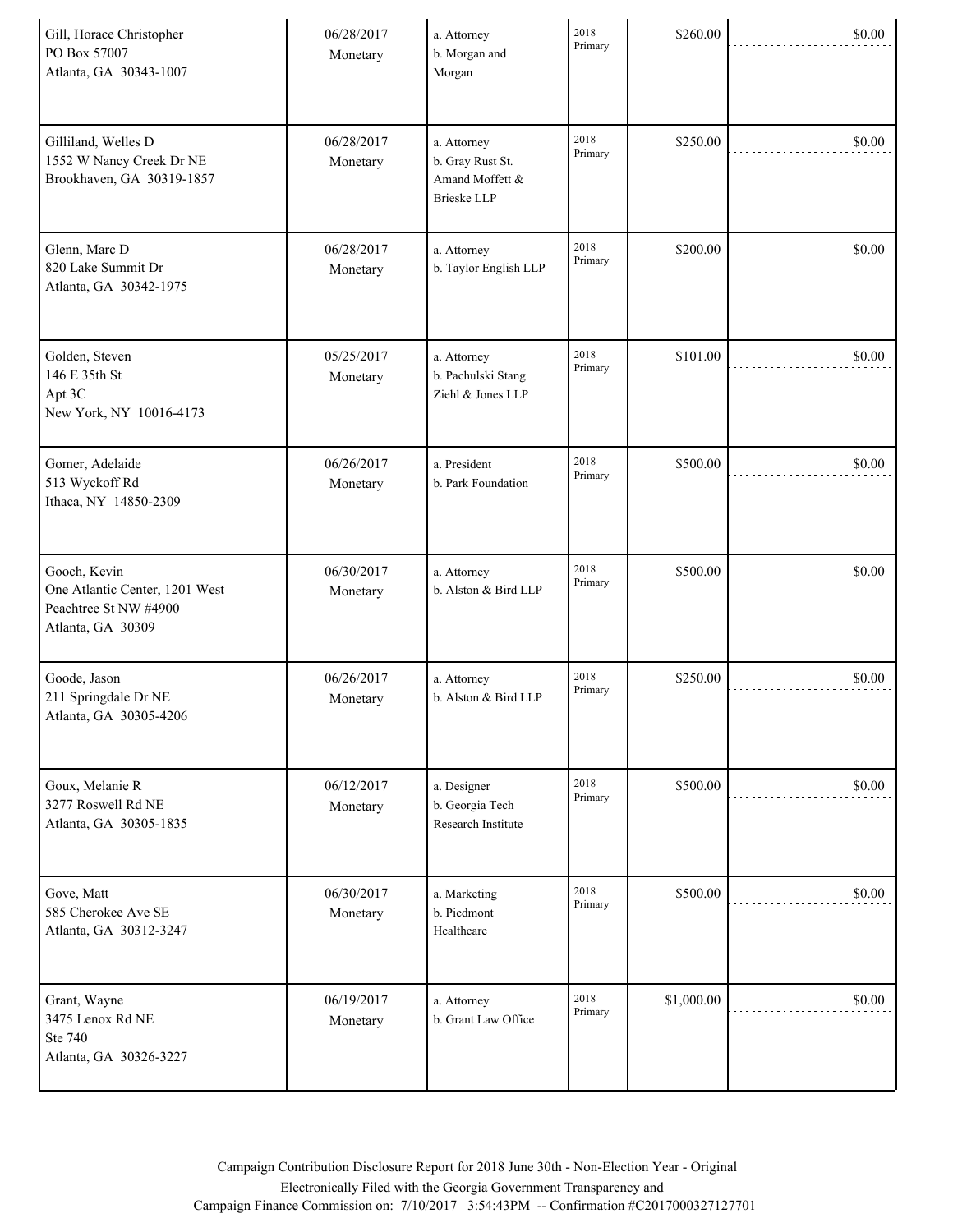| Greene, Jill Harkleroad<br>6598 Deertrail Ct<br>Newburgh, IN 47630-2896            | 06/20/2017<br>Monetary | a. Attorney<br>b. Berry Global Inc.                                    | 2018<br>Primary | \$250.00   | \$0.00 |
|------------------------------------------------------------------------------------|------------------------|------------------------------------------------------------------------|-----------------|------------|--------|
| Gross, John M.<br>1600 Parkwood Cir SE<br><b>Ste 400</b><br>Atlanta, GA 30339-2119 | 06/15/2017<br>Monetary | a. Attorney<br>b. Taylor English<br>Duma LLP                           | 2018<br>Primary | \$500.00   | \$0.00 |
| Hadden, John D<br>44 Broad St NW<br>Ste 600<br>Atlanta, GA 30303-2329              | 06/30/2017<br>Monetary | a. Attorney<br>b. Turkheimer &<br>Hadden, LLC                          | 2018<br>Primary | \$1,000.00 | \$0.00 |
| Hagen, Bruce<br>330 Morganshire Pl<br><b>Ste 100</b><br>Atlanta, GA 30350-5709     | 06/28/2017<br>Monetary | a. Attorney<br>b. Hagen, Rosskopf<br>& Earle, LLC                      | 2018<br>Primary | \$500.00   | \$0.00 |
| Hagenbush, Andrew L<br>340 Forest Valley Ct<br>Atlanta, GA 30342-2353              | 06/28/2017<br>Monetary | a. Attorney<br>b. Morgan & Morgan                                      | 2018<br>Primary | \$250.00   | \$0.00 |
| Halberg, Rebecca K<br>3620 Kingsboro Rd NE<br>Atlanta, GA 30319-1313               | 06/28/2017<br>Monetary | a. Attorney<br>b. Morgan & Morgan                                      | 2018<br>Primary | \$250.00   | \$0.00 |
| Hamlin, Jr., W. Gordon<br>105 N Commons St E<br>Tuscumbia, AL 35674-1236           | 06/30/2017<br>Monetary | a. Retired<br>b. None                                                  | 2018<br>Primary | \$500.00   | \$0.00 |
| Harbin, John Weldon<br>1106 Lullwater Rd NE<br>Atlanta, GA 30307-1246              | 06/30/2017<br>Monetary | a. Attorney<br>b. Mennier Carlin &<br>Curfman                          | 2018<br>Primary | \$200.00   | \$0.00 |
| Harris, Jeffrey<br>4 Ralstons Way<br>Savannah, GA 31406-3139                       | 06/30/2017<br>Monetary | a. Attorney<br>b. Harris Lowry<br>Manton                               | 2018<br>Primary | \$2,700.00 | \$0.00 |
| Hasan, Sid Rizwan<br>425 Winfield Glen Ct<br>Atlanta, GA 30342-1437                | 06/27/2017<br>Monetary | a. President &<br>Director of Political<br>Outreach<br>b. IPAC Georgia | 2018<br>Primary | \$200.00   | \$0.00 |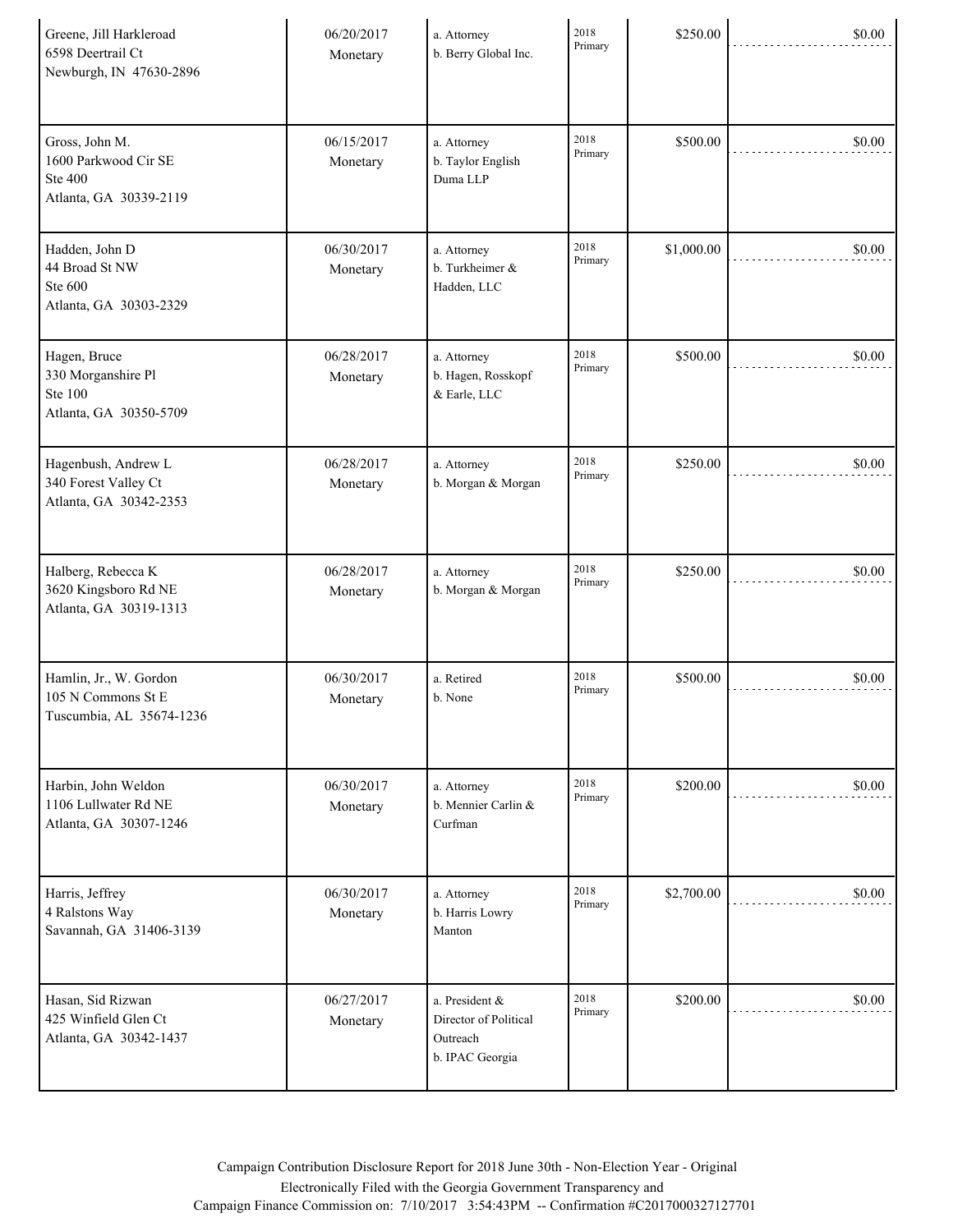| Hawkins, Jonathan E.<br>206 Maediris Dr<br>Decatur, GA 30030-1114            | 06/29/2017<br>Monetary | a. Attorney<br>b. Krevolin & Horst,<br><b>LLC</b>           | 2018<br>Primary | \$500.00   | \$0.00 |
|------------------------------------------------------------------------------|------------------------|-------------------------------------------------------------|-----------------|------------|--------|
| Hawkins Law Firm LLC<br>306 Saint Francis St<br>Mobile, AL 36602-2813        | 06/30/2017<br>Monetary |                                                             | 2018<br>Primary | \$250.00   | \$0.00 |
| Heising, Riccarda<br>1454 Fairview Rd NE<br>Atlanta, GA 30306-4612           | 05/31/2017<br>Monetary | a. Attorney<br>b. Taylor English                            | 2018<br>Primary | \$250.00   | \$0.00 |
| Heller, Kathryn<br>791 Woodland Ave SE<br>Atlanta, GA 30316-2464             | 06/29/2017<br>Monetary | a. Attorney<br>b. McManamy<br>McLeod Heller, LLC            | 2018<br>Primary | \$250.00   | \$0.00 |
| Henderson, Kenneth<br>245 W 104th St<br>Apt 15A<br>New York, NY 10025-8101   | 06/07/2017<br>Monetary | a. Attorney<br>b. Bryan Cave LLP                            | 2018<br>Primary | \$500.00   | \$0.00 |
| Henson, Catherine<br>2500 Peachtree Rd NW<br>Atlanta, GA 30305-5602          | 06/29/2017<br>Monetary | a. Attorney<br>b. Self Employed                             | 2018<br>Primary | \$250.00   | \$0.00 |
| Hernacki, Katherine Ventulett<br>32 Roanoke Ave NE<br>Atlanta, GA 30305-4354 | 06/12/2017<br>Monetary | a. Investor/Attorney<br>b. Hernacki Law Firm,<br><b>LLC</b> | 2018<br>Primary | \$6,600.00 | \$0.00 |
| Hernacki, Michael<br>32 Roanoke Ave NE<br>Atlanta, GA 30305-4354             | 06/12/2017<br>Monetary | a. Real Estate<br>Investor<br>b. Self Employed              | 2018<br>Primary | \$6,600.00 | \$0.00 |
| High, Tizgel<br>1577 Red Oak Ln<br>Brentwood, TN 37027-1817                  | 06/30/2017<br>Monetary | a. Attorney<br>b. LifePoint Health                          | 2018<br>Primary | \$500.00   | \$0.00 |
| Hill, Jennifer Comissiong<br>2087 Abby Ln NE<br>Atlanta, GA 30345-3514       | 06/27/2017<br>Monetary | a. Attorney<br>b. Peak Campus                               | 2018<br>Primary | \$500.00   | \$0.00 |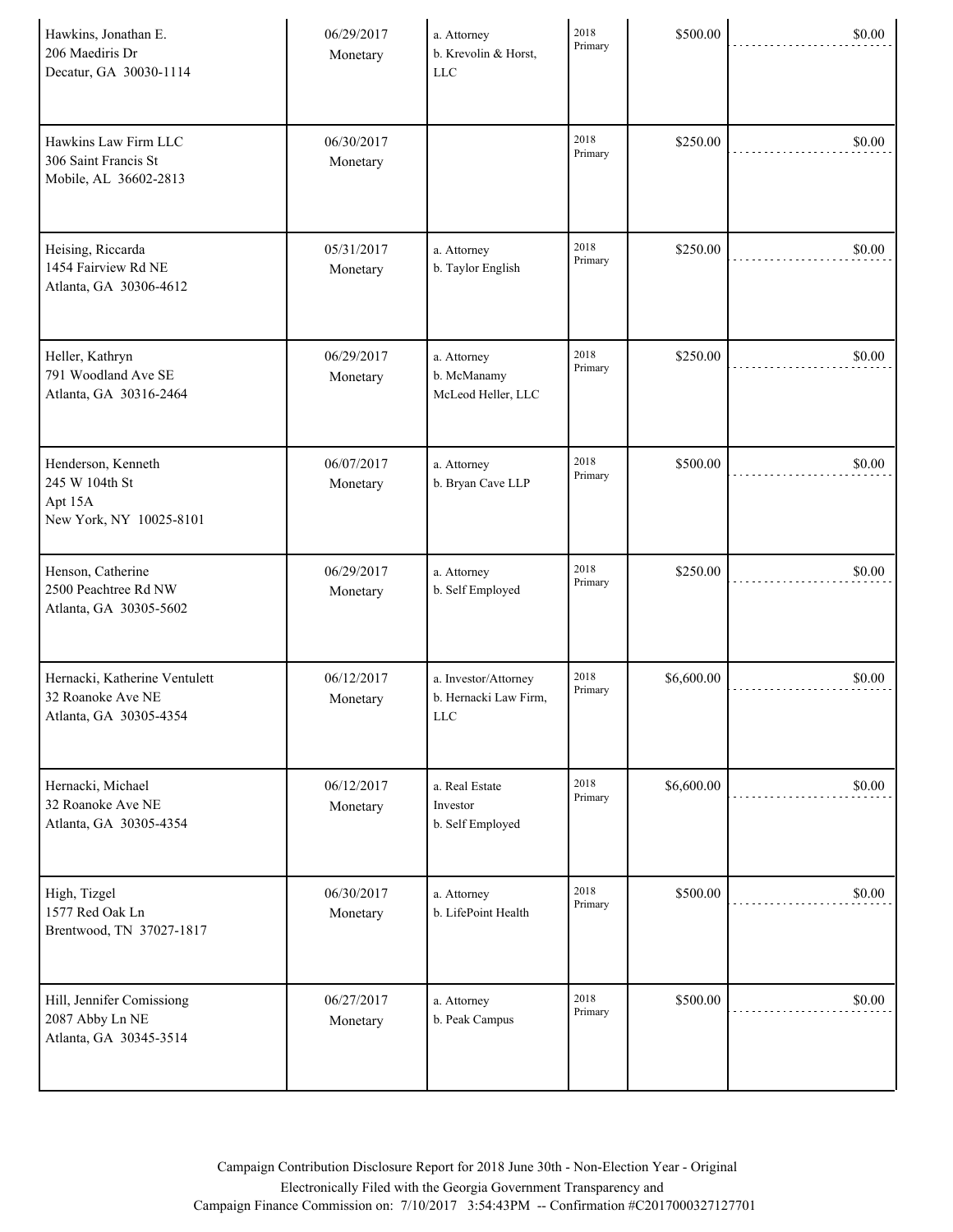| Hilt, Matthew<br>598 Moreland Ave NE<br>Atlanta, GA 30307-1424                | 06/28/2017<br>Monetary | a. Attorney<br>b. Morgan & Morgan                      | 2018<br>Primary | \$250.00   | \$0.00 |
|-------------------------------------------------------------------------------|------------------------|--------------------------------------------------------|-----------------|------------|--------|
| Hindash, Lana<br>1308 Hatton Walk<br>Marietta, GA 30068-5501                  | 06/30/2017<br>Monetary | a. Not Employed<br>b. None                             | 2018<br>Primary | \$250.00   | \$0.00 |
| Hoagland, Sarah<br>2701 Calvert St NW<br>Apt 121<br>Washington, DC 20008-2616 | 06/30/2017<br>Monetary | a. Attorney<br>b. Covington $\&$<br><b>Burling LLP</b> | 2018<br>Primary | \$250.00   | \$0.00 |
| Hoelting, Rebecca<br>1030 Bellevue Dr NE<br>Atlanta, GA 30306-3532            | 06/30/2017<br>Monetary | a. Attorney<br>b. Hoelting &<br>McCormack LLC          | 2018<br>Primary | \$3,500.00 | \$0.00 |
| Holder, Thomas L<br>778 Inman Mews Dr NE<br>Atlanta, GA 30307-2499            | 06/30/2017<br>Monetary | a. Attorney<br>b. Long & Holder<br><b>LLP</b>          | 2018<br>Primary | \$300.00   | \$0.00 |
| Holzknecht, Michael<br>3150 Woodwalk Dr SE<br>Atlanta, GA 30339-8481          | 06/12/2017<br>Monetary | a. Retired<br>b. None                                  | 2018<br>Primary | \$250.00   | \$0.00 |
| Hooper, Dylan James<br>2380 Strathmore Dr NE<br>Atlanta, GA 30324-4229        | 06/28/2017<br>Monetary | a. Attorney<br>b. Morgan & Morgan                      | 2018<br>Primary | \$250.00   | \$0.00 |
| Horn, Emily Stuart<br>2590 Ridgewood Ter NW<br>Atlanta, GA 30318-1321         | 06/08/2017<br>Monetary | a. Attorney<br>b. Taylor English<br>Duma LLP           | 2018<br>Primary | \$100.00   | \$0.00 |
| Horn, Emily Stuart<br>2590 Ridgewood Ter NW<br>Atlanta, GA 30318-1321         | 06/23/2017<br>Monetary | a. Attorney<br>b. Taylor English<br>Duma LLP           | 2018<br>Primary | \$500.00   | \$0.00 |
| Howard, Marc<br>1150 Heards Ferry Rd<br>Ste 2525<br>Atlanta, GA 30328-4732    | 06/30/2017<br>Monetary | a. Attorney<br>b. Pope & Howard,<br>PC                 | 2018<br>Primary | \$250.00   | \$0.00 |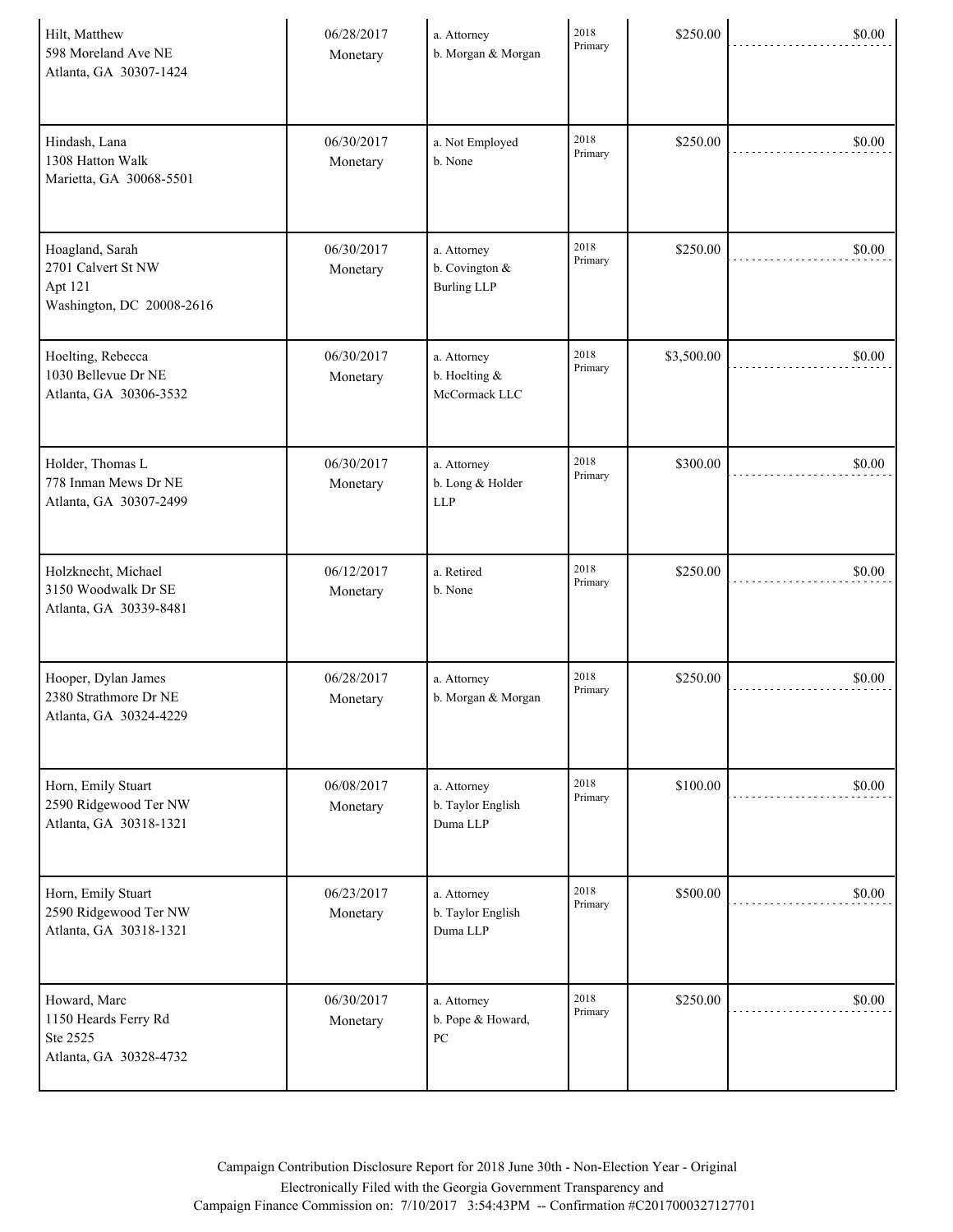| Huettig, Shelton<br>50 Traylen Road<br>Tariffville, WA 06081            | 06/23/2017<br>Monetary | a. Psychotherapist<br>b. Self Employed                 | 2018<br>Primary | \$1,000.00 | \$0.00 |
|-------------------------------------------------------------------------|------------------------|--------------------------------------------------------|-----------------|------------|--------|
| Hughes, Randall<br>2138 E Lake Rd NE<br>Atlanta, GA 30307-1836          | 06/29/2017<br>Monetary | a. Retired-Attorney<br>b. None                         | 2018<br>Primary | \$250.00   | \$0.00 |
| Humberstone, Sheila<br>2197 Fairway Cir NE<br>Brookhaven, GA 30319-3866 | 06/21/2017<br>Monetary | a. Principal<br>b. Stonebridge<br>Consulting Group     | 2018<br>Primary | \$300.00   | \$0.00 |
| Hungeling, David J<br>1812 Wellbourne Dr NE<br>Atlanta, GA 30324-4902   | 06/12/2017<br>Monetary | a. Attorney<br>b. Law Offices of<br>David Hungeling PC | 2018<br>Primary | \$1,000.00 | \$0.00 |
| Hungeling, David J<br>1812 Wellbourne Dr NE<br>Atlanta, GA 30324-4902   | 06/28/2017<br>Monetary | a. Attorney<br>b. Law Offices of<br>David Hungeling PC | 2018<br>Primary | \$500.00   | \$0.00 |
| Huttman, Chris<br>1952 Forest Green Dr NE<br>Atlanta, GA 30329-2604     | 06/30/2017<br>Monetary | a. Research Director<br>b. Canal Partners<br>Media     | 2018<br>Primary | \$200.00   | \$0.00 |
| Iredale, Brent<br>1806 Fairoaks Pl<br>Decatur, GA 30033-1449            | 06/30/2017<br>Monetary | a. Management<br>Consultant<br>b. Self Employed        | 2018<br>Primary | \$250.00   | \$0.00 |
| Iredale, Genie<br>1806 Fairoaks Pl<br>Decatur, GA 30033-1449            | 06/30/2017<br>Monetary | a. Attorney<br>b. Fellows LaBriola<br><b>LLP</b>       | 2018<br>Primary | \$250.00   | \$0.00 |
| Johnson, Clete<br>108 Prince St<br>Alexandria, VA 22314-3312            | 06/21/2017<br>Monetary | a. Attorney<br>b. Wilkinson Barker<br>Knauer LLP       | 2018<br>Primary | \$500.00   | \$0.00 |
| Johnson, Elizabeth<br>676 Clifton Rd NE<br>Atlanta, GA 30307-1789       | 06/07/2017<br>Monetary | a. Retired<br>b. None                                  | 2018<br>Primary | \$1,500.00 | \$0.00 |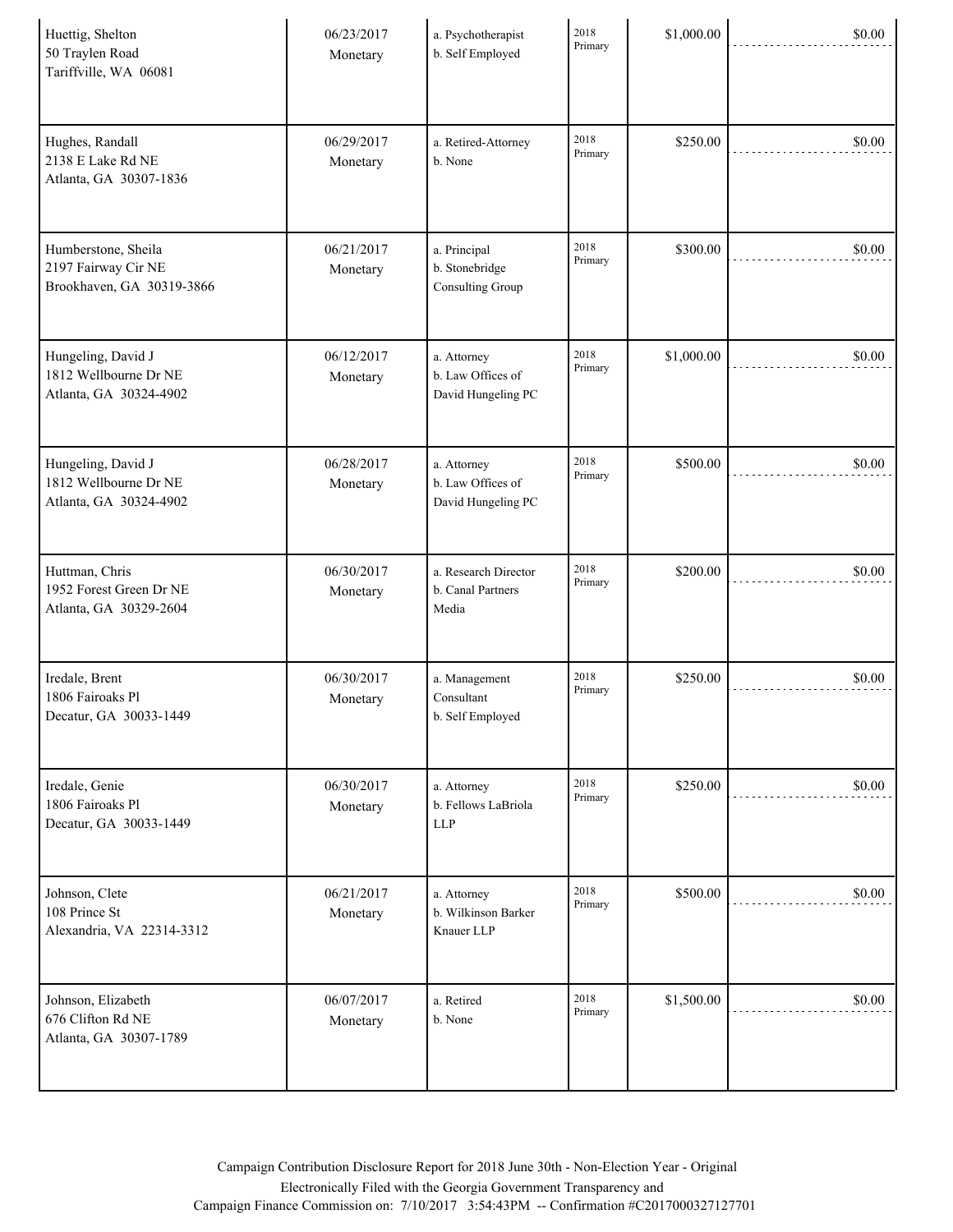| Jones, LeeAnn<br>1161 Hancock Dr NE<br><b>Ste 400</b><br>Atlanta, GA 30306-2576              | 05/25/2017<br>Monetary | a. Attorney<br>b. Taylor English<br>Duma LLP              | 2018<br>Primary            | \$250.00   | \$0.00 |
|----------------------------------------------------------------------------------------------|------------------------|-----------------------------------------------------------|----------------------------|------------|--------|
| Jordan, D. James ("Jimmy")<br>115 E McIntosh St<br>Milledgeville, GA 31061-3425              | 06/30/2017<br>Monetary | a. Attorney<br>b. Adams, Jordan &<br>Herrington, P.C.     | 2018<br>Primary            | \$500.00   | \$0.00 |
| Jordan, Matt<br>578 Forsyth St NW<br>$#11-F$<br>Atlanta, GA 30303                            | 06/30/2017<br>Monetary | a. Attorney<br>b. The Law Office of<br>Benjamin Y. Gerber | 2018<br>Primary            | \$250.00   | \$0.00 |
| Kahn, Robert S<br>1557 Wesley Pkwy NW<br>Atlanta, GA 30327-1800                              | 06/28/2017<br>Monetary | a. Attorney<br>b. Canal Partners<br>Media                 | 2018<br>Run-Off<br>Primary | \$3,900.00 | \$0.00 |
| Kahn, Robert S<br>1557 Wesley Pkwy NW<br>Atlanta, GA 30327-1800                              | 06/28/2017<br>Monetary | a. Attorney<br>b. Canal Partners<br>Media                 | 2018<br>Primary            | \$6,600.00 | \$0.00 |
| Kahn, Susan<br>1557 Wesley Pkwy NW<br>Atlanta, GA 30327-1800                                 | 06/30/2017<br>Monetary | a. Educator<br>b. Westminster<br>Schools                  | 2018<br>Primary            | \$6,600.00 | \$0.00 |
| Kahn, Susan<br>1557 Wesley Pkwy NW<br>Atlanta, GA 30327-1800                                 | 06/30/2017<br>Monetary | a. Educator<br>b. Westminster<br>$\operatorname{Schools}$ | 2018<br>Run-Off<br>Primary | \$3,900.00 | \$0.00 |
| Kaplan, Elena C.<br>1249 Francis St NW<br>Atlanta, GA 30318-5323                             | 06/28/2017<br>Monetary | a. Attorney<br>b. Jones Day                               | 2018<br>Primary            | \$1,000.00 | \$0.00 |
| Katherine McArthur LLC<br>6055 Lakeside Commons Dr<br><b>Ste 400</b><br>Macon, GA 31210-5793 | 06/30/2017<br>Monetary |                                                           | 2018<br>Primary            | \$1,000.00 | \$0.00 |
| Kearns, John<br>706 Boulevard SE<br>Atlanta, GA 30312-3533                                   | 06/30/2017<br>Monetary | a. Attorney<br>b. Locke Lord LLP                          | 2018<br>Primary            | \$250.00   | \$0.00 |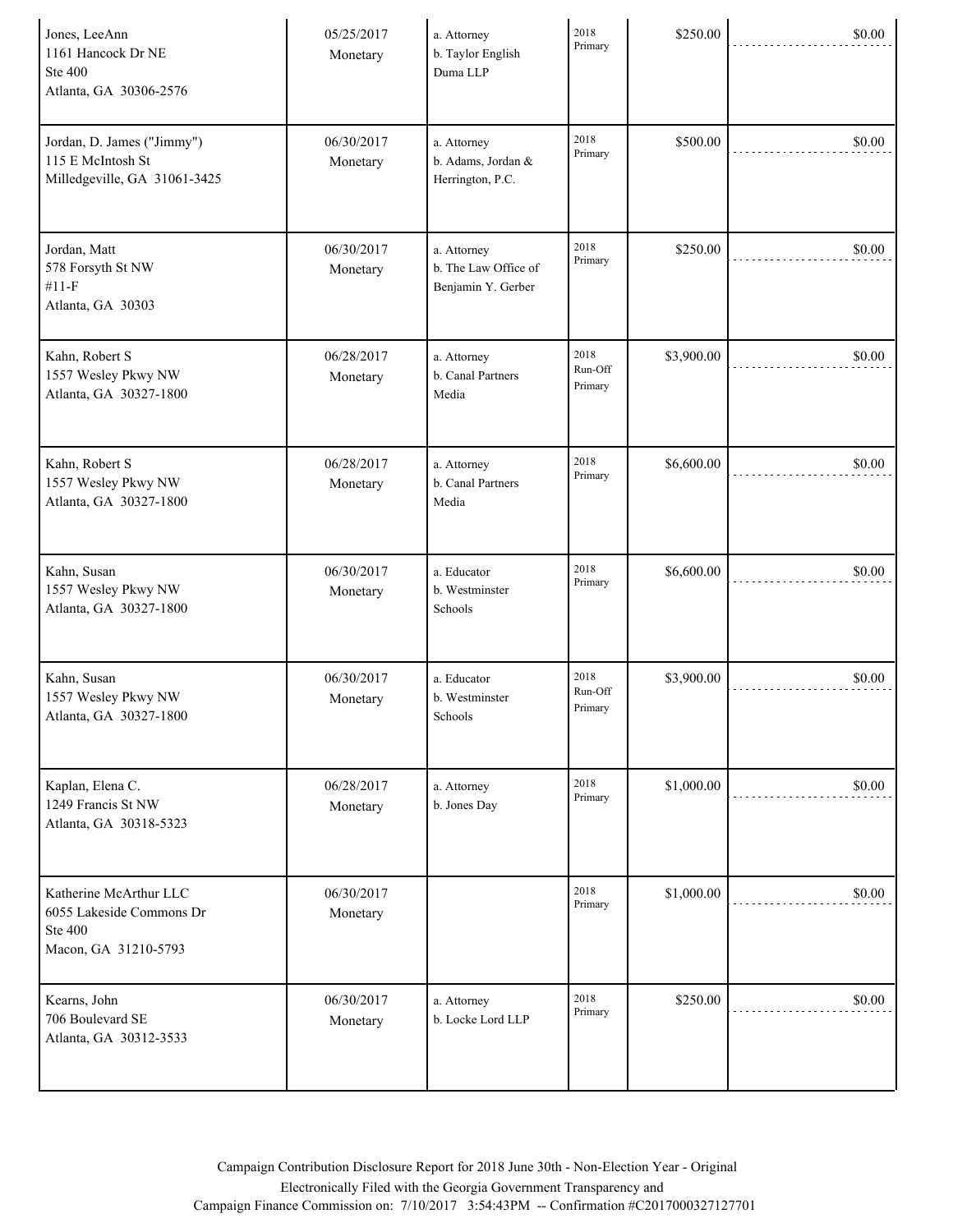| Kelly, Chad S.<br>1896 Greystone Rd NW<br>Atlanta, GA 30318-2621                                                | 06/26/2017<br>Monetary | a. Attorney<br>b. Time Warner                              | 2018<br>Primary | \$500.00 | \$0.00 |
|-----------------------------------------------------------------------------------------------------------------|------------------------|------------------------------------------------------------|-----------------|----------|--------|
| Killingsworth, Scott<br>1364 Rainier Falls Dr NE<br>Atlanta, GA 30329-4102                                      | 06/20/2017<br>Monetary | a. Attorney<br>b. Self Employed                            | 2018<br>Primary | \$300.00 | \$0.00 |
| Kimball, Dena<br>994 Carmel Ave NE<br>Atlanta, GA 30307-1975                                                    | 06/27/2017<br>Monetary | a. Executive Director<br>b. Kendeda Fund                   | 2018<br>Primary | \$500.00 | \$0.00 |
| Kimbrough, Walter<br>824 Dolly Ave SW<br>Atlanta, GA 30331-8733                                                 | 06/27/2017<br>Monetary | a. Not employed<br>b. None                                 | 2018<br>Primary | \$250.00 | \$0.00 |
| King, Katie<br>4878 Shannon Green Ct SW<br>Mableton, GA 30126-1641                                              | 06/15/2017<br>Monetary | a. Attorney<br>b. Kilpatrick<br>Townsend &<br>Stockton LLP | 2018<br>Primary | \$250.00 | \$0.00 |
| Kirkpatrick, David<br>224 Peachtree Battle Ave NW<br>Atlanta, GA 30305-4029                                     | 06/27/2017<br>Monetary | a. Licensing<br>b. Collegiate<br>Licensing Company         | 2018<br>Primary | \$250.00 | \$0.00 |
| Klingler, Elenore<br>2936 Rhodenhaven Dr NW<br>Atlanta, GA 30327-1224                                           | 06/29/2017<br>Monetary | a. Attorney<br>b. McMickle, Kurey<br>& Branch, LLP         | 2018<br>Primary | \$250.00 | \$0.00 |
| Law Office of Humberto Izquierdo Jr.,<br>P.C.<br>108 Colony Park Dr<br><b>Ste 100</b><br>Cumming, GA 30040-2764 | 06/30/2017<br>Monetary |                                                            | 2018<br>Primary | \$500.00 | \$0.00 |
| Law Office of Marny Heit<br>675 Ponce De Leon Ave NE<br>Ste 8500<br>Atlanta, GA 30308-1884                      | 06/28/2017<br>Monetary |                                                            | 2018<br>Primary | \$200.00 | \$0.00 |
| Law Office of Tony Center, PC<br>313 W York St<br>Savannah, GA 31401-3637                                       | 06/28/2017<br>Monetary |                                                            | 2018<br>Primary | \$250.00 | \$0.00 |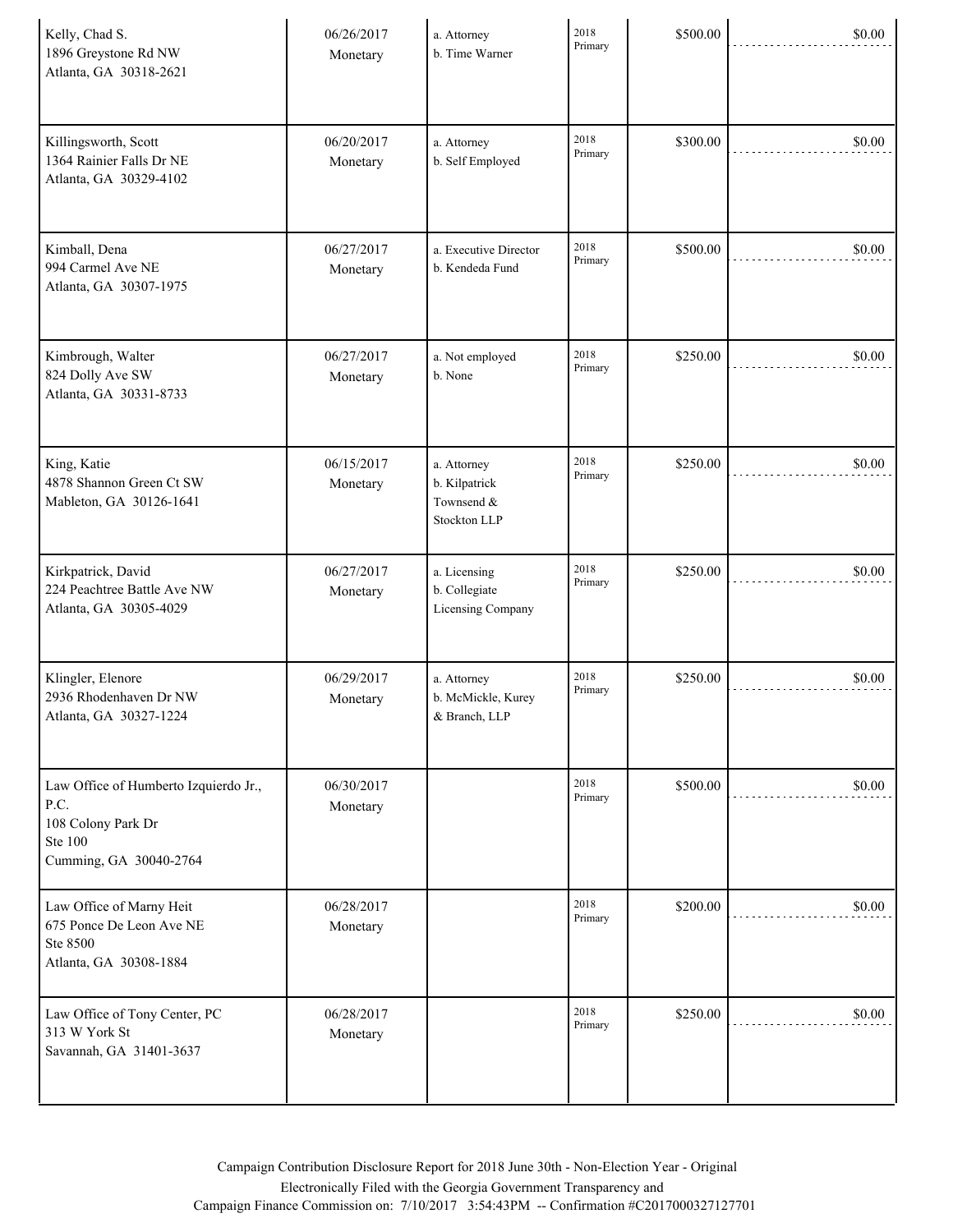| Law Offices of Timothy J Santelli,<br>P.C.<br>PO Box 19713<br>Atlanta, GA 30325-0713 | 06/30/2017<br>Monetary |                                                                | 2018<br>Primary | \$1,000.00 | \$0.00 |
|--------------------------------------------------------------------------------------|------------------------|----------------------------------------------------------------|-----------------|------------|--------|
| Leach, Marlo<br>5054 Spring Rock Ter NE<br><b>Bldg D</b><br>Roswell, GA 30075-4084   | 06/28/2017<br>Monetary | a. Attorney<br>b. Self Employed                                | 2018<br>Primary | \$250.00   | \$0.00 |
| Leavey, Michael<br>718 Sycamore St<br>Decatur, GA 30030-2060                         | 06/14/2017<br>Monetary | a. Attorney<br>b. Dorough &<br>Dorough, LLC                    | 2018<br>Primary | \$1,000.00 | \$0.00 |
| Leeds, Stephen<br>2700 International Tower<br>Atlanta, GA 30303                      | 06/29/2017<br>Monetary | a. Consultant<br>b. Self Employed                              | 2018<br>Primary | \$250.00   | \$0.00 |
| Lehman, Timothy<br>516 Remington Ave<br>Thomasville, GA 31792-5633                   | 06/30/2017<br>Monetary | a. Not Employed<br>b. None                                     | 2018<br>Primary | \$250.00   | \$0.00 |
| Lester Tate Group LLC<br>PO Box 878<br>Cartersville, GA 30120-0878                   | 06/28/2017<br>Monetary |                                                                | 2018<br>Primary | \$500.00   | \$0.00 |
| Levy, Benjamin Z<br>5723 Creekside Dr<br>Peachtree Corners, GA 30092-1031            | 06/28/2017<br>Monetary | a. Attorney<br>b. The Werner Law<br>Firm                       | 2018<br>Primary | \$250.00   | \$0.00 |
| Levy, Rich<br>2884 Parkridge Dr NE<br>Brookhaven, GA 30319-2930                      | 06/27/2017<br>Monetary | a. Senior Vice<br>President<br>b. Live Nation                  | 2018<br>Primary | \$250.00   | \$0.00 |
| Lewis, Andrew<br>133 Michigan Ave<br>Decatur, GA 30030-1848                          | 06/05/2017<br>Monetary | a. K-12 Education<br>b. Georgia Charter<br>Schools Association | 2018<br>Primary | \$250.00   | \$0.00 |
| Long, Bryan<br>272 Southview Dr<br>Athens, GA 30605-1434                             | 06/07/2017<br>Monetary | a. Executive Director<br>b. Better Georgia                     | 2018<br>Primary | \$250.00   | \$0.00 |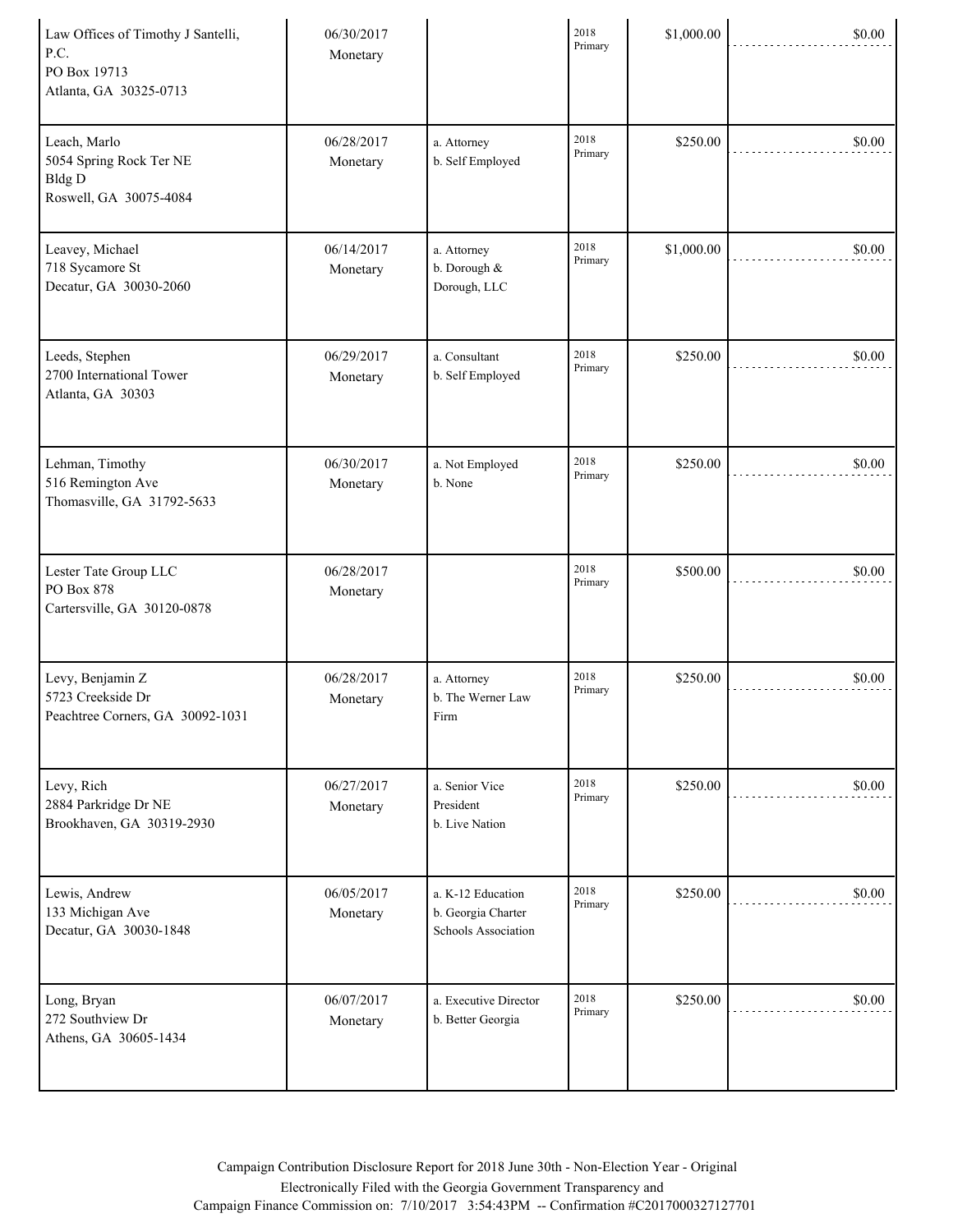| Lopez-Zeno, Jose<br>4420 Old Georgetown Trl<br>Dunwoody, GA 30338-6100                        | 06/17/2017<br>Monetary | a. Physician<br>b. Georgia Perinatal<br>Consultants               | 2018<br>Primary | \$250.00   | \$0.00 |
|-----------------------------------------------------------------------------------------------|------------------------|-------------------------------------------------------------------|-----------------|------------|--------|
| Lord, Andy<br>86 Hogue St NE<br>Atlanta, GA 30312-1642                                        | 06/14/2017<br>Monetary | a. Government<br>Affairs<br>b. Georgia Capitol<br>Solutions, Inc. | 2018<br>Primary | \$1,000.00 | \$0.00 |
| Loskota, Brie<br>4564 Viro Rd<br>La Canada Flintridge, CA 91011-3739                          | 06/29/2017<br>Monetary | a. Research<br>b. USC                                             | 2018<br>Primary | \$250.00   | \$0.00 |
| Love, Sarajane N<br>1091 Greystone Ln E<br>Watkinsville, GA 30677-5110                        | 06/12/2017<br>Monetary | a. Professor<br>b. UGA                                            | 2018<br>Primary | \$1,000.00 | \$0.00 |
| Lowery, Justin K<br>4374 Dunmore Rd NE<br>Marietta, GA 30068-4221                             | 06/28/2017<br>Monetary | a. Attorney<br>b. Morgan & Morgan                                 | 2018<br>Primary | \$250.00   | \$0.00 |
| Mabra, Ronnie<br>197 14th St NW<br><b>Ste 200</b><br>Atlanta, GA 30318-7818                   | 06/29/2017<br>Monetary | a. Attorney<br>b. The Mabra Firm,<br><b>LLC</b>                   | 2018<br>Primary | \$6,600.00 | \$0.00 |
| Makaila, Shannon<br>416 Glen Iris Dr NE<br>Atlanta, GA 30308-2919                             | 06/30/2017<br>Monetary | a. Real Estate<br>consultant<br>b. Makaila + Co<br>Realty         | 2018<br>Primary | \$250.00   | \$0.00 |
| Malone, Adam<br>4509 Belvedere Pl SE<br>Marietta, GA 30067-4082                               | 05/30/2017<br>Monetary | a. Attorney<br>b. Malone Law Office                               | 2018<br>Primary | \$6,600.00 | \$0.00 |
| Manton, Jed<br>400 Colony Sq NE<br>1201 Peachtree Street, Suite 900<br>Atlanta, GA 30361-6302 | 06/30/2017<br>Monetary | a. Attorney<br>b. Harris Lowry<br>Manton, LLP                     | 2018<br>Primary | \$2,700.00 | \$0.00 |
| Marietta, Shannon<br>5 Casey St<br>Newnan, GA 30263-1905                                      | 06/30/2017<br>Monetary | a. Consultant<br>b. Foxhole Strategies                            | 2018<br>Primary | \$250.00   | \$0.00 |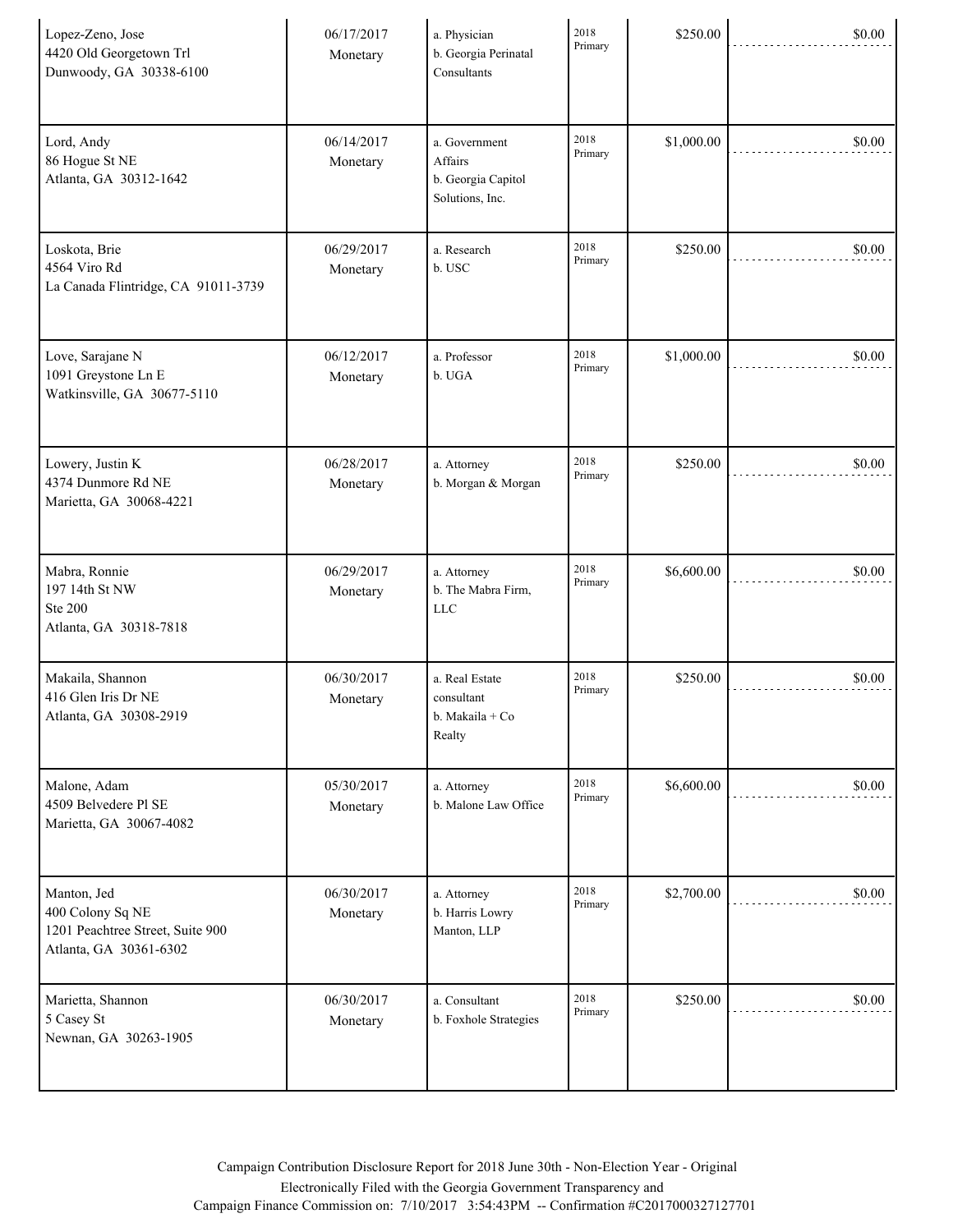| Markey, Adam<br>4495 Village Springs Pl<br>Dunwoody, GA 30338-2401          | 06/23/2017<br>Monetary | a. e-commerce<br>b. Herbiwear, LLC       | 2018<br>Primary | \$500.00   | \$0.00 |
|-----------------------------------------------------------------------------|------------------------|------------------------------------------|-----------------|------------|--------|
| Martenson, Marty<br>3874 Vermont Rd NE<br>Atlanta, GA 30319-1211            | 06/16/2017<br>Monetary | a. Attorney<br>b. Self Employed          | 2018<br>Primary | \$1,000.00 | \$0.00 |
| Mast, Gregory<br>2830 W Roxboro Rd NE<br>Atlanta, GA 30324-2978             | 06/21/2017<br>Monetary | a. Attorney<br>b. Fields Howell          | 2018<br>Primary | \$500.00   | \$0.00 |
| Mayekar, Samir<br>1640 Tyler Pkwy<br>$\#$ 1<br>Louisville, KY 40204-1534    | 05/25/2017<br>Monetary | a. CEO<br>b. SiNode Systems,<br>Inc.     | 2018<br>Primary | \$2,500.00 | \$0.00 |
| Mayer, Randolph A.<br>50 Hurt Plz SE<br>Ste 1640<br>Atlanta, GA 30303-2946  | 06/26/2017<br>Monetary | a. Attorney<br>b. Randolph A<br>Mayer PC | 2018<br>Primary | \$250.00   | \$0.00 |
| Maziar, Todd K<br>191 Peachtree St NE<br>Ste 4200<br>Atlanta, GA 30303-1748 | 06/28/2017<br>Monetary | a. Attorney<br>b. Morgan & Morgan        | 2018<br>Primary | \$250.00   | \$0.00 |
| McAlister, Merritt<br>623 Ansley St<br>Decatur, GA 30030-3611               | 06/26/2017<br>Monetary | a. Attorney<br>b. King & Spalding        | 2018<br>Primary | \$1,000.00 | \$0.00 |
| McEntyre, Zachary<br>956 Los Angeles Ave NE<br>Atlanta, GA 30306-3604       | 06/29/2017<br>Monetary | a. Attorney<br>b. King & Spalding        | 2018<br>Primary | \$1,000.00 | \$0.00 |
| McGuire Woods<br>901 E Cary St<br>Richmond, VA 23219-4030                   | 06/30/2017<br>Monetary |                                          | 2018<br>Primary | \$1,000.00 | \$0.00 |
| McNary, Lisa<br>295 Saint Devon Xing<br>Johns Creek, GA 30097-1886          | 06/26/2017<br>Monetary | a. Attorney<br>b. Morgan & Morgan        | 2018<br>Primary | \$250.00   | \$0.00 |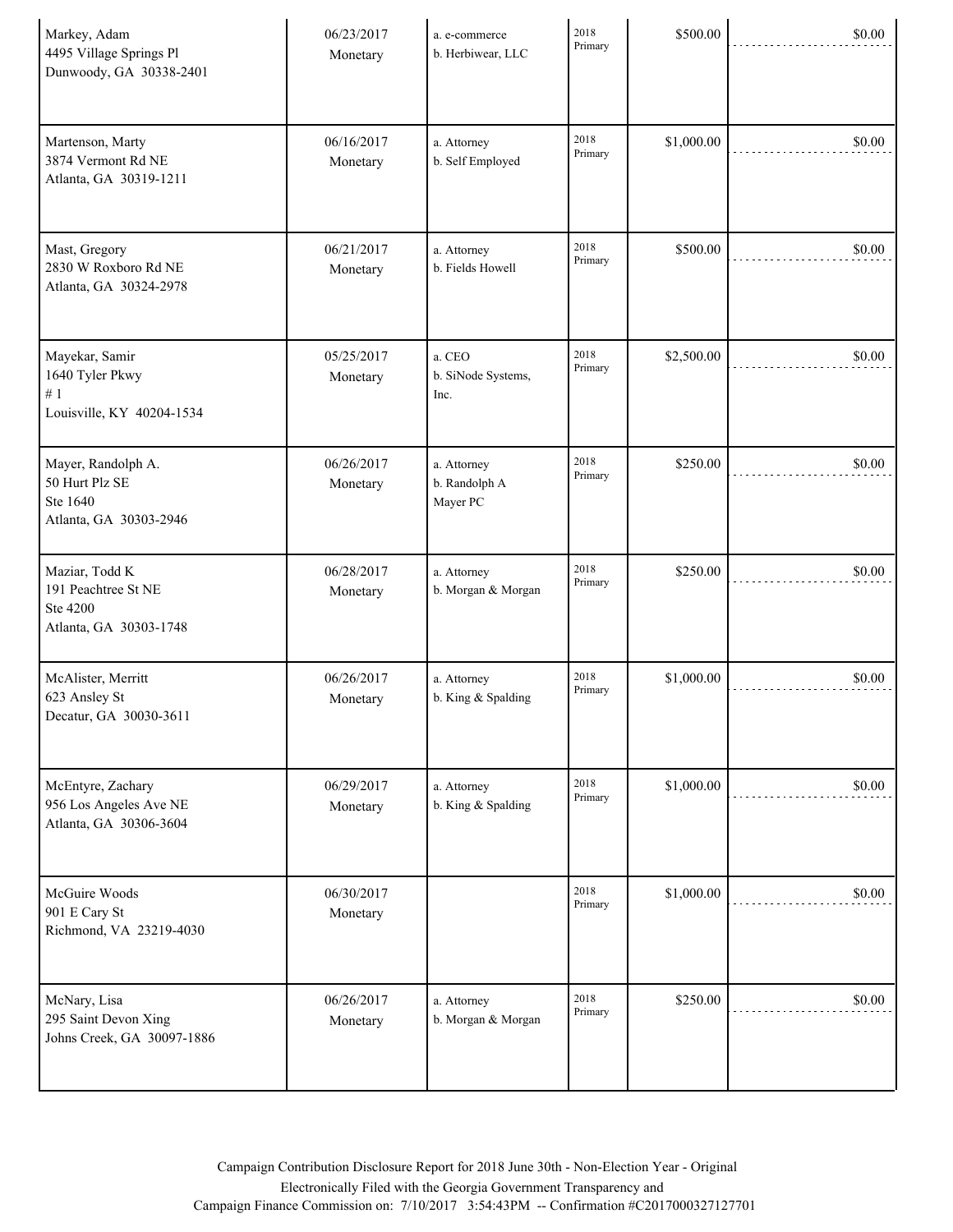| Meliski, Mark<br>3508 Cedar Valley Dr SE<br>Smyrna, GA 30080-5657              | 06/27/2017<br>Monetary | a. Attorney<br>b. Barnes Law Group                   | 2018<br>Primary | \$250.00   | \$0.00 |
|--------------------------------------------------------------------------------|------------------------|------------------------------------------------------|-----------------|------------|--------|
| Michael E Lemon LLC<br>6030 Lakeside Commons Dr<br>Macon, GA 31210-5778        | 06/30/2017<br>Monetary |                                                      | 2018<br>Primary | \$250.00   | \$0.00 |
| Mikula, Sean<br>174 Meeting Ln<br>Atlanta, GA 30342-1992                       | 06/20/2017<br>Monetary | a. Consultant<br>b. Power 10, LLC                    | 2018<br>Primary | \$250.00   | \$0.00 |
| Miller, David Lawrence<br>687 Angier Ave NE<br>Apt B<br>Atlanta, GA 30308-2954 | 06/28/2017<br>Monetary | a. Attorney<br>b. Self Employed                      | 2018<br>Primary | \$250.00   | \$0.00 |
| Miller, Justin<br>3071 Hudson Way<br>Decatur, GA 30033-1043                    | 06/27/2017<br>Monetary | a. Attorney<br>b. Morgan & Morgan                    | 2018<br>Primary | \$150.00   | \$0.00 |
| Miller, Rick<br>969 Moores Club Pl NE<br>Atlanta, GA 30319-1163                | 06/28/2017<br>Monetary | a. Attorney<br>b. Bryan Cave LLP                     | 2018<br>Primary | \$1,000.00 | \$0.00 |
| Moeling, Walter<br>1227 Bellaire Dr NE<br>Brookhaven, GA 30319-3329            | 06/08/2017<br>Monetary | a. Retired<br>b. None                                | 2018<br>Primary | \$500.00   | \$0.00 |
| Moise, Caroline<br>948 Oakdale Rd NE<br>Atlanta, GA 30307-1212                 | 06/29/2017<br>Monetary | a. Retired<br>b. None                                | 2018<br>Primary | \$1,000.00 | \$0.00 |
| Moore, Leighton<br>100 Peachtree St NW<br>Ste 2600<br>Atlanta, GA 30303-1932   | 06/30/2017<br>Monetary | a. Partner<br>b. The Moore Firm,<br>${\rm P}{\bf C}$ | 2018<br>Primary | \$1,000.00 | \$0.00 |
| Moore, Lisa<br>896 Arlington Pl NE<br>Ste M102<br>Atlanta, GA 30306-3911       | 06/30/2017<br>Monetary | a. Attorney<br>b. The Moore Firm,<br><b>LLC</b>      | 2018<br>Primary | \$1,000.00 | \$0.00 |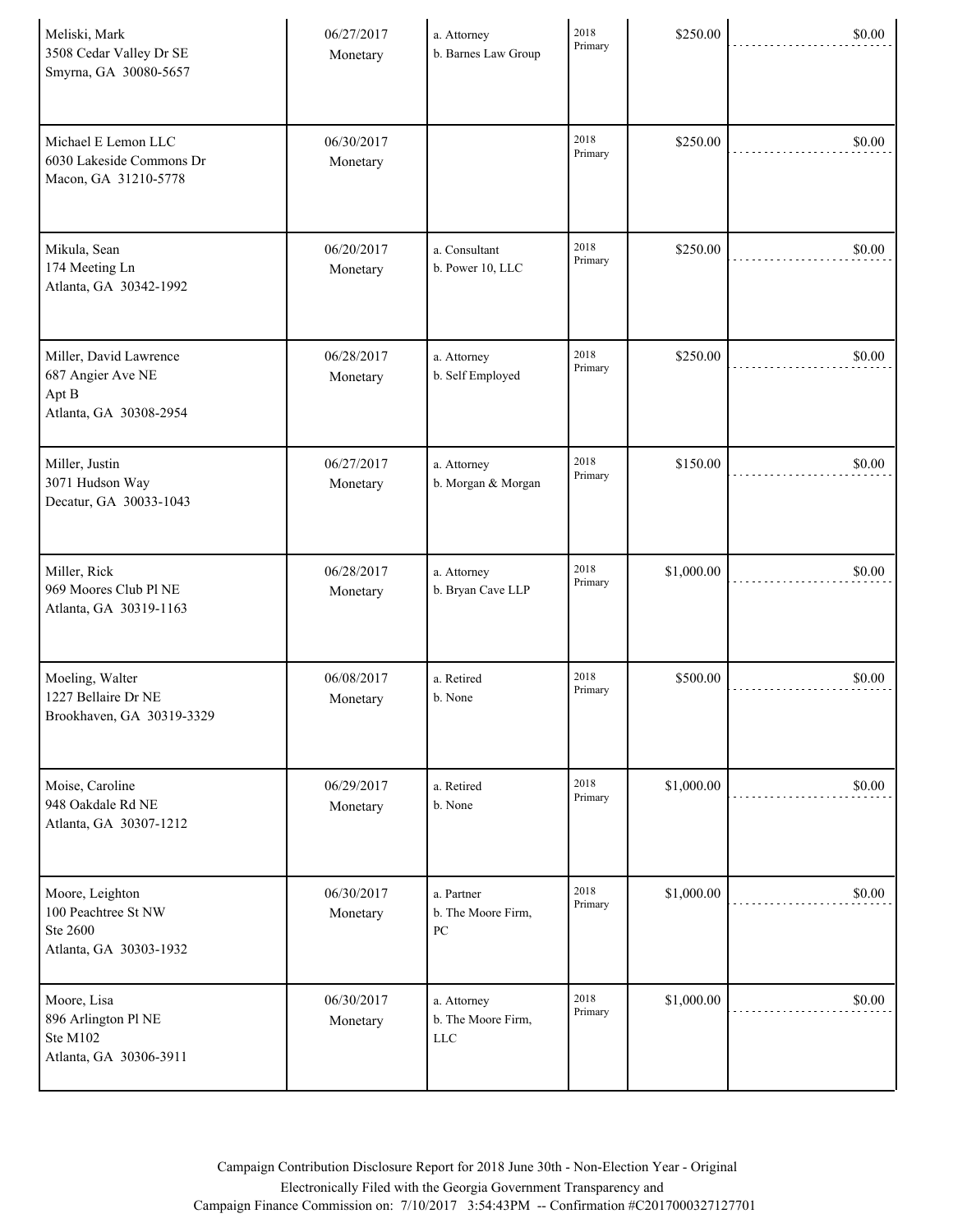| Morgan, Baxter<br>5804 Van Winkle Ln<br>Ste 500<br>Austin, TX 78739-1668        | 06/27/2017<br>Monetary | a. Attorney<br>b. Gjerset & Lorenz,<br><b>LLP</b>                        | 2018<br>Primary | \$1,000.00 | \$0.00 |
|---------------------------------------------------------------------------------|------------------------|--------------------------------------------------------------------------|-----------------|------------|--------|
| Morgan, Carol Ellis<br>2801 Via Fortuna<br>Ste 500<br>Austin, TX 78746-7573     | 06/12/2017<br>Monetary | a. Business Law and<br>Ethics Coordinator<br>b. University of<br>Georgia | 2018<br>Primary | \$500.00   | \$0.00 |
| Morrison, Matthew S.<br>2909 Sequoyah Dr NW<br>Atlanta, GA 30327-1807           | 06/23/2017<br>Monetary | a. Attorney<br>b. FiberVisions<br>Corporation                            | 2018<br>Primary | \$250.00   | \$0.00 |
| Morton, Amy<br>PO Box 5400<br>Macon, GA 31208-5400                              | 06/12/2017<br>Monetary | a. Family Therapist<br>b. Self                                           | 2018<br>Primary | \$250.00   | \$0.00 |
| Morton, Amy<br>PO Box 5400<br>Macon, GA 31208-5400                              | 06/30/2017<br>Monetary | a. Family Therapist<br>b. Self                                           | 2018<br>Primary | \$250.00   | \$0.00 |
| Morton, Daryl J.<br>109 Carriage Way<br>Macon, GA 31210-8624                    | 06/07/2017<br>Monetary | a. Attorney<br>b. Self Employed                                          | 2018<br>Primary | \$500.00   | \$0.00 |
| Moskowitz, David H.<br>5462 Redbark Pl<br>Dunwoody, GA 30338-2634               | 06/15/2017<br>Monetary | a. Attorney<br>b. Morgan & Morgan                                        | 2018<br>Primary | \$500.00   | \$0.00 |
| Moskowitz, David H.<br>5462 Redbark Pl<br>Dunwoody, GA 30338-2634               | 06/28/2017<br>Monetary | a. Attorney<br>b. Morgan & Morgan                                        | 2018<br>Primary | \$1,000.00 | \$0.00 |
| Murray, Lesly<br>211 Colonial Homes Dr NW<br>Apt 2605<br>Atlanta, GA 30309-5205 | 06/30/2017<br>Monetary | a. Attorney<br>b. Butler Snow LLP                                        | 2018<br>Primary | \$250.00   | \$0.00 |
| Newsom, Katherine Hung<br>815 Oakdale Rd NE<br>Atlanta, GA 30307-1209           | 06/28/2017<br>Monetary | a. Attorney<br>b. Morgan & Morgan                                        | 2018<br>Primary | \$250.00   | \$0.00 |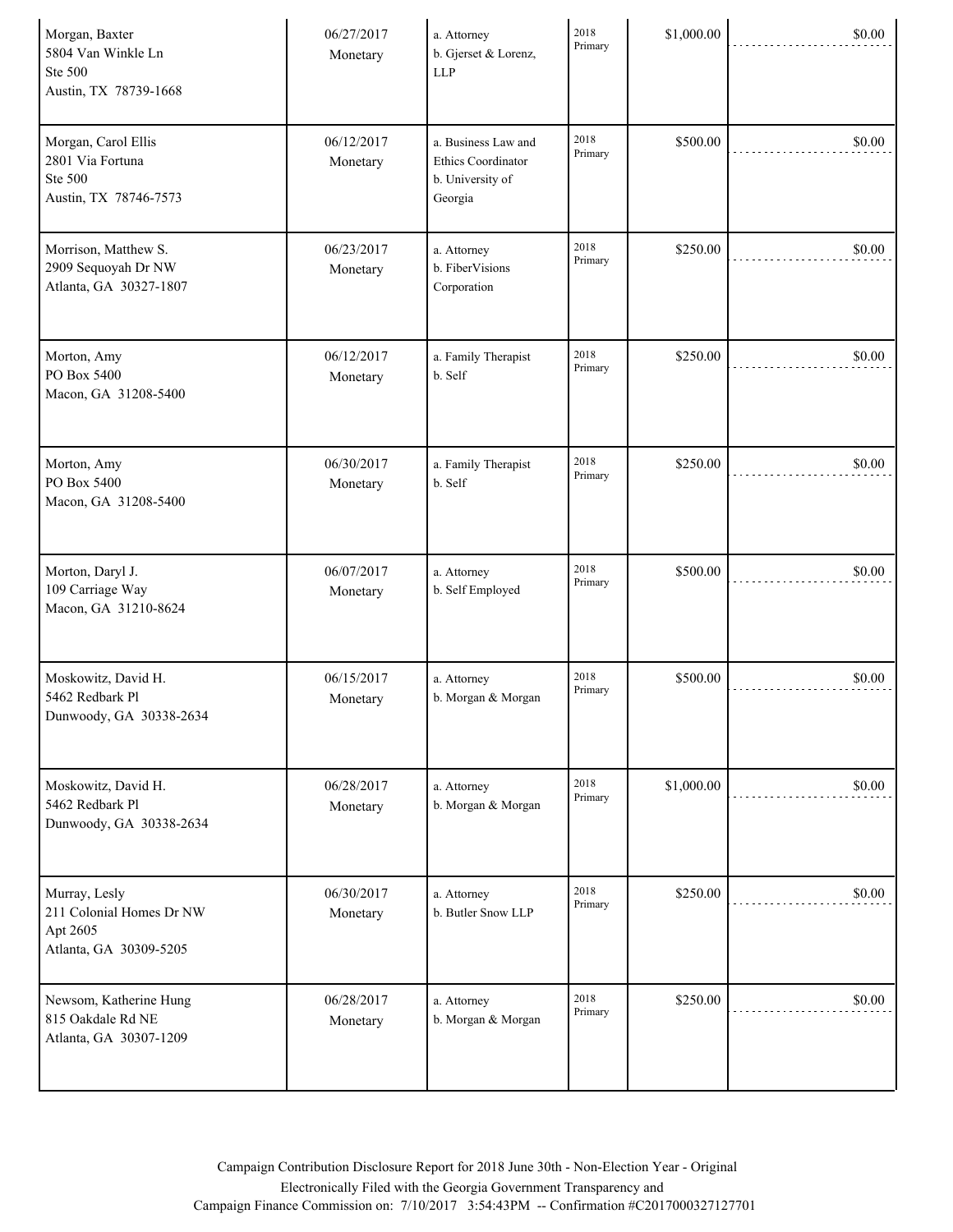| Nicholson, Eugene<br>859 Springdale Rd NE<br>Atlanta, GA 30306-4617                  | 06/30/2017<br>Monetary | a. Attorney<br>b. Bryan Cave                                | 2018<br>Primary | \$250.00   | \$0.00 |
|--------------------------------------------------------------------------------------|------------------------|-------------------------------------------------------------|-----------------|------------|--------|
| Nix, Keenan RS<br>226 E Lake Dr SE<br>Ste 4200<br>Atlanta, GA 30317-3352             | 06/28/2017<br>Monetary | a. Attorney<br>b. Morgan $\&$<br>Morgan, P.A.               | 2018<br>Primary | \$500.00   | \$0.00 |
| Noland, William<br>559 Edgefield Way<br>Macon, GA 31210-7532                         | 06/29/2017<br>Monetary | a. Attorney<br>b. Noland Law Firm,<br><b>LLC</b>            | 2018<br>Primary | \$500.00   | \$0.00 |
| O'DELL, JUSTIN<br>506 Roswell St SE<br>Ste 210<br>Marietta, GA 30060-4101            | 06/28/2017<br>Monetary | a. Attorney<br>b. O'Dell & O'Neal                           | 2018<br>Primary | \$1,000.00 | \$0.00 |
| Oliver, Mary Margaret<br>150 E Ponce De Leon Ave<br>Decatur, GA 30030-2543           | 06/15/2017<br>Monetary | a. Attorney<br>b. Law Offices of<br>Mary Margaret<br>Oliver | 2018<br>Primary | \$1,000.00 | \$0.00 |
| Parent, Elena<br>774 Springdale Rd NE<br>Atlanta, GA 30306-4616                      | 06/29/2017<br>Monetary | a. Attorney<br>b. Georgia Watch                             | 2018<br>Primary | \$2,000.00 | \$0.00 |
| Pate, Page<br>101 Marietta St NW<br>Ste 3300<br>Atlanta, GA 30303-2730               | 06/29/2017<br>Monetary | a. Attorney<br>b. Pate & Johnson,<br>LLC                    | 2018<br>Primary | \$1,000.00 | \$0.00 |
| Patton, John<br>1600 Parkwood Cir SE<br><b>Ste 400</b><br>Atlanta, GA 30339-2119     | 06/25/2017<br>Monetary | a. Attorney<br>b. Taylor English                            | 2018<br>Primary | \$500.00   | \$0.00 |
| Penn, Darren<br>4200 Northside Pkwy NW<br>Bldg 1<br>Atlanta, GA 30327-3007           | 06/30/2017<br>Monetary | a. Attorney<br>b. Penn Law LLC                              | 2018<br>Primary | \$1,000.00 | \$0.00 |
| Persons, Benjamin<br>531 Roselane St NW<br><b>Ste 200</b><br>Marietta, GA 30060-6970 | 06/19/2017<br>Monetary | a. Attorney<br>b. The Persons Firm                          | 2018<br>Primary | \$500.00   | \$0.00 |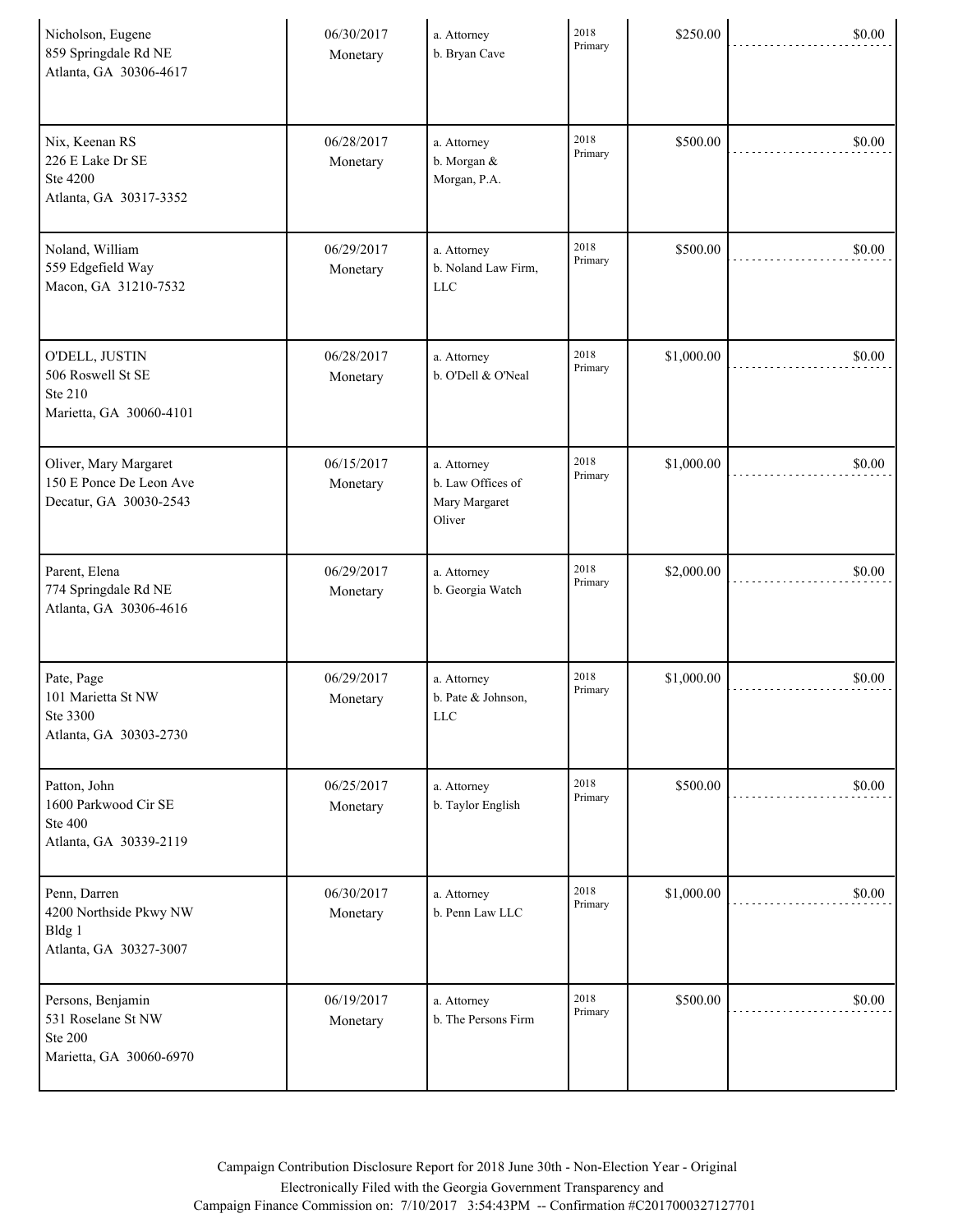| Phuong, Amy<br>655 Mead St SE<br>Atlanta, GA 30312-3779                          | 06/30/2017<br>Monetary | a. Operations<br>Manager<br>b. McMaster-Carr                       | 2018<br>Primary | \$500.00   | \$0.00 |
|----------------------------------------------------------------------------------|------------------------|--------------------------------------------------------------------|-----------------|------------|--------|
| Pines, Erica<br>PO Box 11269<br>Atlanta, GA 30310-0269                           | 06/23/2017<br>Monetary | a. Assistant Director<br>b. City of Atlanta                        | 2018<br>Primary | \$118.00   | \$0.00 |
| Pitts Jr, Reynolds E<br>828 Highland Ln NE<br>Apt 2202<br>Atlanta, GA 30306-4378 | 06/28/2017<br>Monetary | a. Attorney<br>b. Morgan & Morgan                                  | 2018<br>Primary | \$250.00   | \$0.00 |
| Pollard, James<br>1815 Gerritt St<br>Philadelphia, PA 19146-4629                 | 06/29/2017<br>Monetary | a. Communications<br>b. Sierra Club                                | 2018<br>Primary | \$150.00   | \$0.00 |
| Pope, Geoff<br>945 E Paces Ferry Rd NE<br>Ste 2525<br>Atlanta, GA 30326-1379     | 06/16/2017<br>Monetary | a. Attorney<br>b. Pope & Howard,<br>P.C.                           | 2018<br>Primary | \$250.00   | \$0.00 |
| Portier, Holly J<br>2142 Drew Valley Rd NE<br>Brookhaven, GA 30319-3918          | 06/28/2017<br>Monetary | a. Attorney<br>b.<br>Hamilton, Westby, An<br>tonowich<br>&Anderson | 2018<br>Primary | \$250.00   | \$0.00 |
| Poston, McCracken<br>7713 Nashville St<br>Ringgold, GA 30736-2375                | 06/30/2017<br>Monetary | a. Attorney<br>b. McCracken Poston                                 | 2018<br>Primary | \$1,000.00 | \$0.00 |
| Pruiett, Tracey<br>2483 Greenglade Rd NE<br>Atlanta, GA 30345-3881               | 06/26/2017<br>Monetary | a. Attorney<br>b. Smith, Currie and<br>Hancock                     | 2018<br>Primary | \$250.00   | \$0.00 |
| Pruiett, Tracey<br>2483 Greenglade Rd NE<br>Atlanta, GA 30345-3881               | 06/26/2017<br>Monetary | a. Attorney<br>b. Smith, Currie and<br>Hancock                     | 2018<br>Primary | \$250.00   | \$0.00 |
| Pumpian, Ryan<br>980 Forest Pond Cir<br>Marietta, GA 30068-4415                  | 06/26/2017<br>Monetary | a. Attorney<br>b. Bloom Sugarman<br><b>LLP</b>                     | 2018<br>Primary | \$250.00   | \$0.00 |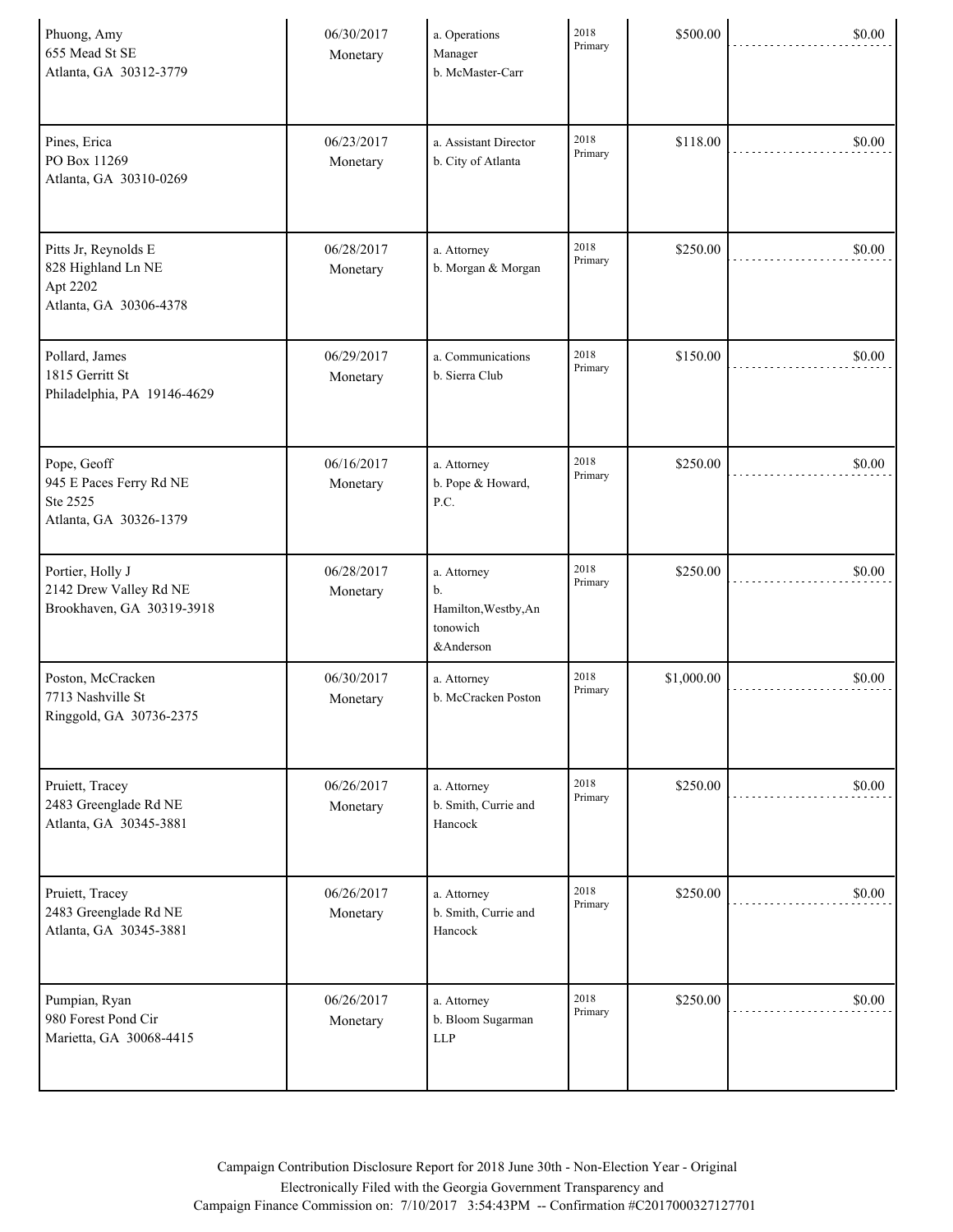| Rafshoon, G Scott<br>3466 Sunderland Cir NE<br>Brookhaven, GA 30319-1950 | 06/30/2017<br>Monetary | a. Attorney<br>b. Dentons                                                | 2018<br>Primary | \$250.00   | \$0.00 |
|--------------------------------------------------------------------------|------------------------|--------------------------------------------------------------------------|-----------------|------------|--------|
| Reddy, Shyam<br>17 Habersham Cove Dr NW<br>Atlanta, GA 30305-5402        | 06/26/2017<br>Monetary | a. Attorney<br>b. Kilpatrick Stockton                                    | 2018<br>Primary | \$1,000.00 | \$0.00 |
| Reed, O. Lee<br>185 Red Fox Run<br>Athens, GA 30605-4404                 | 06/21/2017<br>Monetary | a. Retired<br>b. None                                                    | 2018<br>Primary | \$250.00   | \$0.00 |
| Reid, George<br>3515 Paces Ferry Cir SE<br>Smyrna, GA 30080-3129         | 06/12/2017<br>Monetary | a. Attorney<br>b. The Reid Firm                                          | 2018<br>Primary | \$250.00   | \$0.00 |
| Reilly, Gray<br>134 Hendrix Ave<br>Athens, GA 30601-2343                 | 06/30/2017<br>Monetary | a. Assistant Public<br>Defender<br>b. Georgia Public<br>Defender Council | 2018<br>Primary | \$1,000.00 | \$0.00 |
| Rivner, Asher<br>77 Horton Pl<br>Syosset, NY 11791-2617                  | 05/26/2017<br>Monetary | a. Attorney<br>b. O'Melveny &<br>Myers LLP                               | 2018<br>Primary | \$500.00   | \$0.00 |
| Robinson, Eliot W.<br>3612 Prestwick Dr<br>Tucker, GA 30084-2421         | 06/27/2017<br>Monetary | a. Attorney<br>b. Bryan Cave, LLP                                        | 2018<br>Primary | \$500.00   | \$0.00 |
| Rogers, John C.<br>155 Beverly Rd NE<br>Atlanta, GA 30309-2655           | 06/27/2017<br>Monetary | a. Attorney<br>b. Carlock, Copeland<br>and Stair                         | 2018<br>Primary | \$250.00   | \$0.00 |
| Rogers, Randall F.<br>244 Roswell St SE<br>Marietta, GA 30060-2073       | 06/14/2017<br>Monetary | a. Attorney<br>b. Rogers &<br>Strimban, LLC                              | 2018<br>Primary | \$500.00   | \$0.00 |
| Romig, Jeff<br>641 North Ave<br>Apt 1316<br>Atlanta, GA 30354-1430       | 06/29/2017<br>Monetary | a. Consultant<br>b. Self Employed                                        | 2018<br>Primary | \$500.00   | \$0.00 |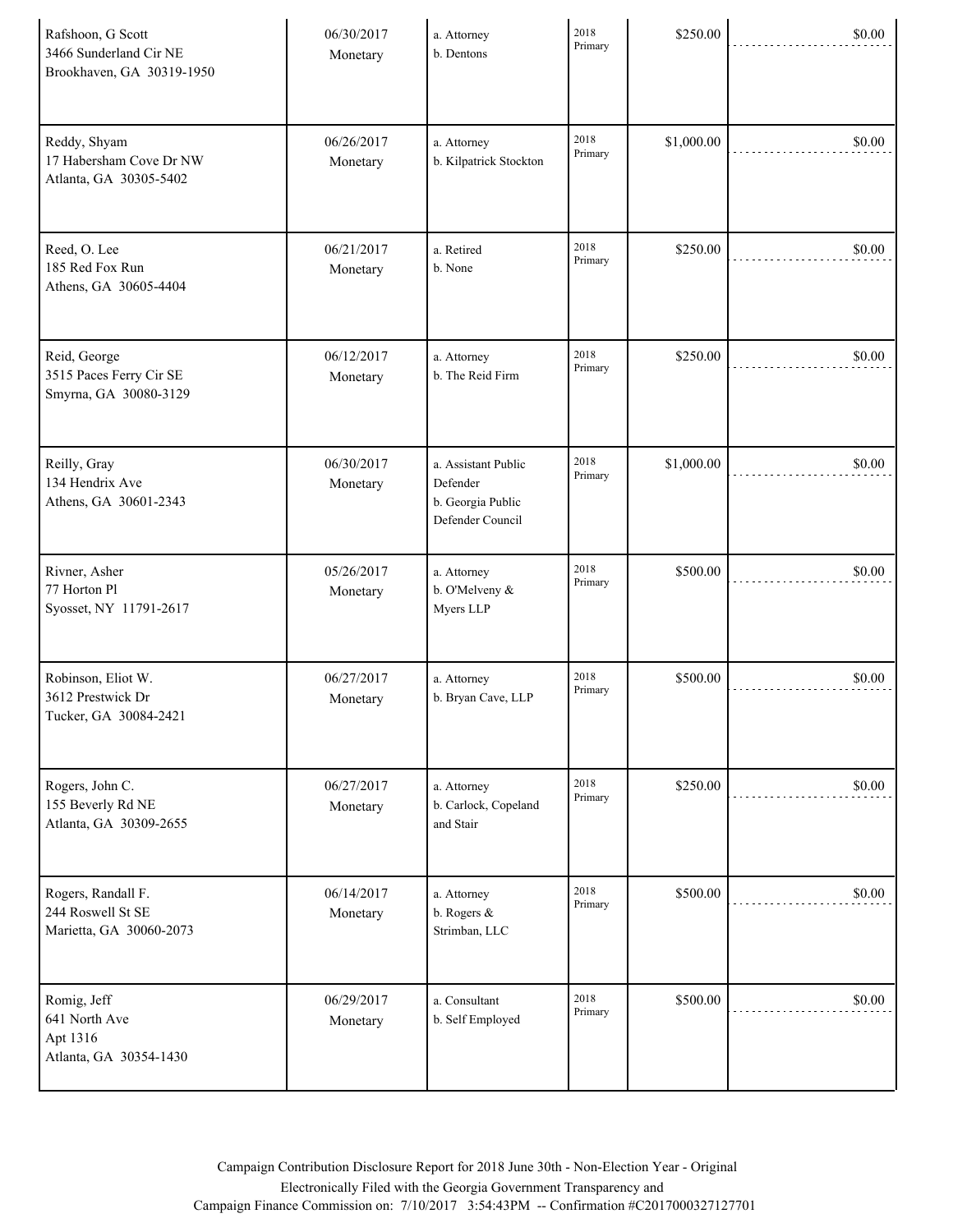| Rosenberg, Evan T<br>298 Buckhead Ave NE<br>Unit S603<br>Atlanta, GA 30305-2674           | 06/28/2017<br>Monetary | a. Attorney<br>b. Morgan & Morgan                       | 2018<br>Primary            | \$250.00   | \$0.00 |
|-------------------------------------------------------------------------------------------|------------------------|---------------------------------------------------------|----------------------------|------------|--------|
| Ross, David G.<br>2584 Brookdale Dr NW<br>Atlanta, GA 30305-3556                          | 05/30/2017<br>Monetary | a. Retired-Attorney<br>b. None                          | 2018<br>Primary            | \$1,000.00 | \$0.00 |
| Rosser, Paul C<br>64 W Brookhaven Dr NE<br>Rosser International<br>Atlanta, GA 30319-1143 | 06/28/2017<br>Monetary | a. Engineer<br>b. Rosser<br>International               | 2018<br>Primary            | \$3,300.00 | \$0.00 |
| Sabbath, Seth Jason<br>850 Piedmont Ave NE<br><b>Unit 1204</b><br>Atlanta, GA 30308-1482  | 06/28/2017<br>Monetary | a. Attorney<br>b. Morgan & Morgan                       | 2018<br>Primary            | \$250.00   | \$0.00 |
| Salter, John<br>31 Atlanta St SE<br>Marietta, GA 30060-1977                               | 06/21/2017<br>Monetary | a. Attorney<br>b. Barnes Law Group,<br><b>LLC</b>       | 2018<br>Run-Off<br>Primary | \$3,900.00 | \$0.00 |
| Salter, John<br>31 Atlanta St SE<br>Marietta, GA 30060-1977                               | 06/21/2017<br>Monetary | a. Attorney<br>b. Barnes Law Group,<br><b>LLC</b>       | 2018<br>Run-Off<br>General | \$3,900.00 | \$0.00 |
| Salter, John<br>31 Atlanta St SE<br>Marietta, GA 30060-1977                               | 06/21/2017<br>Monetary | a. Attorney<br>b. Barnes Law Group,<br><b>LLC</b>       | 2018<br>General            | \$6,600.00 | \$0.00 |
| Salter, John<br>31 Atlanta St SE<br>Marietta, GA 30060-1977                               | 06/21/2017<br>Monetary | a. Attorney<br>b. Barnes Law Group,<br><b>LLC</b>       | 2018<br>Primary            | \$6,600.00 | \$0.00 |
| Santelli, Timothy<br>PO Box 19543<br>Atlanta, GA 30325-0543                               | 06/22/2017<br>Monetary | a. Attorney<br>b. Timothy Santelli,<br>${\rm P}{\bf C}$ | 2018<br>Primary            | \$1,000.00 | \$0.00 |
| Sapp, Jared<br>905 Juniper St NE<br>Atlanta, GA 30309-4128                                | 06/27/2017<br>Monetary | a. Realtor<br>b. Atlanta Fine<br>Homes, Sotheby's       | 2018<br>Primary            | \$1,000.00 | \$0.00 |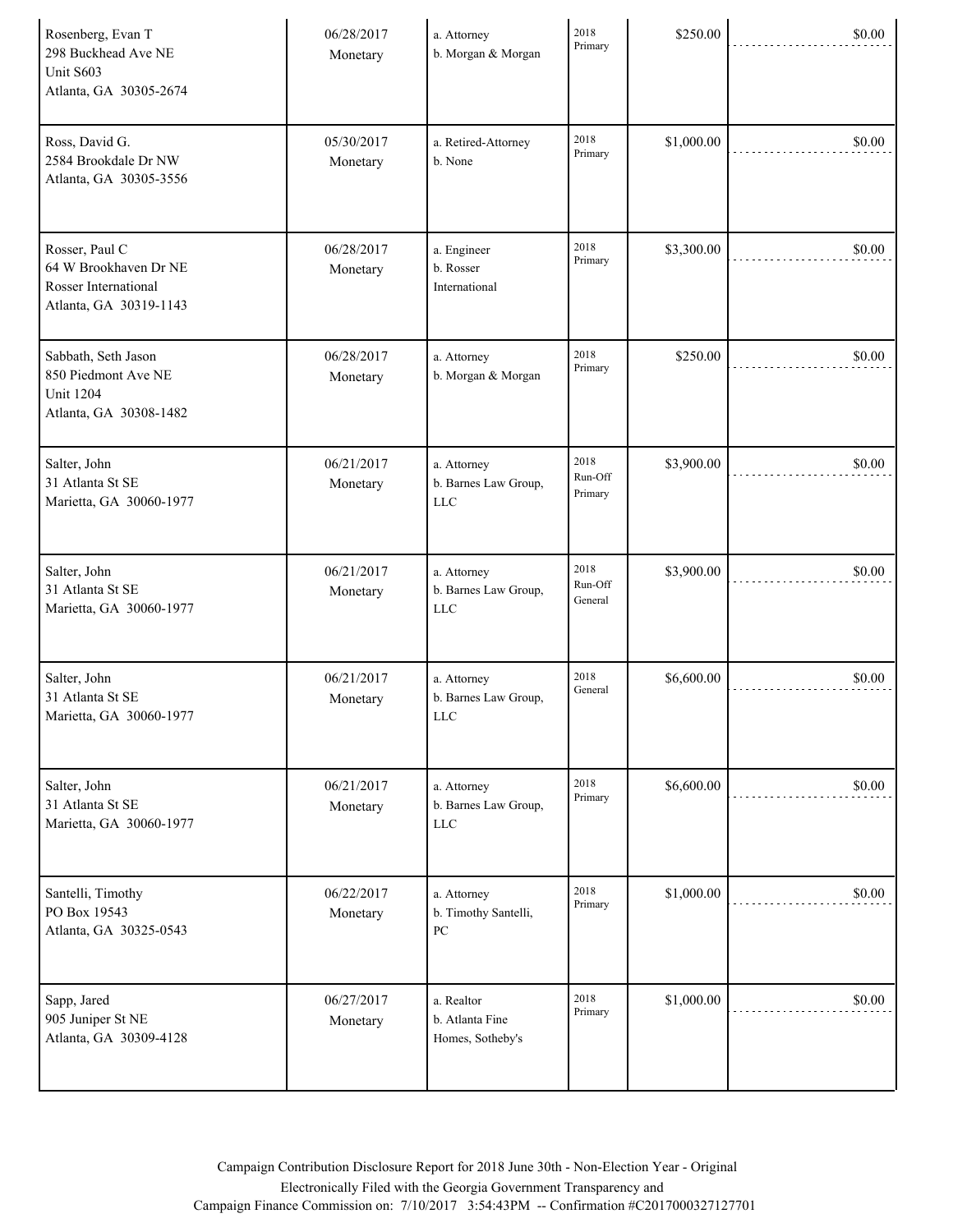| Sawyer, Jeri<br>832 1st Ave<br>Columbus, GA 31901-2702                           | 06/26/2017<br>Monetary | a. Attorney<br>b. Morgan & Morgan                                | 2018<br>Primary | \$250.00   | \$0.00 |
|----------------------------------------------------------------------------------|------------------------|------------------------------------------------------------------|-----------------|------------|--------|
| Schlesinger, Laurence<br>941 Park Pl<br>Macon, GA 31201-2134                     | 06/30/2017<br>Monetary | a. Retired<br>b. Retired                                         | 2018<br>Primary | \$250.00   | \$0.00 |
| Schrock, Stephen<br>257 Alberta Dr NE<br>Atlanta, GA 30305-1403                  | 06/29/2017<br>Monetary | a. Attorney<br>b. Thompson Hine<br><b>LLP</b>                    | 2018<br>Primary | \$350.00   | \$0.00 |
| Seybert, Aaron T<br>704 Hawthorn Ave<br>Royal Oak, MI 48067-3622                 | 06/30/2017<br>Monetary | a. Social Investment<br>officer<br>b. The Kresge<br>Foundation   | 2018<br>Primary | \$500.00   | \$0.00 |
| Sgarlata, Antoinette M<br>1511 SW Park Ave<br>Apt 416<br>Portland, OR 97201-7803 | 06/30/2017<br>Monetary | a. Attorney<br>b. Morgan and<br>Mogan                            | 2018<br>Primary | \$250.00   | \$0.00 |
| Shailendra, Amanda<br>2083 Golfview Dr NW<br>Atlanta, GA 30309-1209              | 06/20/2017<br>Monetary | a. ADA<br>b. Government                                          | 2018<br>Primary | \$250.00   | \$0.00 |
| Shamp, Laura<br>1718 Peachtree St NW<br>Ste 660<br>Atlanta, GA 30309-2496        | 06/30/2017<br>Monetary | a. Attorney<br>b. Shamp Speed<br>Jordan Woodward                 | 2018<br>Primary | \$1,000.00 | \$0.00 |
| Sherry Boston for DA INC<br>PO Box 3437<br>Decatur, GA 30031-3437                | 06/28/2017<br>Monetary |                                                                  | 2018<br>Primary | \$3,000.00 | \$0.00 |
| Shipley, David E.<br>475 River Bottom Rd<br>Athens, GA 30606-6430                | 06/29/2017<br>Monetary | a. Law Professor<br>b. University of<br>Georgia School of<br>Law | 2018<br>Primary | \$500.00   | \$0.00 |
| Shiver, Jeff P.<br>3340 Peachtree Rd NE<br>Ste 950<br>Atlanta, GA 30326-3100     | 06/28/2017<br>Monetary | a. Attorney<br>b. Shiver Hamilton,<br><b>LLC</b>                 | 2018<br>Primary | \$2,500.00 | \$0.00 |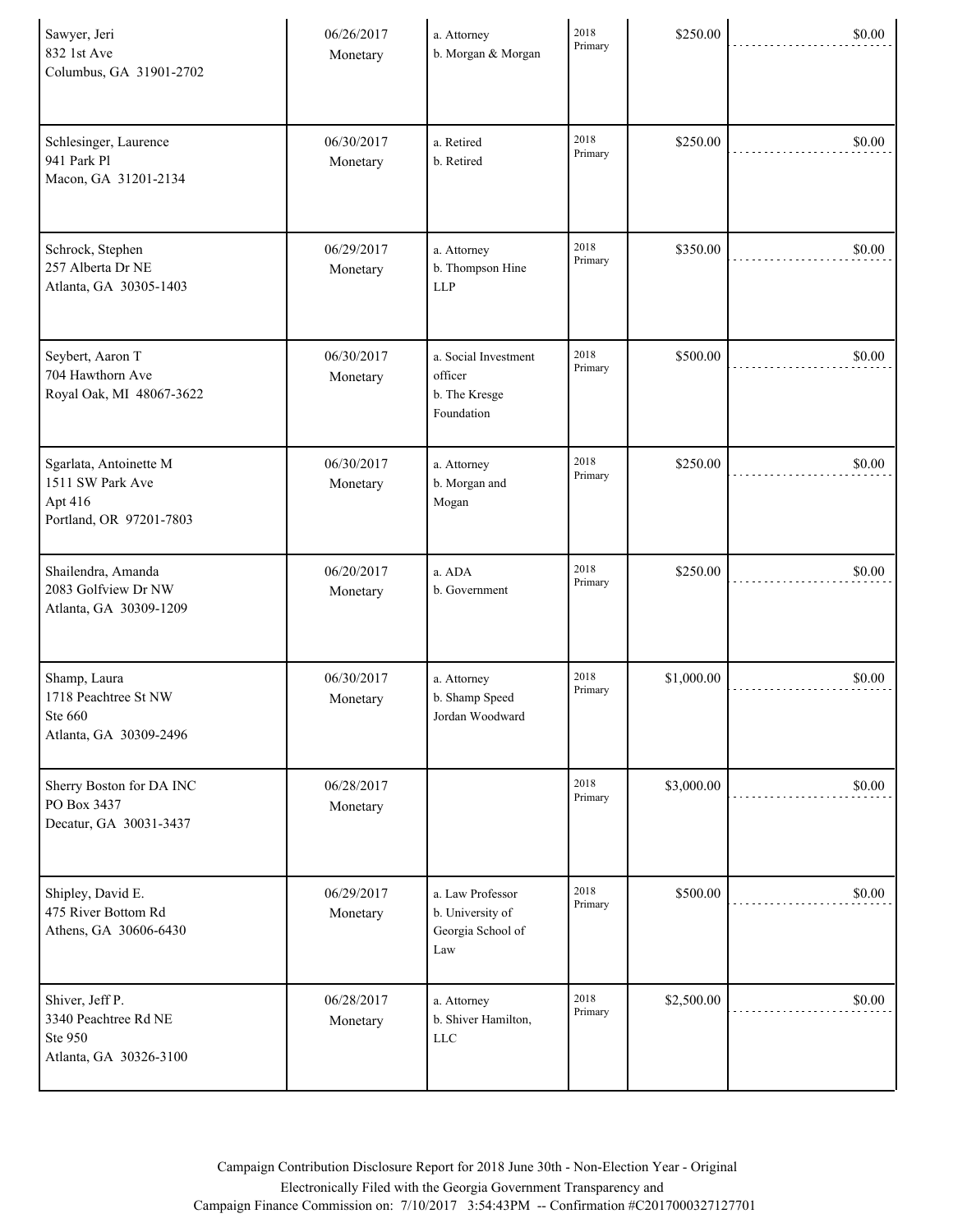| Simmons, Madeleine N<br>1163 Pelly Cir NE<br>Brookhaven, GA 30319-4573                         | 06/28/2017<br>Monetary | a. Attorney<br>b. Morgan & Morgan                     | 2018<br>Primary | \$250.00   | \$0.00 |
|------------------------------------------------------------------------------------------------|------------------------|-------------------------------------------------------|-----------------|------------|--------|
| Simpson, Jane<br>2734 Peachtree Rd NW<br>$C-101$<br>Atlanta, GA 30305-2922                     | 06/12/2017<br>Monetary | a. Chief Development<br>Officer<br>b. A. G. Rhodes    | 2018<br>Primary | \$250.00   | \$0.00 |
| Singer, Alina M.<br>15 Long Island Pl<br>Atlanta, GA 30328-3046                                | 05/30/2017<br>Monetary | a. Attorney<br>b. Wargo French                        | 2018<br>Primary | \$1,000.00 | \$0.00 |
| Sizemore, Chris J.<br>50 Hurt Plz SE<br>Ste 1650<br>Atlanta, GA 30303-2946                     | 06/29/2017<br>Monetary | a. CEO<br>b. Creative Mischief                        | 2018<br>Primary | \$500.00   | \$0.00 |
| Sizemore, Chris J.<br>50 Hurt Plz SE<br>Ste 1650<br>Atlanta, GA 30303-2946                     | 06/29/2017<br>Monetary | a. CEO<br>b. Creative Mischief                        | 2018<br>Primary | \$500.00   | \$0.00 |
| Smith, Brandon<br>1932 N Druid Hills Rd NE<br><b>Ste 100</b><br>Brookhaven, GA 30319-4226      | 05/30/2017<br>Monetary | a. Attorney<br>b. Childers, Schlueter<br>& Smith, LLC | 2018<br>Primary | \$6,600.00 | \$0.00 |
| Smith, Jennifer<br>8 Heards Overlook Ct<br>Atlanta, GA 30328-4747                              | 05/30/2017<br>Monetary | a. Homemaker<br>b. None                               | 2018<br>Primary | \$6,600.00 | \$0.00 |
| Sorrels, Scott Scott<br>9430 Nesbit Lakes Dr<br>Alpharetta, GA 30022-4019                      | 06/07/2017<br>Monetary | a. Attorney<br>b. Eversheds<br>Sutherland             | 2018<br>Primary | \$500.00   | \$0.00 |
| Speed, Laurie<br>1718 Peachtree St NW<br>Ste 660<br>Atlanta, GA 30309-2496                     | 06/23/2017<br>Monetary | a. Attorney<br>b. Shamp Speed<br>Jordan Woodward      | 2018<br>Primary | \$1,000.00 | \$0.00 |
| Steel, John<br>3575 Piedmont Rd NE<br>15 Piedmont Center, Suite 1560<br>Atlanta, GA 30305-1623 | 06/28/2017<br>Monetary | a. Attorney<br>b. Steel, Moss &<br>Ebert              | 2018<br>Primary | \$2,000.00 | \$0.00 |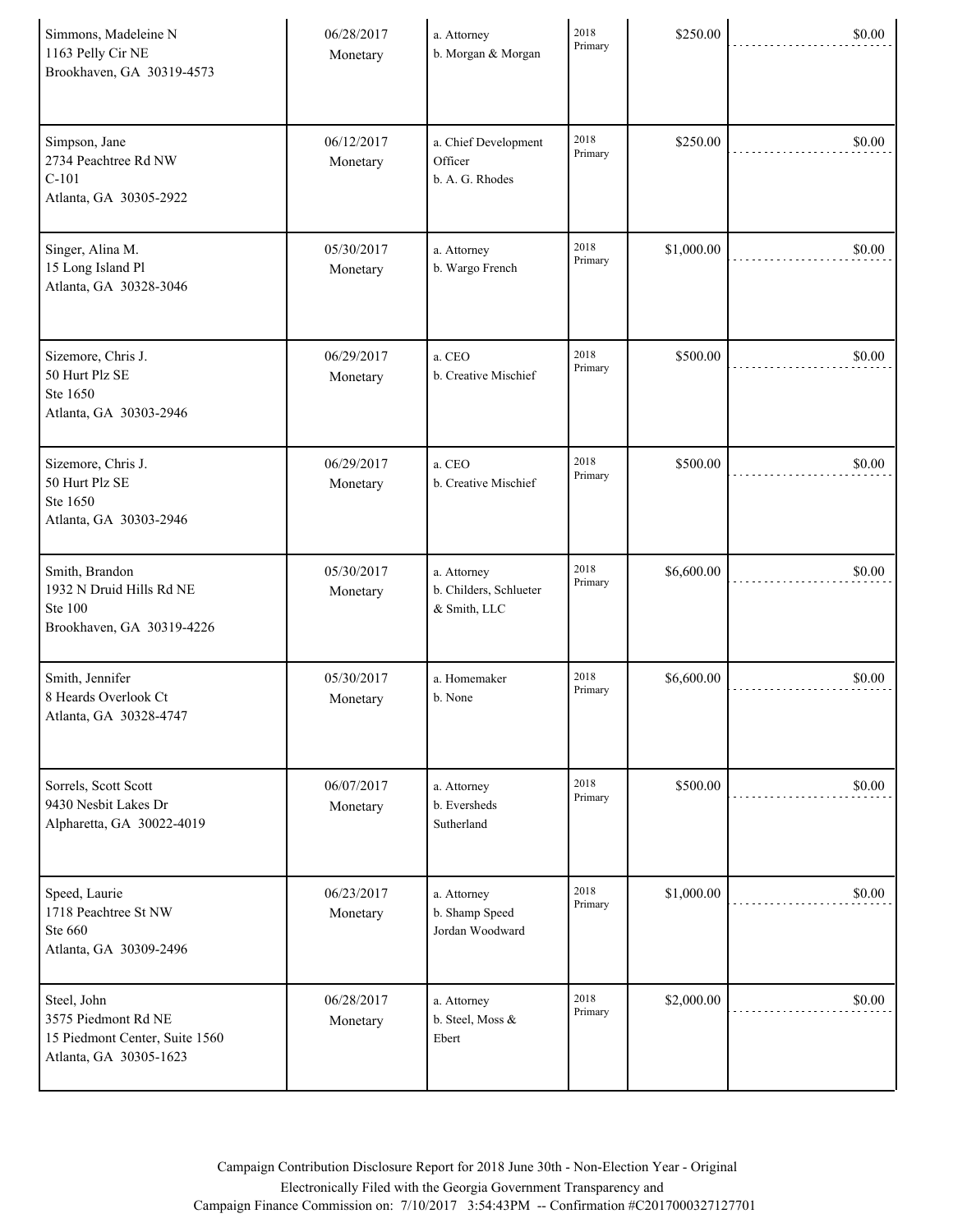| Stephenson, Austin<br>2501 N Richmond St<br>F11<br>Chicago, IL 60647-2619             | 06/12/2017<br>Monetary | a. Attorney<br>b. Kirkland & Ellis<br><b>LLP</b>                | 2018<br>Primary | \$250.00   | \$0.00 |
|---------------------------------------------------------------------------------------|------------------------|-----------------------------------------------------------------|-----------------|------------|--------|
| Stepler, Stacy and Ryan<br>13715 Tosca Ln<br>Houston, TX 77079-7019                   | 06/29/2017<br>Monetary | a. Fundraising<br>Campaign Manager<br>b. Neighbors in<br>Action | 2018<br>Primary | \$250.00   | \$0.00 |
| Stone, Coby<br>6224 Hillview Way<br>Missoula, MT 59803-3377                           | 06/12/2017<br>Monetary | a. Sales Manager<br>b. BTG, Inc.                                | 2018<br>Primary | \$500.00   | \$0.00 |
| Stone, William<br>PO Box 70<br>589 College Street<br>Blakely, GA 39823-0070           | 06/29/2017<br>Monetary | a. Attorney<br>b. Stone Law Group<br><b>LLC</b>                 | 2018<br>Primary | \$1,000.00 | \$0.00 |
| Stoner, William<br>3300 Pinetree Dr SE<br>Smyrna, GA 30080-4450                       | 06/22/2017<br>Monetary | a. President<br>b. LD Squared, Inc.                             | 2018<br>Primary | \$500.00   | \$0.00 |
| Stottlemyer & Associates LLC<br>3131 E Shadowlawn Ave NE<br>Atlanta, GA 30305-2405    | 06/30/2017<br>Monetary |                                                                 | 2018<br>Primary | \$500.00   | \$0.00 |
| Strickland, Melissa<br>820 Starlight Dr<br>Atlanta, GA 30342-2832                     | 06/30/2017<br>Monetary | a. Attorney<br>b. Self Employed                                 | 2018<br>Primary | \$250.00   | \$0.00 |
| Strimban, Aaron<br>3370 Northumberland Pl<br>Roswell, GA 30075-5235                   | 06/14/2017<br>Monetary | a. Attorney<br>b. Tidwell Strimban                              | 2018<br>Primary | \$250.00   | \$0.00 |
| Sutton, Darrell<br>351 Washington Ave NE<br><b>Ste 300</b><br>Marietta, GA 30060-2096 | 05/30/2017<br>Monetary | a. Attorney<br>b. Sutton Law Group                              | 2018<br>Primary | \$1,000.00 | \$0.00 |
| Tate, Dan<br>4715 Berkeley Ter NW<br>Washington, DC 20007-1508                        | 06/12/2017<br>Monetary | a. Attorney<br>b. Dan Tate LLC                                  | 2018<br>Primary | \$150.00   | \$0.00 |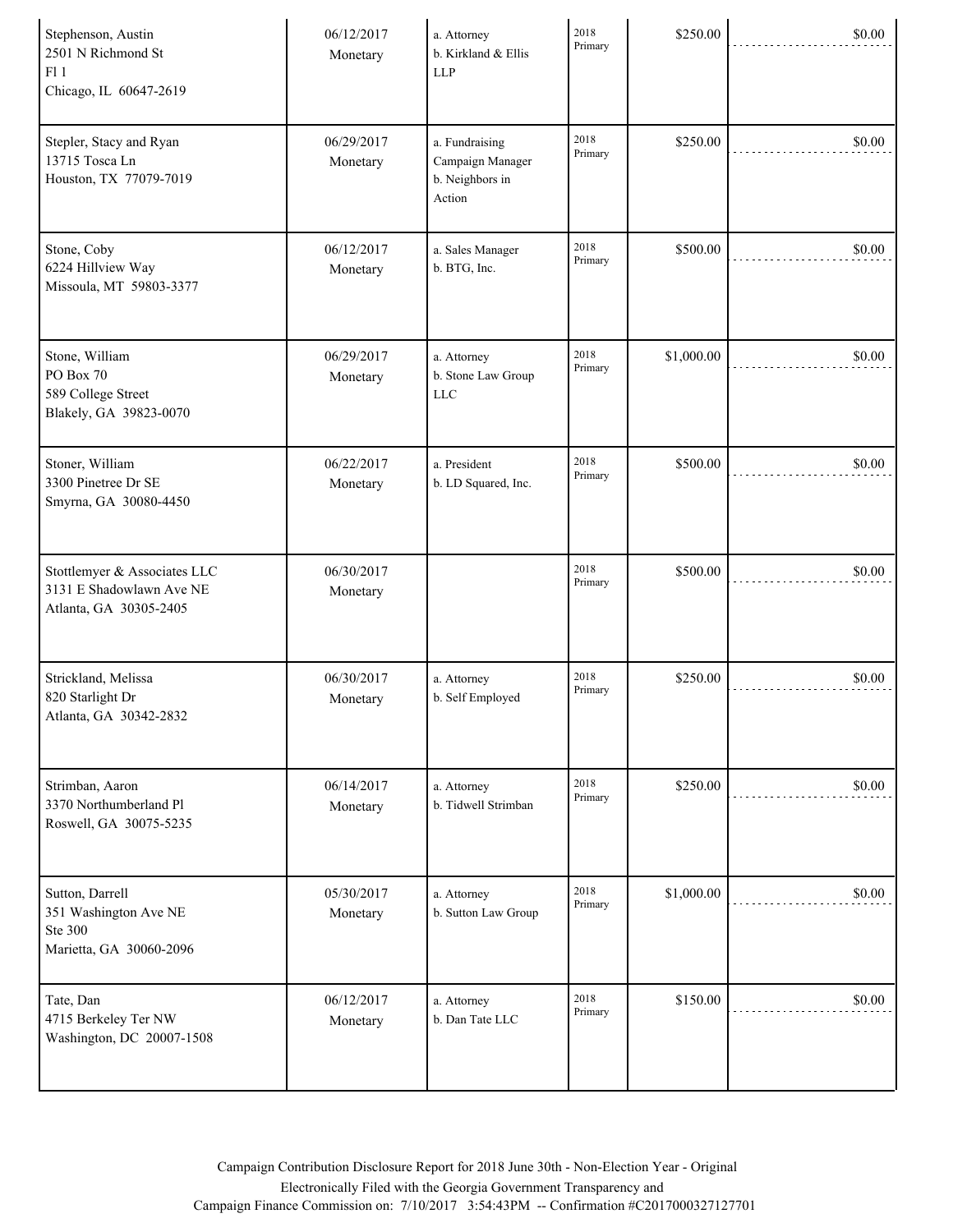| Taylor, Adam P.<br>1084 Bank St SE<br>Smyrna, GA 30080-3442                                              | 06/30/2017<br>Monetary | a. Attorney<br>b. Law Office of<br>Adam P Taylor | 2018<br>Primary            | \$1,000.00 | \$0.00 |
|----------------------------------------------------------------------------------------------------------|------------------------|--------------------------------------------------|----------------------------|------------|--------|
| Taylor, Marc A.<br>1870 Durand Mill Dr NE<br>Atlanta, GA 30307-1170                                      | 06/28/2017<br>Monetary | a. Attorney<br>b. Taylor English<br>Duma LLP     | 2018<br>Primary            | \$2,500.00 | \$0.00 |
| Taylor Hanson Haley and Associates<br>PC<br>300 Main St<br>Ste 301<br>Saint Simons Island, GA 31522-1838 | 06/21/2017<br>Monetary |                                                  | 2018<br>Primary            | \$250.00   | \$0.00 |
| Teilhet, Robert<br>4273 Blackland Way<br>Marietta, GA 30067-4003                                         | 06/27/2017<br>Monetary | a. Attorney<br>b. Morgan & Morgan                | 2018<br>Primary            | \$1,000.00 | \$0.00 |
| Teusink, Eric<br>416 Georgia Ave SE<br>Atlanta, GA 30312-3112                                            | 06/30/2017<br>Monetary | a. Attorney<br>b. Williams Teusink,<br>LLC       | 2018<br>Primary            | \$500.00   | \$0.00 |
| The Barnes Law Group LLC<br>31 Atlanta St SE<br>Marietta, GA 30060-1977                                  | 06/30/2017<br>Monetary |                                                  | 2018<br>Run-Off<br>Primary | \$3,900.00 | \$0.00 |
| The Barnes Law Group LLC<br>31 Atlanta St SE<br>Marietta, GA 30060-1977                                  | 06/30/2017<br>Monetary |                                                  | 2018<br>Primary            | \$6,600.00 | \$0.00 |
| The Lambros Firm LLC<br>2970 Clairmont Rd NE<br><b>Ste 240</b><br>Brookhaven, GA 30329-4414              | 06/30/2017<br>Monetary |                                                  | 2018<br>Primary            | \$1,000.00 | \$0.00 |
| The Leman Law Firm, P.C.<br>510 S Thornton Ave<br>Dalton, GA 30720-8270                                  | 06/30/2017<br>Monetary |                                                  | 2018<br>Primary            | \$500.00   | \$0.00 |
| The Poirier Law Firm LLC<br>1100 Peachtree St NE<br><b>Ste 200</b><br>Atlanta, GA 30309-4503             | 06/30/2017<br>Monetary |                                                  | 2018<br>Primary            | \$250.00   | \$0.00 |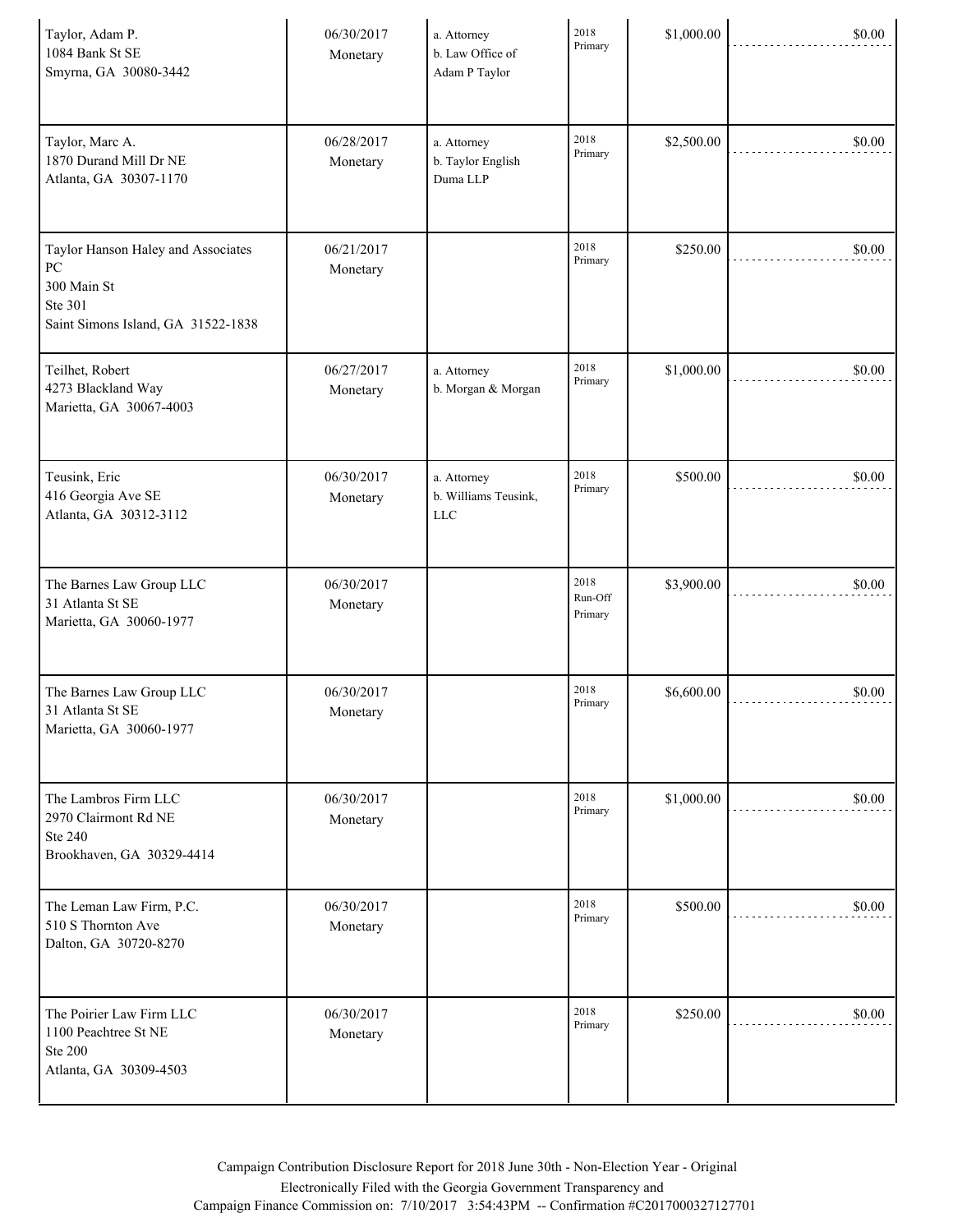| The Renee Group, Inc<br>1285 Shanter Trl SW<br>Atlanta, GA 30311-3649   | 06/28/2017<br>Monetary |                                                       | 2018<br>Primary | \$2,500.00 | \$0.00 |
|-------------------------------------------------------------------------|------------------------|-------------------------------------------------------|-----------------|------------|--------|
| Thomas, Christopher Melck<br>1710 Fairview Rd<br>Raleigh, NC 27608-2414 | 06/30/2017<br>Monetary | a. Attorney<br>b. Parker Poe Adams<br>& Bernstein LLP | 2018<br>Primary | \$25.00    | \$0.00 |
| Thomas, Christopher Melck<br>1710 Fairview Rd<br>Raleigh, NC 27608-2414 | 06/30/2017<br>Monetary | a. Attorney<br>b. Parker Poe Adams<br>& Bernstein LLP | 2018<br>Primary | \$200.00   | \$0.00 |
| Thompson, David<br>1231 Jefferson Ter<br>Macon, GA 31201-6703           | 06/30/2017<br>Monetary | a. Owner<br>b. David Atlanta<br>Magazine              | 2018<br>Primary | \$1,000.00 | \$0.00 |
| Thompson, G<br>1650 Pembroke Pl NE<br>Atlanta, GA 30309-2651            | 06/30/2017<br>Monetary | a. Attorney<br>b. Thompson Law<br>Firm PC             | 2018<br>Primary | \$1,000.00 | \$0.00 |
| Trammell, Robert<br>PO Box 425<br>Luthersville, GA 30251-0425           | 06/26/2017<br>Monetary | a. Attorney<br>b. Trammell Firm, LLC                  | 2018<br>Primary | \$1,000.00 | \$0.00 |
| Turkheimer, Steve<br>142 Walker St SW<br>Atlanta, GA 30313-1326         | 06/26/2017<br>Monetary | a. Attorney<br>b. Turkheimer &<br>Hadden              | 2018<br>Primary | \$5.00     | \$0.00 |
| Turkheimer, Steve<br>142 Walker St SW<br>Atlanta, GA 30313-1326         | 06/28/2017<br>Monetary | a. Attorney<br>b. Turkheimer &<br>Hadden              | 2018<br>Primary | \$5.00     | \$0.00 |
| Turkheimer, Steve<br>142 Walker St SW<br>Atlanta, GA 30313-1326         | 06/30/2017<br>Monetary | a. Attorney<br>b. Turkheimer &<br>Hadden              | 2018<br>Primary | \$250.00   | \$0.00 |
| Tyson, Nancy<br>210 Wilton Dr<br>Decatur, GA 30030-5104                 | 06/21/2017<br>Monetary | a. Retired<br>b. Volusia County<br>Schools            | 2018<br>Primary | \$500.00   | \$0.00 |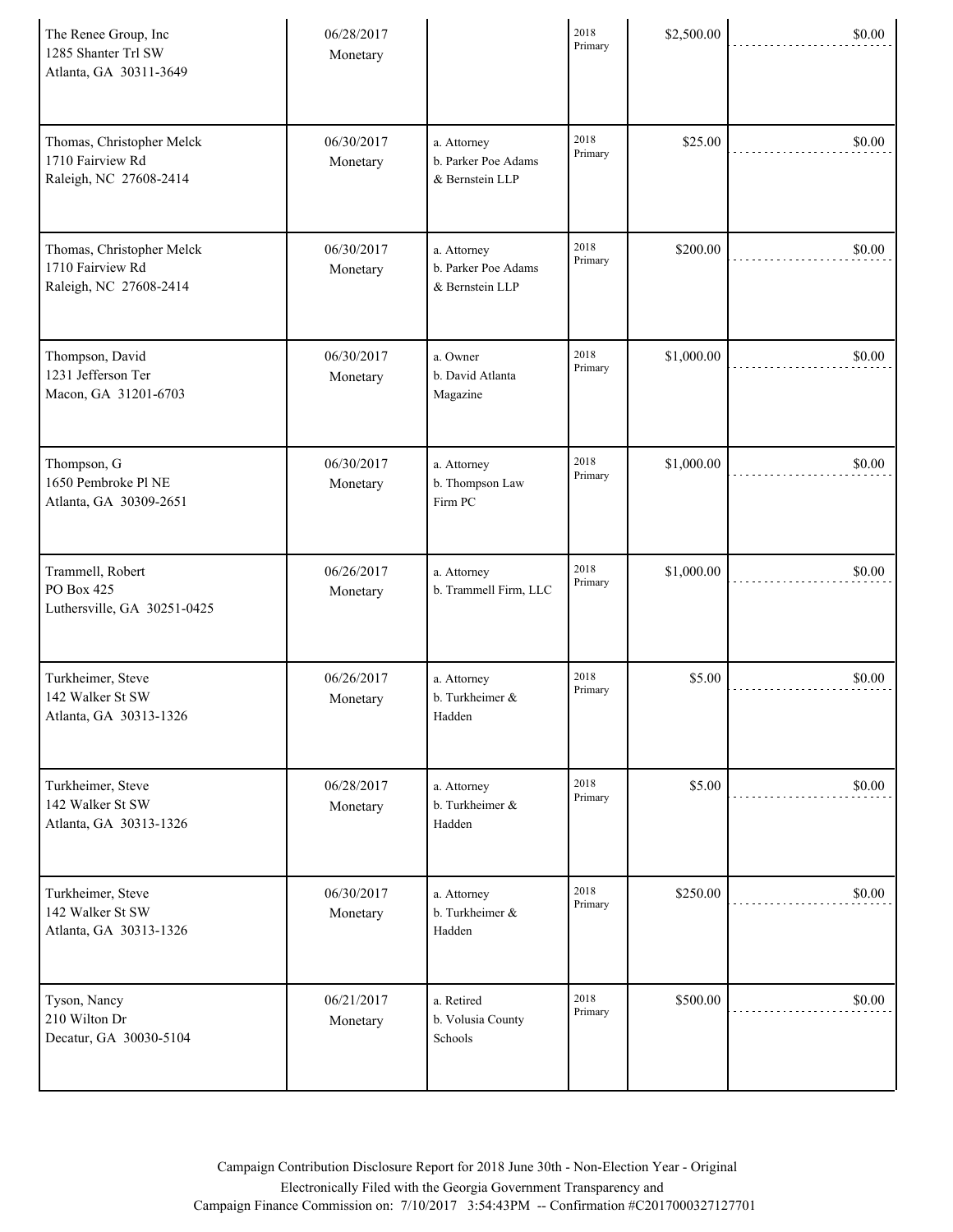| Vainer, Alon<br>540 Telford Pl<br>Atlanta, GA 30342-2160                                         | 06/21/2017<br>Monetary | a. Medical Doctor<br>b. Vainer Nephrology                                                  | 2018<br>Primary | \$6,600.00 | \$0.00 |
|--------------------------------------------------------------------------------------------------|------------------------|--------------------------------------------------------------------------------------------|-----------------|------------|--------|
| Vainer, Lori<br>640 Telford Place NE<br>Atlanta, GA 30342-2162                                   | 06/21/2017<br>Monetary | a. Co-Owner<br>b. Vainer<br>Investment/Vainer<br>Management LLC                            | 2018<br>Primary | \$6,600.00 | \$0.00 |
| Varnedoe, Carl<br>608 E Oglethorpe Hwy<br>Hinesville, GA 31313-2824                              | 06/30/2017<br>Monetary | a. Attorney<br>b. Self Employed                                                            | 2018<br>Primary | \$250.00   | \$0.00 |
| Ventulett, John<br>2504 Cooleewahee Cove Ct<br>Albany, GA 31721-9288                             | 06/22/2017<br>Monetary | a. Executive<br>Insurance Agent VP<br>b. J Smith Lanier &<br>Co a Marsh<br>McLennan Co LLC | 2018<br>Primary | \$1,000.00 | \$0.00 |
| Vining, Monica Liane<br>3456 Silver Lake Drive NE<br>Atlanta, GA 30319                           | 05/30/2017<br>Monetary | a. Attorney<br>b. Self Employed                                                            | 2018<br>Primary | \$1,000.00 | \$0.00 |
| Virgil Fludd Election Committee<br>PO Box 670<br>Tyrone, GA 30290-0670                           | 06/30/2017<br>Monetary |                                                                                            | 2018<br>Primary | \$500.00   | \$0.00 |
| Wade, Todd<br>One Atlantic Center, 14th Floor 1201<br>W. Peachtree St., N.W<br>Atlanta, GA 30309 | 06/28/2017<br>Monetary | a. Attorney<br>b. Bryan Cave LLP                                                           | 2018<br>Primary | \$500.00   | \$0.00 |
| Waites, Keisha<br>1920 Brewer Blvd SW<br>Atlanta, GA 30310-4910                                  | 06/30/2017<br>Monetary | a. Self Employed<br>b. Self Employed                                                       | 2018<br>Primary | \$125.00   | \$0.00 |
| Warshauer, Michael<br>2740 Bert Adams Rd<br>Atlanta, GA 30339-3920                               | 06/30/2017<br>Monetary | a. Attorney<br>b. Warshauer Law<br>Group, PC                                               | 2018<br>Primary | \$500.00   | \$0.00 |
| Watkins, Joseph<br>5985 Riverwood Dr<br>Atlanta, GA 30328-3743                                   | 06/23/2017<br>Monetary | a. Attorney<br>b. Watkins Lourie<br>Roll & Chance PC                                       | 2018<br>Primary | \$250.00   | \$0.00 |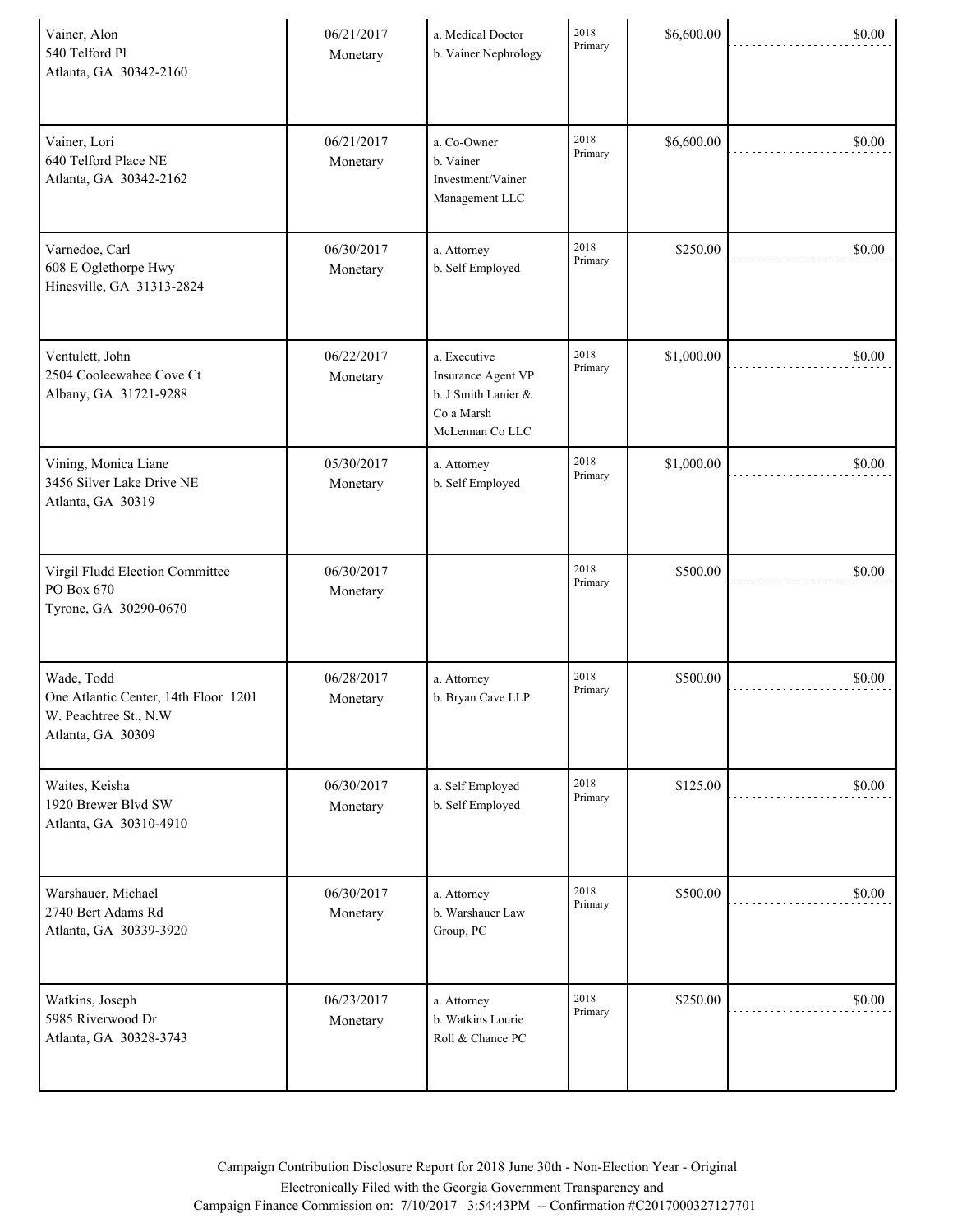| Watkins, Lourie, Roll & Chance, PC<br>W Tower<br>Ste 1050<br>Atlanta, GA 30334-9000  | 06/28/2017<br>Monetary |                                                                   | 2018<br>Primary            | \$500.00   | \$0.00 |
|--------------------------------------------------------------------------------------|------------------------|-------------------------------------------------------------------|----------------------------|------------|--------|
| Weller, Harvill<br>311 Lakeshore Dr<br>Seabrook, TX 77586-6033                       | 06/12/2017<br>Monetary | a. Not employed<br>b. None                                        | 2018<br>Primary            | \$1,000.00 | \$0.00 |
| Welsh, Ellen<br>1243 Moores Mill Rd NW<br>Atlanta, GA 30327-1429                     | 06/15/2017<br>Monetary | a. Attorney<br>b. Ellene Welsh, P.C.                              | 2018<br>Primary            | \$500.00   | \$0.00 |
| Wharton, Robin<br>1359 La France St NE<br>Atlanta, GA 30307-2764                     | 06/26/2017<br>Monetary | a. Faculty<br>b. Georgia State<br>University                      | 2018<br>Primary            | \$500.00   | \$0.00 |
| White, Therese<br>1670 Glenwood Ave SE<br>Atlanta, GA 30316-1753                     | 06/16/2017<br>Monetary | a. legal<br>b. Hawkins Parnell<br>Thackston & Young<br><b>LLP</b> | 2018<br>Primary            | \$150.00   | \$0.00 |
| Whitlock Place 25 LLC<br>900 Circle 75 Pkwy SE<br>Ste 1650<br>Atlanta, GA 30339-3087 | 06/28/2017<br>Monetary |                                                                   | 2018<br>Primary            | \$6,600.00 | \$0.00 |
| Whitlock Place 25 LLC<br>900 Circle 75 Pkwy SE<br>Ste 1650<br>Atlanta, GA 30339-3087 | 06/28/2017<br>Monetary |                                                                   | 2018<br>Run-Off<br>Primary | \$3,900.00 | \$0.00 |
| Wilbanks, Marlan Bradley<br>3414 Peachtree Rd NE<br>Atlanta, GA 30326-1153           | 06/28/2017<br>Monetary | a. Attorney<br>b. Wilbanks &<br><b>Bridges LLP</b>                | 2018<br>Primary            | \$3,300.00 | \$0.00 |
| Williams, Evon<br>4004 Stonedale Pl<br>Snellville, GA 30078-6627                     | 06/23/2017<br>Monetary | a. Attorney<br>b. Morgan & Morgan                                 | 2018<br>Primary            | \$250.00   | \$0.00 |
| Williams, Kyle<br>923 3rd Ave<br>Decatur, GA 30030-4832                              | 06/30/2017<br>Monetary | a. Attorney<br>b. Williams Teusink,<br>LLC                        | 2018<br>Primary            | \$600.00   | \$0.00 |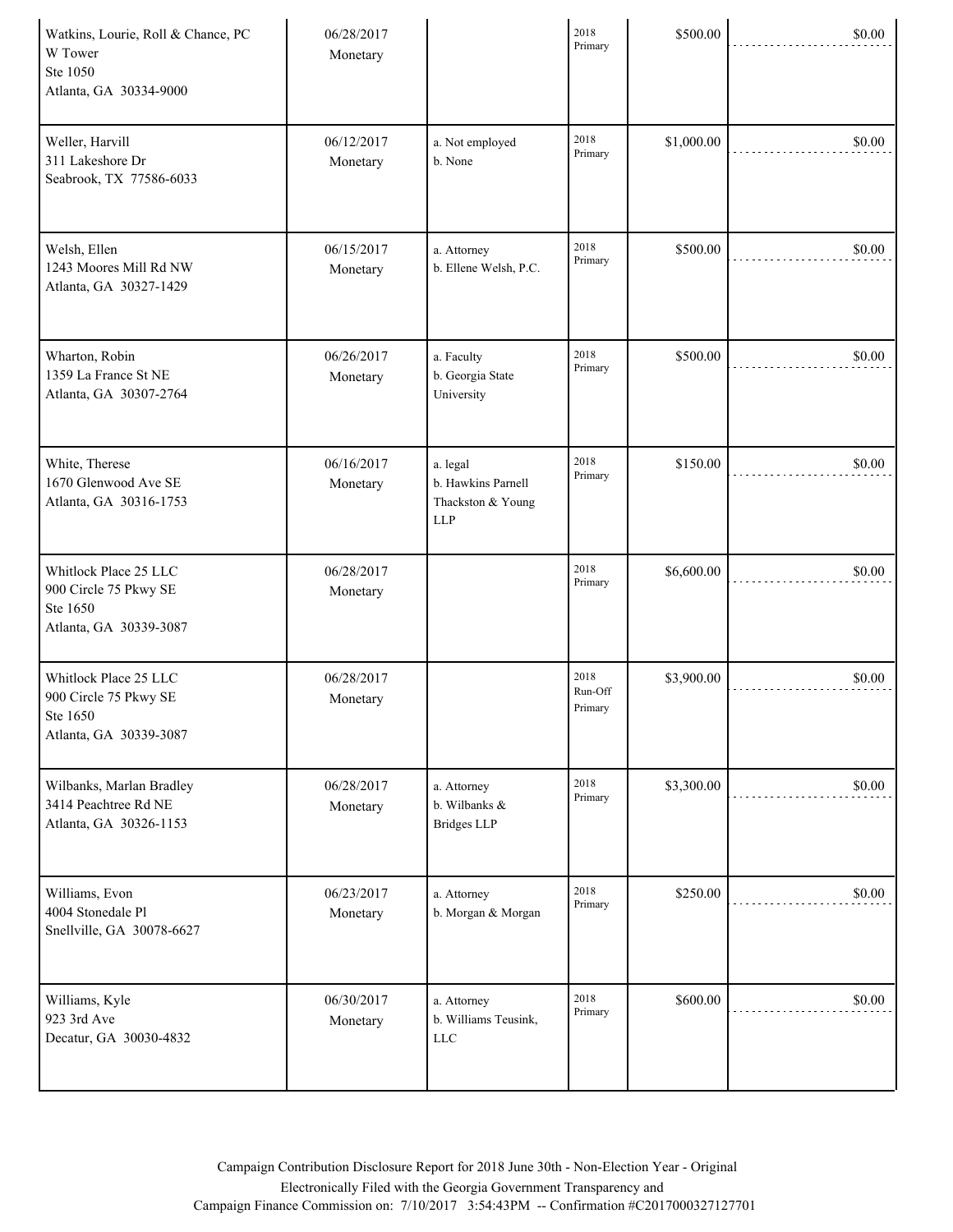| Williams, Yvonne D.<br>85 Bradley St NE<br>Atlanta, GA 30312-1611          | 06/29/2017<br>Monetary | a. Attorney<br>b. Eversheds<br>Sutherland                 | 2018<br>Primary | \$250.00   | \$0.00 |
|----------------------------------------------------------------------------|------------------------|-----------------------------------------------------------|-----------------|------------|--------|
| Wood, Lin<br>1180 W Peachtree St NW<br>Ste 2400<br>Atlanta, GA 30309-3482  | 06/30/2017<br>Monetary | a. Attorney<br>b. L Lin Wood PC                           | 2018<br>Primary | \$6,600.00 | \$0.00 |
| Wood, Lin<br>1180 W Peachtree St NW<br>Ste 2400<br>Atlanta, GA 30309-3482  | 06/30/2017<br>Monetary | a. Attorney<br>b. L Lin Wood PC                           | 2018<br>General | \$3,400.00 | \$0.00 |
| Worley, David J.<br>107 Regents Sq<br>Peachtree City, GA 30269-4279        | 06/22/2017<br>Monetary | a. Attorney<br>b. Evangelista<br>Worley LLC               | 2018<br>Primary | \$1,000.00 | \$0.00 |
| Worley, Lauren<br>26796 State Route 41<br>Peebles, OH 45660-9068           | 06/30/2017<br>Monetary | a. Not Employed<br>b. None                                | 2018<br>Primary | \$250.00   | \$0.00 |
| Wright, Colin<br>324 Ardmore Ct NW<br>Atlanta, GA 30309-1831               | 06/18/2017<br>Monetary | a. Senior Counsel<br>b. Change Healthcare                 | 2018<br>Primary | \$2,500.00 | \$0.00 |
| Yee, Allen Wai Sing<br>362 Ardmore Ct NW<br>Atlanta, GA 30309-1831         | 06/19/2017<br>Monetary | a. Attorney<br>b. The Coca-Cola<br>Company                | 2018<br>Primary | \$1,000.00 | \$0.00 |
| Yeremian, Angela<br>3843 The Ascent NE<br>Brookhaven, GA 30319-1627        | 06/13/2017<br>Monetary | a. Attorney<br>b. Century<br>Communities, Inc.            | 2018<br>Primary | \$500.00   | \$0.00 |
| York, Arthur<br>724 E Lake Dr<br>Decatur, GA 30030-4901                    | 06/26/2017<br>Monetary | a. Attorney<br>b. Apolinsky and<br>Associates             | 2018<br>Primary | \$250.00   | \$0.00 |
| Young, Joe<br>1201 W Peachtree St NE<br>Ste 2800<br>Atlanta, GA 30309-3450 | 06/30/2017<br>Monetary | a. Attorney<br>b. Peachtree<br>Government Affairs,<br>LLC | 2018<br>Primary | \$250.00   | \$0.00 |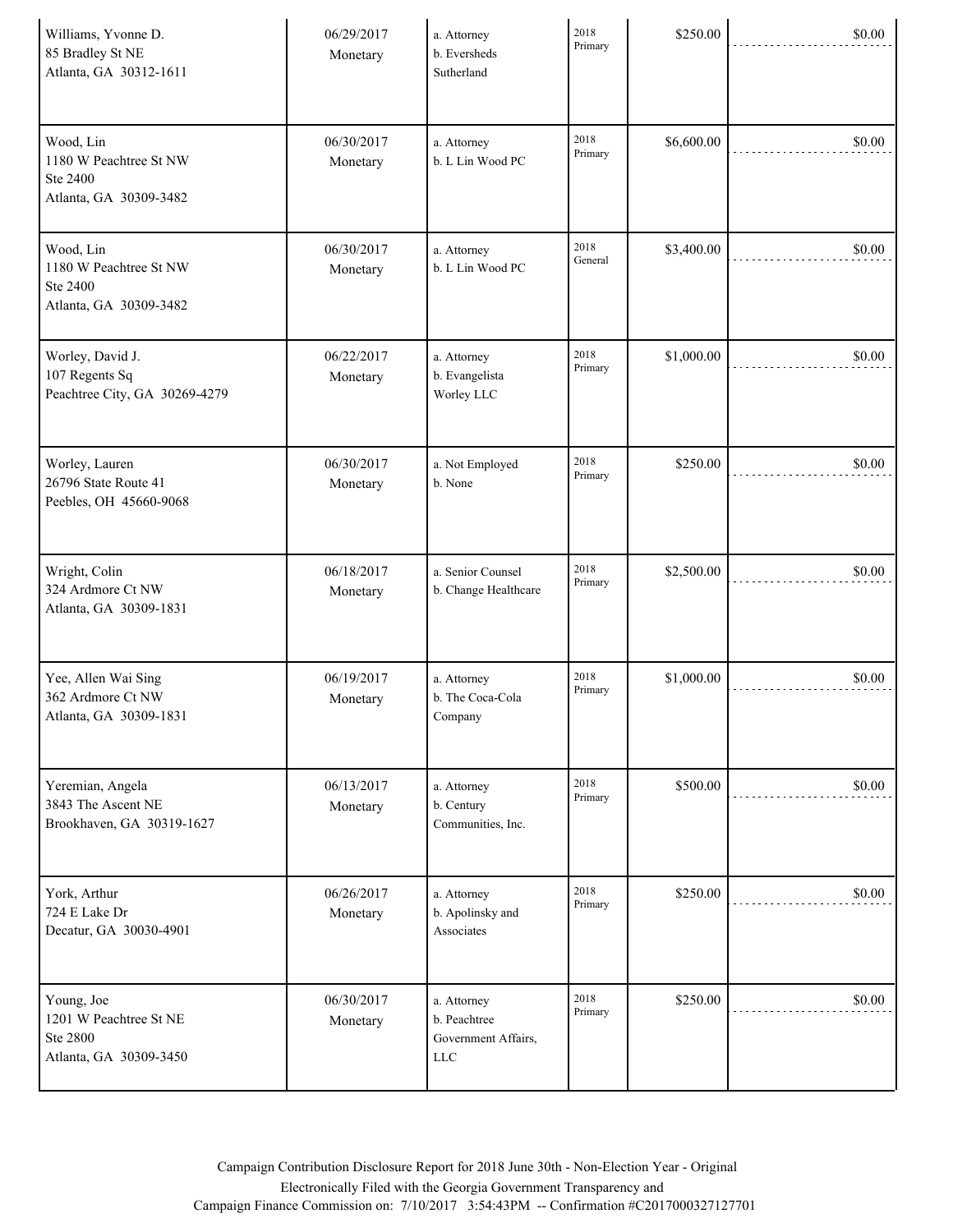| Zichella, Rachael<br>1445 Monroe Dr NE<br>Apt B7<br>Atlanta, GA 30324-5317 | 06/07/2017<br>Monetary | a. Attorney<br>b. Taylor English<br>Duma LLP | 2018<br>Primary | \$500.00 | \$0.00 |
|----------------------------------------------------------------------------|------------------------|----------------------------------------------|-----------------|----------|--------|
| Zupancic, Amy<br>4804 Cherring Dr<br>Dunwoody, GA 30338-5247               | 06/23/2017<br>Monetary | a. Attorney<br>b. Morgan & Morgan            | 2018<br>Primary | \$250.00 | \$0.00 |

FILER ID: C2017000327

| <b>State of Georgia</b>                           |  |  |  |
|---------------------------------------------------|--|--|--|
| <b>Campaign Contribution Disclosure Report</b>    |  |  |  |
| <b>Summary of Itemized Contributions Received</b> |  |  |  |
| In-Kind Total for this period:<br>\$7,014.34      |  |  |  |

| <b>Cash Contributions Total for this period:</b> | \$391,853.99 |
|--------------------------------------------------|--------------|

Campaign Contribution Disclosure Report for 2018 June 30th - Non-Election Year - Original Electronically Filed with the Georgia Government Transparency and Campaign Finance Commission on: 7/10/2017 3:54:43PM -- Confirmation #C2017000327127701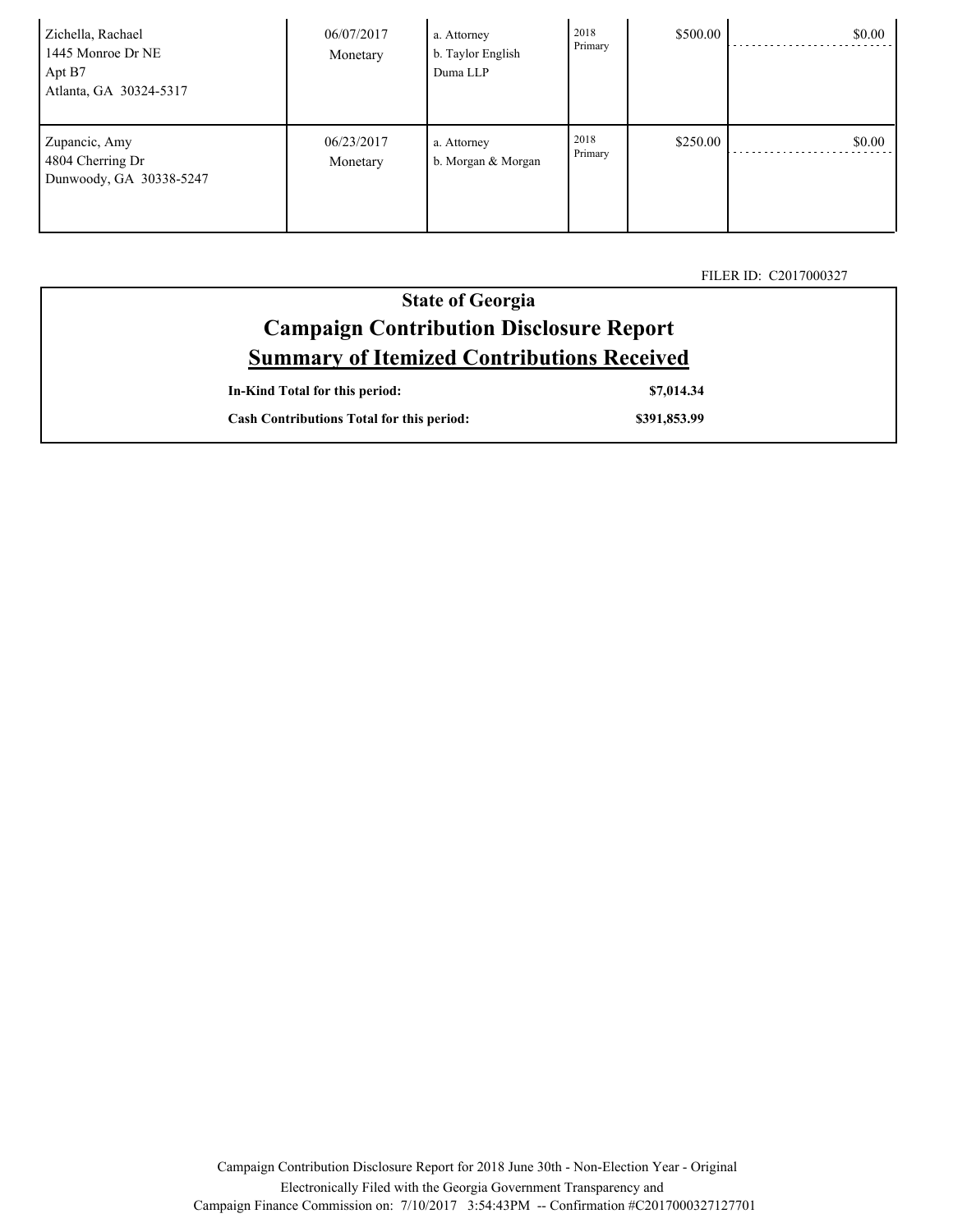### **State of Georgia Campaign Contribution Disclosure Report Loan Reporting**

|                                                                               |                                                                | o                                                                         |                                                                             |
|-------------------------------------------------------------------------------|----------------------------------------------------------------|---------------------------------------------------------------------------|-----------------------------------------------------------------------------|
| <b>Name of Lender</b><br><b>Mailing Address</b>                               | Date of Loan<br><b>Amount of Loan</b><br><b>Election Cycle</b> | Person(s) responsible for<br>repayment of loan<br><b>Mailing Address</b>  | Occupation &<br><b>Place of Employment</b><br><b>Fiduciary Relationship</b> |
| Evans, Stacey<br>1180 W Peachtree St NW<br>Ste 2400<br>Atlanta, GA 30309-3482 | 6/30/2017<br>\$446.57<br>Primary<br>2018                       |                                                                           |                                                                             |
| Evans, Stacey<br>1180 W Peachtree St NW<br>Ste 2400<br>Atlanta, GA 30309-3482 | 6/30/2017<br>\$258.00<br>Primary<br>2018                       |                                                                           |                                                                             |
| Evans, Stacey<br>1180 W Peachtree St NW<br>Ste 2400<br>Atlanta, GA 30309-3482 | 6/30/2017<br>\$25.00<br>Primary<br>2018                        |                                                                           |                                                                             |
| Evans, Stacey<br>1180 W Peachtree St NW<br>Ste 2400<br>Atlanta, GA 30309-3482 | 6/30/2017<br>\$780.37<br>Primary<br>2018                       |                                                                           |                                                                             |
| Evans, Stacey<br>1180 W Peachtree St NW<br>Ste 2400<br>Atlanta, GA 30309-3482 | 6/30/2017<br>\$245.00<br>Primary<br>2018                       |                                                                           |                                                                             |
| Evans, Stacey<br>1180 W Peachtree St NW<br>Ste 2400<br>Atlanta, GA 30309-3482 | 6/30/2017<br>\$1,500.00<br>Primary<br>2018                     |                                                                           |                                                                             |
|                                                                               |                                                                | Evans, Stacey<br>1180 W Peachtree St NW<br>Ste 2400<br>Atlanta, GA 30309- | Attorney<br>S.G. Evans Law, LLC<br>Candidate                                |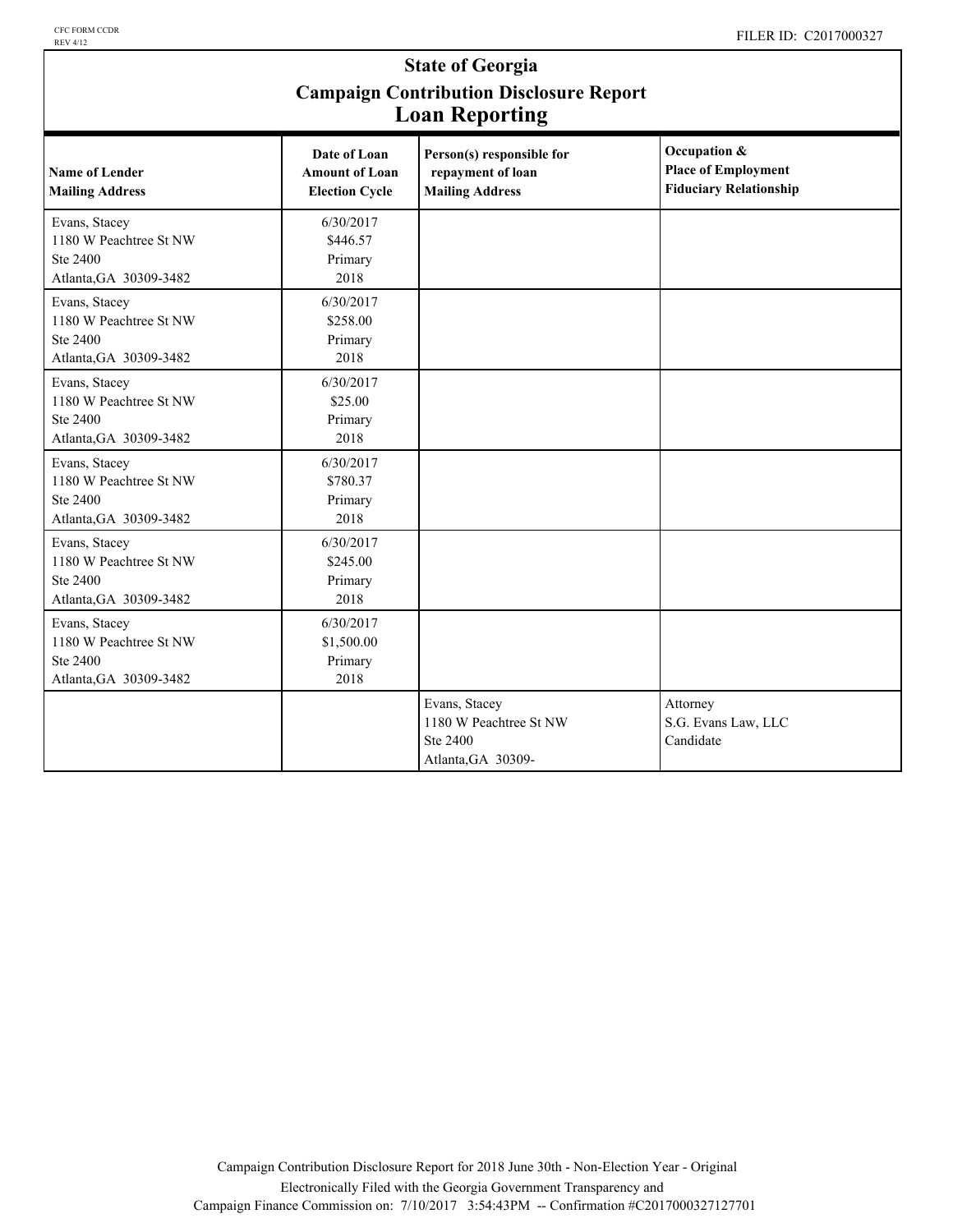| <b>State of Georgia</b><br><b>Campaign Contribution Disclosure Report</b><br><b>Itemized Expenditures</b><br>Must list expenditures made to a single recipient for which the aggregate total is more than \$100.00 |                                                    |                          |                            |                    |  |  |
|--------------------------------------------------------------------------------------------------------------------------------------------------------------------------------------------------------------------|----------------------------------------------------|--------------------------|----------------------------|--------------------|--|--|
| <b>List Name and Mailing Address of</b><br>Recipient                                                                                                                                                               | <b>Expenditure Date</b><br><b>Expenditure Type</b> | Occupation &<br>Employer | <b>Expenditure Purpose</b> | <b>Amount Paid</b> |  |  |
| Democratic Party of Georgia<br>501 Pulliam St SW<br><b>Ste 400</b><br>Atlanta, GA 30312-2776                                                                                                                       | 06/15/2017<br>Expenditure                          |                          | Voter File                 | \$7,500.00         |  |  |
| <b>First Bank Merchant Services</b><br>5565 Glenridge Connector NE<br>Atlanta, GA 30342-1651                                                                                                                       | 06/30/2017<br>Expenditure                          |                          | Credit Card Processing Fee | \$118.48           |  |  |
| Putnam Partners LLC<br>1100 Vermont Ave NW<br>Ste 1200<br>Washington, DC 20005-6334                                                                                                                                | 06/27/2017<br>Expenditure                          |                          | Media Production           | \$36,106.13        |  |  |
| <b>Putnam Partners LLC</b><br>1100 Vermont Ave NW<br>Ste 1200<br>Washington, DC 20005-6334                                                                                                                         | 06/12/2017<br>Deferred Payment<br>\$18,016.12      |                          | Media Production           | \$0.00             |  |  |
| <b>Tucker Castleberry</b><br>3500 McCall Pl<br>Atlanta, GA 30340-2802                                                                                                                                              | 06/16/2017<br>Expenditure                          |                          | Printing                   | \$3,715.67         |  |  |
| Vantiv<br>8500 Governors Hill Dr<br>Symmes Twp, OH 45249-1384                                                                                                                                                      | 06/30/2017<br>Expenditure                          |                          | Credit Card Processing Fee | \$2,004.22         |  |  |

#### FILER ID: C2017000327

## **State of Georgia Campaign Contribution Disclosure Report Summary of Itemized Expenditures Made**

**Paid Expenditures Total for this period: \$49,444.50**